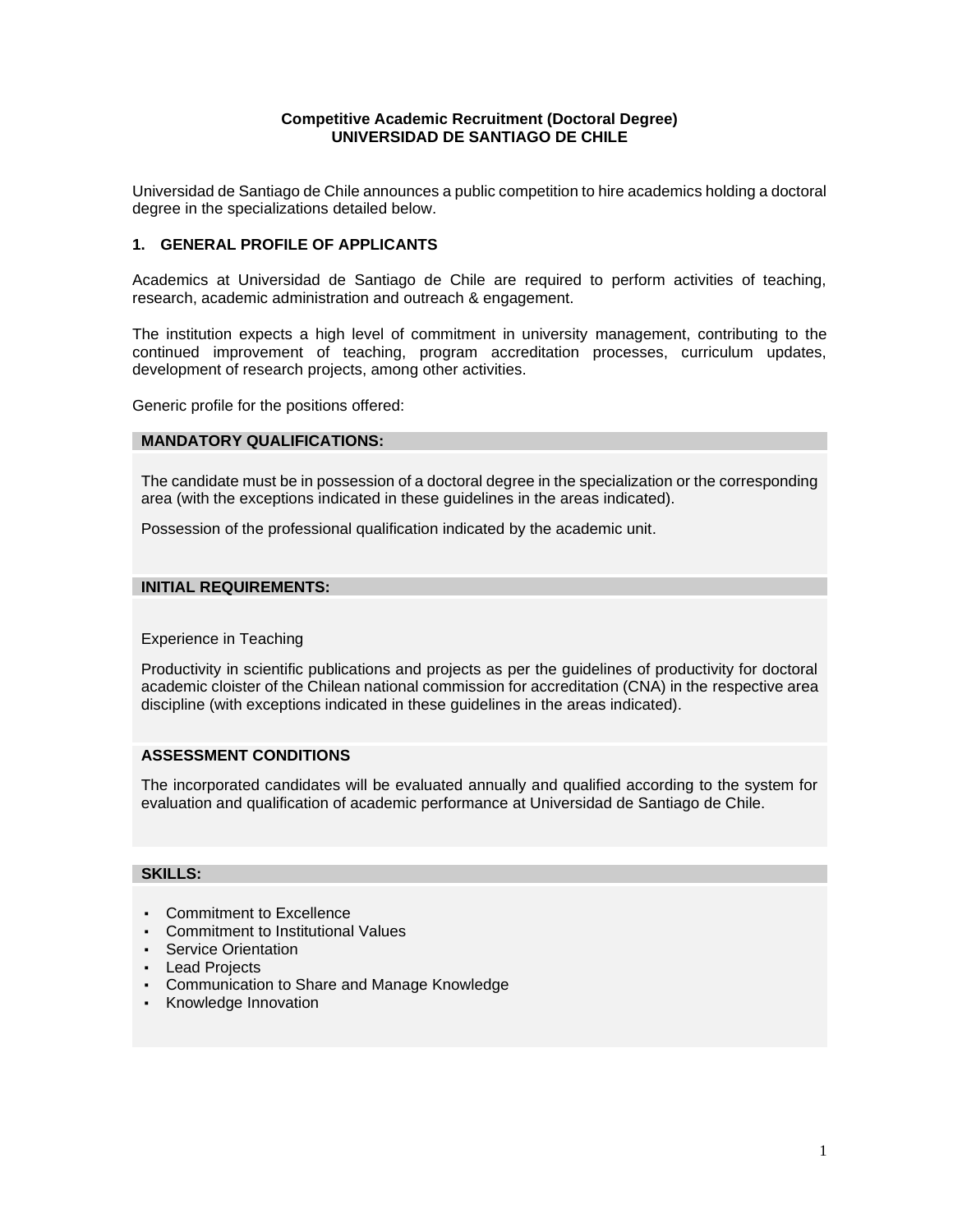#### **FOREIGN APPLICANTS:**

Successful foreign applicants must have the immigration status that allows them to perform paid activities in Chile at the time of assuming their functions. To this end, they are required to:

- **Obtain a Temporary Resident Visa in their country of origin**
- **▪ If applicable, validate their professional and academic degree** at Universidad de Chile during their first month of permanence in Chile. To do this, they must have the following documentation:
	- a) Original and photocopies of the Diploma of the professional title and the foreign academic degree
	- b) Transcripts or official certification of grades obtained in each course or curricular activity, indicating the grading scale with maximum and minimum approval grades
	- c) Curriculum of the program or courses taken and approved in the country of origin, indicating their duration and workload
	- d) Program(s) describing the content of the subjects taken and passed in the institution in which petitioners graduated and obtained their title/degree. If the respective foreign institution does not issue official programs, the University, through the respective academic unit will indicate the required procedure.
	- e) Curriculum Vitae
	- f) Authorization statement from the country granting the title and grade, **endorsed by the respective consulate**, for applicants to exercise their profession where applicable.

The documents mentioned in paragraphs a), b), c) and f) must be duly legalized. If they are written in a foreign language, an official translation must be attached unless expressly authorized to submit a simple translation, issued by the academic unit that will study the records. The remaining documents may be submitted with a simple translation.

The recognition of degrees awarded by Higher Education Institutions in Argentina must be processed directly at the Ministry of Education.

#### **2. SUMBMITTING RECORDS**

Those applying to more than one position must submit separate applications. Applications must include:

| <b>Application Form</b>     |                                                                                                                                  |
|-----------------------------|----------------------------------------------------------------------------------------------------------------------------------|
| Application Form            | application form. (Available for download at<br>the<br>Attach<br>https://www.usach.cl/concurso-publico-contratacion-academicos)  |
| <b>Supporting Documents</b> |                                                                                                                                  |
| Curriculum Vitae            | In extenso.                                                                                                                      |
| <b>Professional Title</b>   | Certificates and diplomas submitted in languages other than Spanish<br>or English should include a translation of the documents. |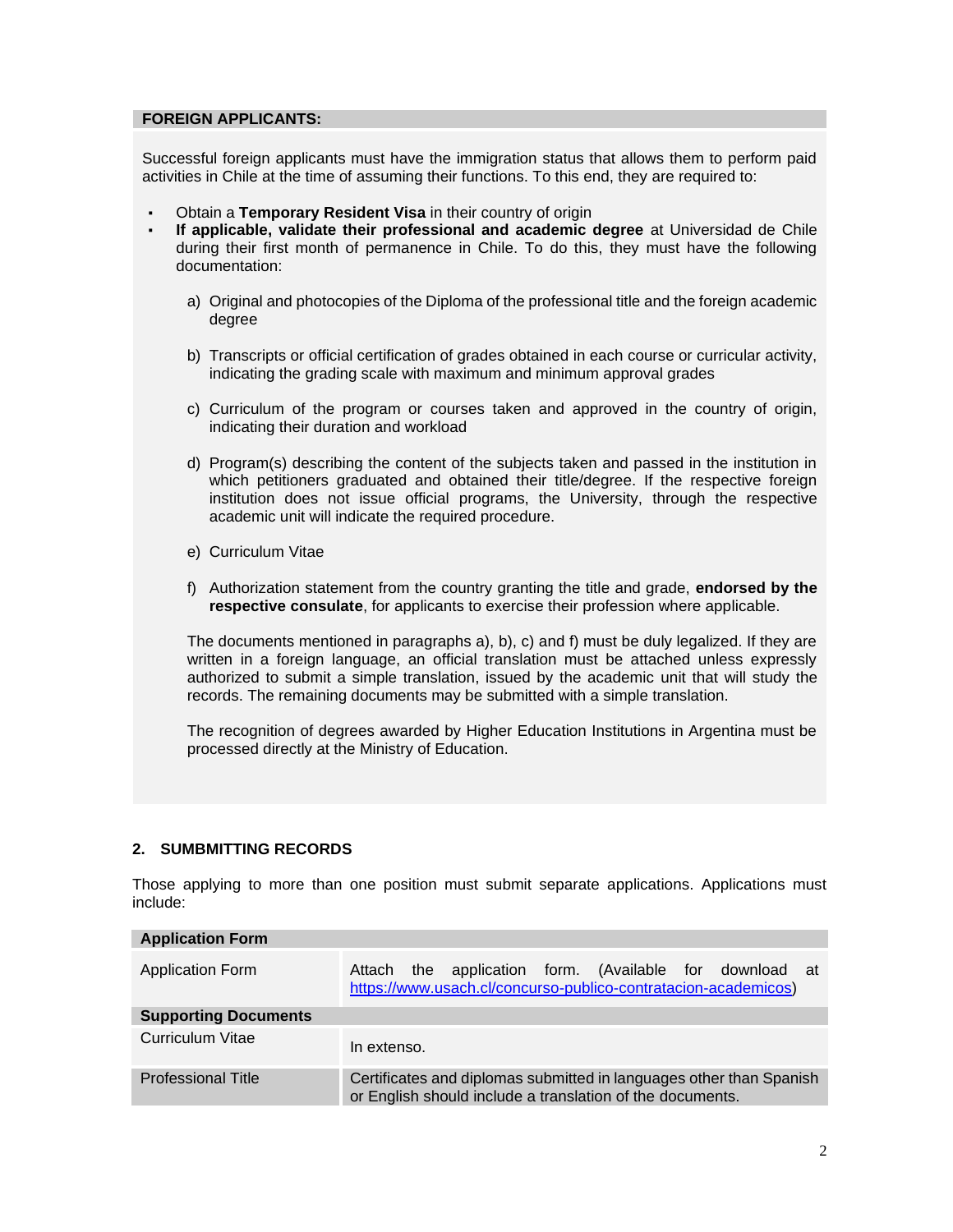| Academic degrees                               | Certificates and diplomas submitted in languages other than Spanish<br>or English should include a translation of the documents.                                                                                                                |  |  |  |  |
|------------------------------------------------|-------------------------------------------------------------------------------------------------------------------------------------------------------------------------------------------------------------------------------------------------|--|--|--|--|
| Passport                                       | Submit a copy of the passport, only for foreign applicants.                                                                                                                                                                                     |  |  |  |  |
| Documents that support the<br>Curriculum Vitae | For the documents that support the curriculum. Publications must<br>include:<br>List with full references of articles and DOI code. If the code<br>$\blacksquare$<br>is not available, web link.<br>Books: only cover page and index.<br>$\sim$ |  |  |  |  |
| References                                     | Names including work address and e-mail address of two<br>professional references                                                                                                                                                               |  |  |  |  |

- **•** Applications will be received via email at **[contrataciones@usach.cl](mailto:contrataciones@usach.cl)**, with the following considerations:
	- a) Send one email for each application. The subject should be: "Application for position N ° (indicate position number), Name (indicate name)". Example: Application for position Nº2, Juan Pérez González.
	- b) Submit the application form in a PDF file. Attach the curriculum vitae along with the supporting documentation in one pdf file separated from the application form.
- An email will be sent to acknowledge receipt of the application.
- **•** Applications will be received until March 17<sup>th</sup>, 2022.
- **▪** Applications or supporting documents will not be received after the deadline. Applications that do not contain all the information requested shall be irrevocably excluded from the selection process.

#### **3. SELECTION PROCESS**

Universidad de Santiago de Chile reserves the right to select the applicants that it considers best suited, or to declare the competition void, without expressing cause.

Applicants participating in the processes agree to submit to all the evaluation and qualifying systems and instruments deemed convenient to verify their competences and experience in the position for which they are applying.

Universidad de Santiago de Chile will notify selected candidates who, within the indicated deadline, state their acceptance of the post offered to them in writing. Failing this, the Rector shall decide the appointment of another candidate.

The results of the competition will also be published on the University's website at the following link: https://www.usach.cl/concurso-publico-contratacion-academicos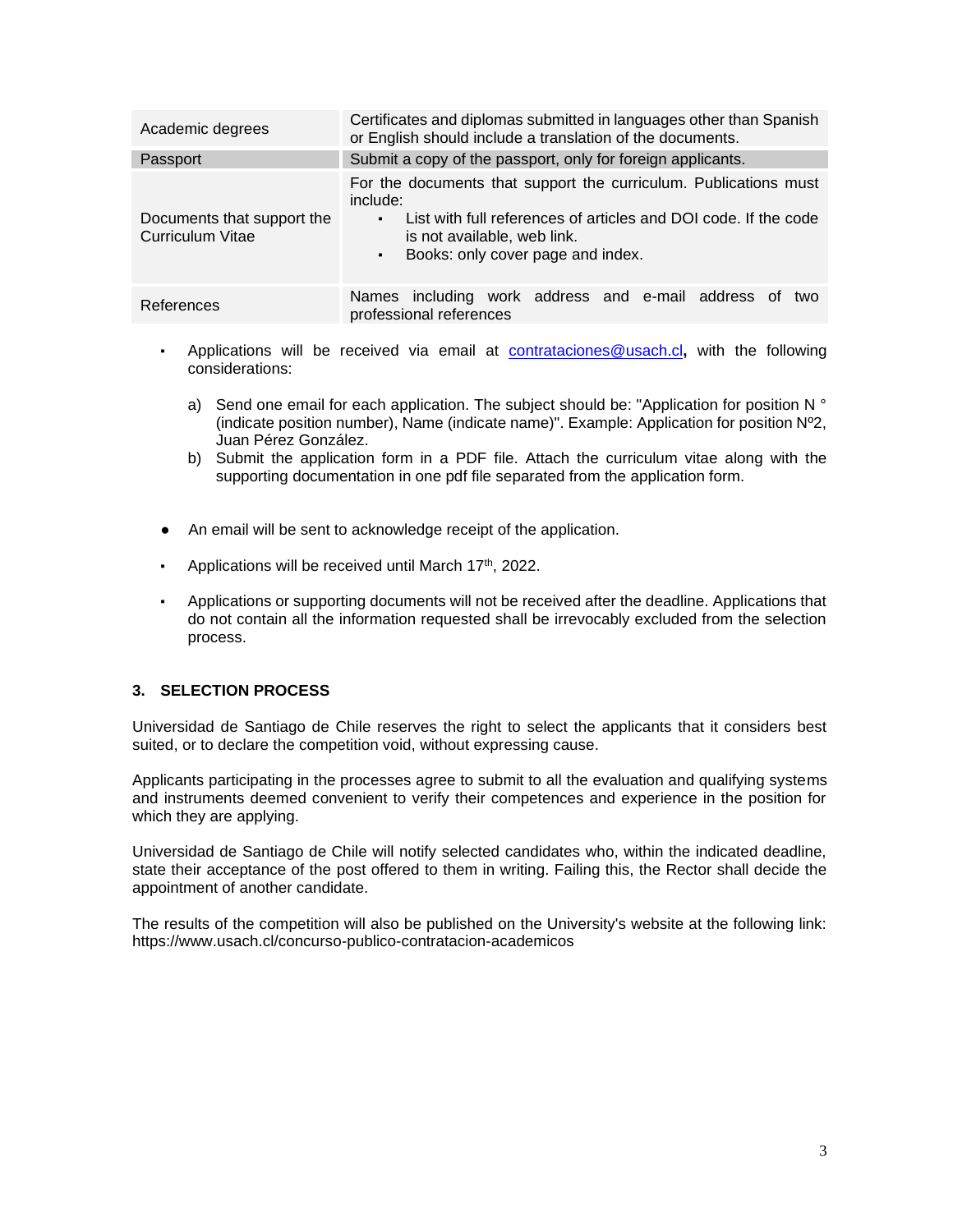#### **4. CONTRACTUAL CONDITIONS**

The recruitment of selected candidates begins during the first academic semester of 2022. In the case of foreign nationals selected, it is mandatory to have a residence visa for signing the contract, which cannot be effective without it (residency permit), in accordance with the Chilean laws and regulations.

Selected candidates will undergo an academic ranking process, which will place them in one of the following hierarchies: *Full Professor, Associate Professor, Assistant Professor, or Instructor Professor.*

The hierarchy attained will determine the remuneration of the academic. The labor relationship will be contractual, a condition that will be evaluated according to the conditions and deadlines set by the University's internal regulations.

During their first year at the University, all the hired staff members must take the Diploma in University Teaching course offered by the Academic Vicerectory.

#### **5. PROFILES OF THE OPEN POSITIONS**

| <b>FACULTY OF ADMINISTRATION AND ECONOMICS</b> |                                                                                                                                                     |                                                               |                                                                                                                                                                                                                                                                                                                                                                                                                                                                                                                                                                                                                                                                         |  |
|------------------------------------------------|-----------------------------------------------------------------------------------------------------------------------------------------------------|---------------------------------------------------------------|-------------------------------------------------------------------------------------------------------------------------------------------------------------------------------------------------------------------------------------------------------------------------------------------------------------------------------------------------------------------------------------------------------------------------------------------------------------------------------------------------------------------------------------------------------------------------------------------------------------------------------------------------------------------------|--|
| Position number                                | 1                                                                                                                                                   | Department                                                    | Administration                                                                                                                                                                                                                                                                                                                                                                                                                                                                                                                                                                                                                                                          |  |
| <b>Total vacancies</b>                         | $\mathcal{P}$                                                                                                                                       | Work schedule                                                 | Full-time                                                                                                                                                                                                                                                                                                                                                                                                                                                                                                                                                                                                                                                               |  |
| Professional diploma /<br>Academic degree      | -Professional diploma and/or bachelor's degree in Administration or similar<br>disciplines.<br>-Doctorate in Administration or similar disciplines. |                                                               |                                                                                                                                                                                                                                                                                                                                                                                                                                                                                                                                                                                                                                                                         |  |
| Description                                    | $\overline{\phantom{a}}$                                                                                                                            | <b>Position Requirements:</b><br>was granted.<br>(desirable). | Research lines in any of the following fields: finance, human<br>resources, organizational theory, marketing or other related areas.<br>Academic productivity in accordance with the guidelines of the<br>National Accreditation Commission (CNA-Chile) for a doctoral<br>faculty. In the case of applicants who attained a doctor's degree<br>in the last 5 years, academic productivity should be proportional<br>to the productivity criteria and the years passed since the degree<br>Experience in research projects (desirable).<br>Experience in undergraduate and graduate university teaching<br>Professional experiences in administration areas (desirable). |  |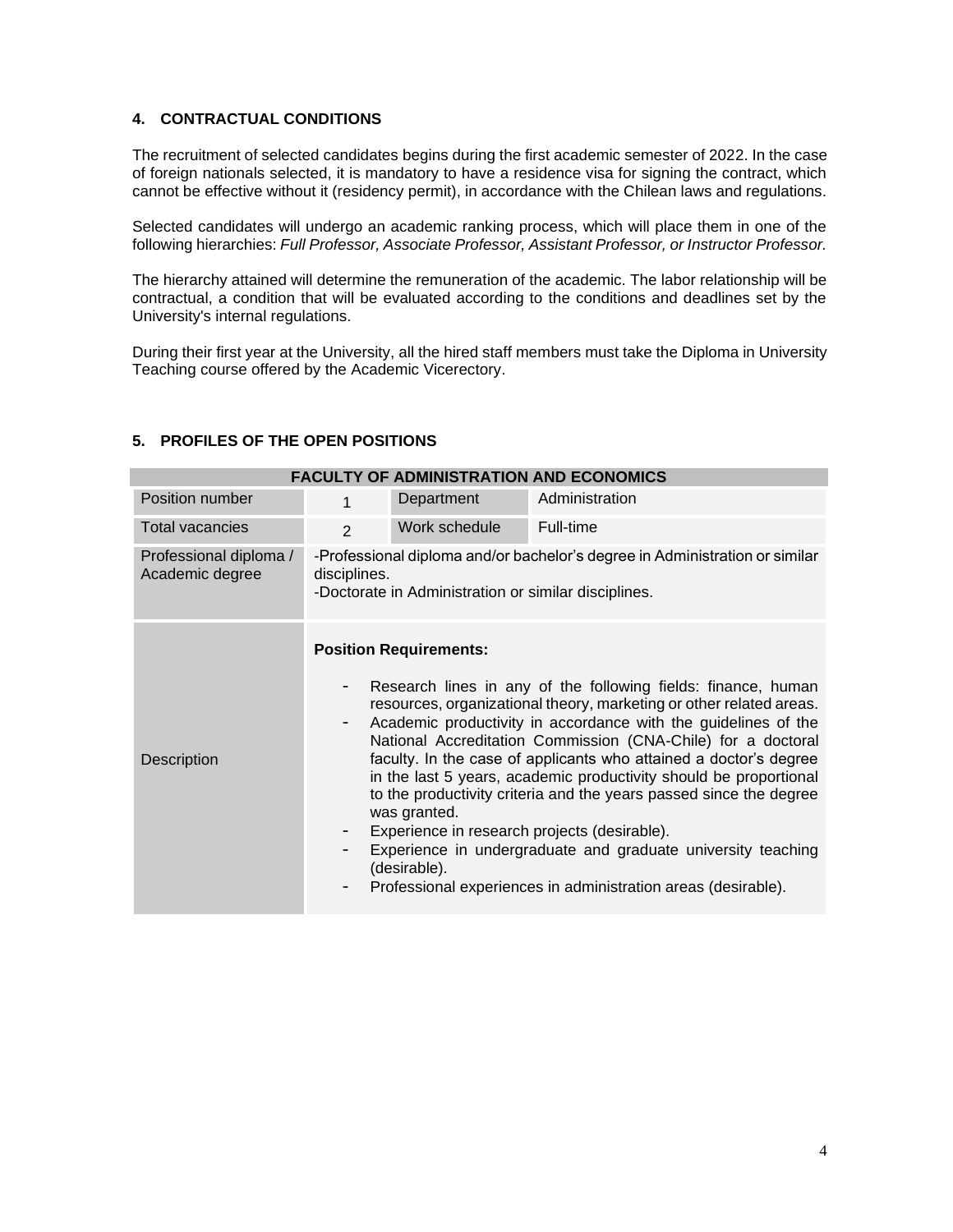| <b>FACULTY OF ADMINISTRATION AND ECONOMICS</b> |                         |                                                                                                                |                                                                                                                                                                                                                                                                                                                                                                                                                                                                                                                                                                                                                                      |  |
|------------------------------------------------|-------------------------|----------------------------------------------------------------------------------------------------------------|--------------------------------------------------------------------------------------------------------------------------------------------------------------------------------------------------------------------------------------------------------------------------------------------------------------------------------------------------------------------------------------------------------------------------------------------------------------------------------------------------------------------------------------------------------------------------------------------------------------------------------------|--|
| Position number                                | $\overline{2}$          | Department                                                                                                     | <b>Accounting and Auditing</b>                                                                                                                                                                                                                                                                                                                                                                                                                                                                                                                                                                                                       |  |
| <b>Total vacancies</b>                         | $\overline{2}$          | Work schedule                                                                                                  | Full-time                                                                                                                                                                                                                                                                                                                                                                                                                                                                                                                                                                                                                            |  |
| Professional diploma /<br>Academic degree      | or similar disciplines. | Finance or similar disciplines.                                                                                | -Professional diploma and/or bachelor's degree in Accounting and Auditing<br>-Doctorate in Accounting, Information Systems, Auditing, Sustainability,                                                                                                                                                                                                                                                                                                                                                                                                                                                                                |  |
| Description                                    | -<br>- 1                | <b>Position Requirements:</b><br>accounting, auditing, finance,<br>administration.<br>granted.<br>(desirable). | Research lines in any of the following fields: international<br>management<br>control,<br>tax<br>Academic productivity in accordance with the guidelines of the<br>National Accreditation Commission (CNA-Chile) for a doctoral<br>faculty. In the case of applicants who attained a doctor's degree in<br>the last 5 years, academic productivity should be proportional to<br>the productivity criteria and the years passed since the degree was<br>Experience in research projects (desirable).<br>Experience in undergraduate and graduate university teaching<br>Professional experiences in administration areas (desirable). |  |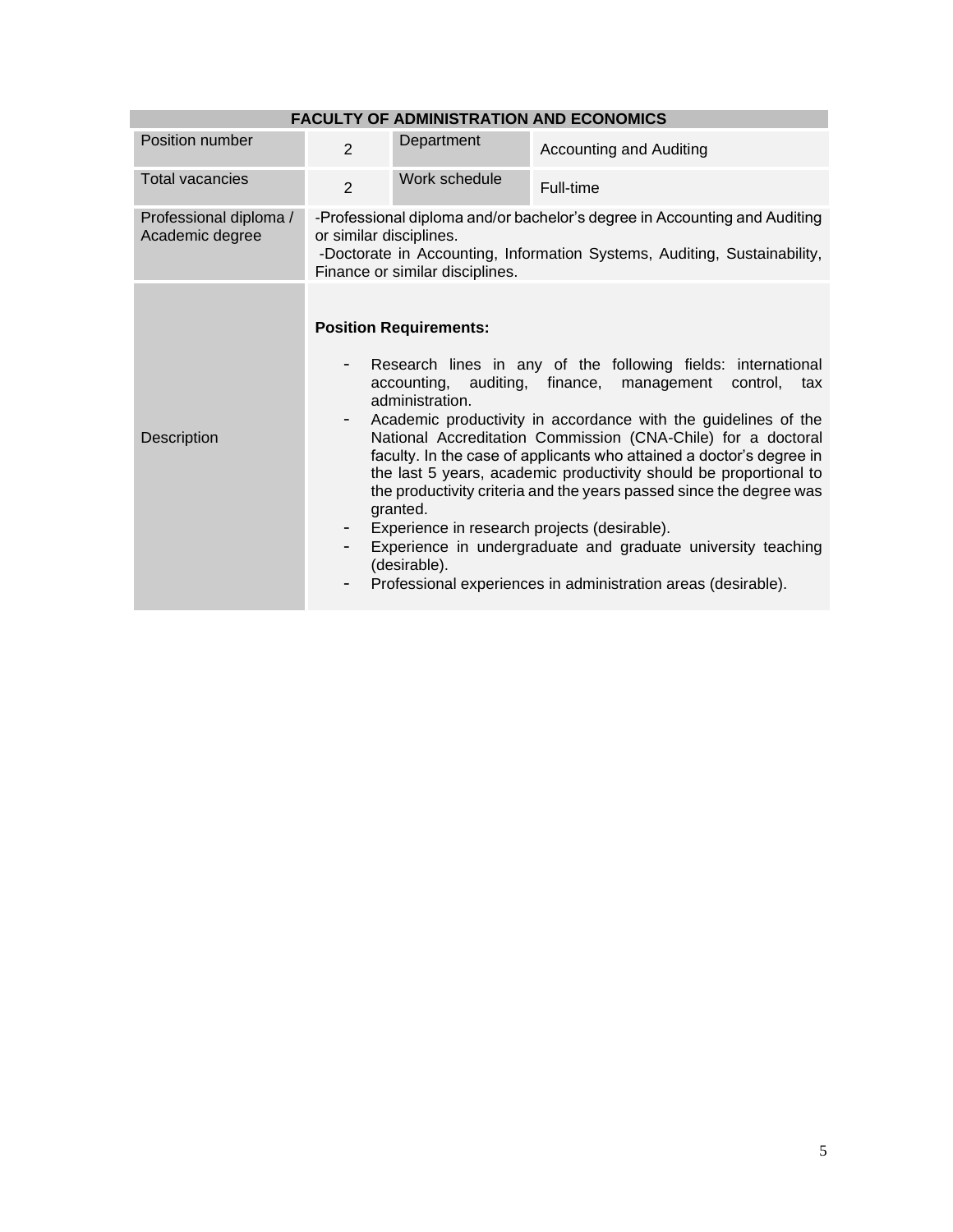| <b>FACULTY OF ADMINISTRATION AND ECONOMICS</b> |                |                                                                                                                                  |                                                                                                                                                                                                                                                                                                                                                                                                                                                                                                                                                                                                                                                                                                                                                                                                                                                                                                                                                                       |
|------------------------------------------------|----------------|----------------------------------------------------------------------------------------------------------------------------------|-----------------------------------------------------------------------------------------------------------------------------------------------------------------------------------------------------------------------------------------------------------------------------------------------------------------------------------------------------------------------------------------------------------------------------------------------------------------------------------------------------------------------------------------------------------------------------------------------------------------------------------------------------------------------------------------------------------------------------------------------------------------------------------------------------------------------------------------------------------------------------------------------------------------------------------------------------------------------|
| Position number                                | 3              | Department                                                                                                                       | Management and Public Policies                                                                                                                                                                                                                                                                                                                                                                                                                                                                                                                                                                                                                                                                                                                                                                                                                                                                                                                                        |
| <b>Total vacancies</b>                         | $\overline{2}$ | Work schedule                                                                                                                    | Full-time                                                                                                                                                                                                                                                                                                                                                                                                                                                                                                                                                                                                                                                                                                                                                                                                                                                                                                                                                             |
| Professional diploma /<br>Academic degree      |                | administration sciences.                                                                                                         | -Professional Diploma and/or bachelor's degree in Public Administration or<br>Political Sciences, as well as other disciplines related to social and<br>-Doctorate in Public Administration, Public Policies, Political Sciences or<br>other disciplines related to social and administration sciences.                                                                                                                                                                                                                                                                                                                                                                                                                                                                                                                                                                                                                                                               |
| Description                                    | -              | <b>Position Requirements:</b><br>gender,<br>environment,<br>processes, among others.<br>granted.<br>(desirable).<br>(desirable). | Research lines in any of the following fields: creation,<br>implementation and/or evaluation of public policies; public<br>organization management; dimension analysis in the field of<br>political sciences. Focus on interest or impact topics such as<br>inclusion,<br>digital<br>government,<br>decentralization, subnational and local governments, innovation in<br>public management, and economic and social development<br>Academic productivity in accordance with the guidelines of the<br>National Accreditation Commission (CNA-Chile) for a doctoral<br>faculty. In the case of applicants who attained a doctor's degree in<br>the last 5 years, academic productivity should be proportional to<br>the productivity criteria and the years passed since the degree was<br>Experience in research projects (desirable).<br>Experience in undergraduate and graduate university teaching<br>Professional experiences in university administration areas |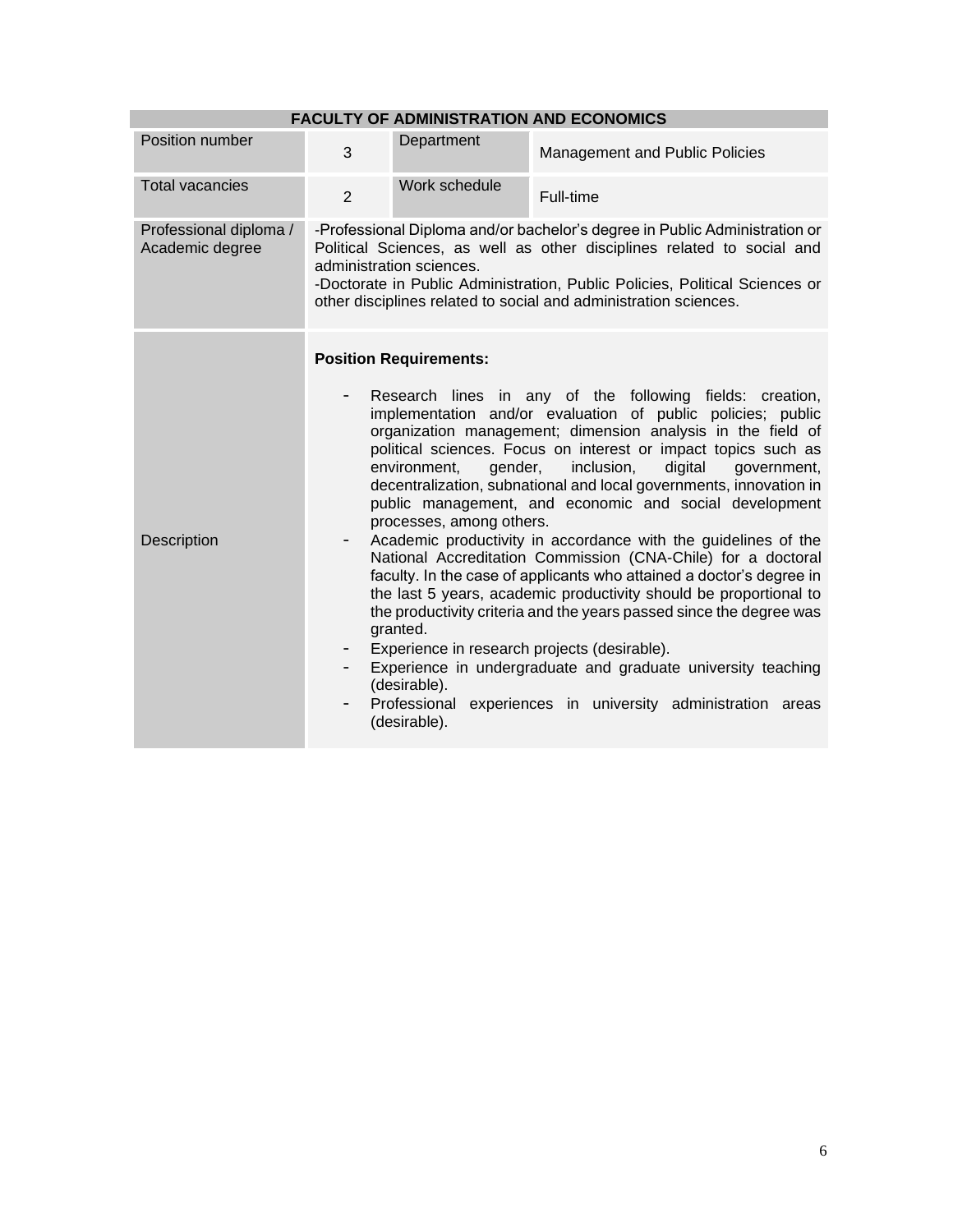| <b>FACULTY OF ADMINISTRATION AND ECONOMICS</b> |                          |                                                                                          |                                                                                                                                                                                                                                                                                                                                                                                                                   |  |
|------------------------------------------------|--------------------------|------------------------------------------------------------------------------------------|-------------------------------------------------------------------------------------------------------------------------------------------------------------------------------------------------------------------------------------------------------------------------------------------------------------------------------------------------------------------------------------------------------------------|--|
| Position number                                | $\overline{\mathbf{4}}$  | Department                                                                               | Economics                                                                                                                                                                                                                                                                                                                                                                                                         |  |
| <b>Total vacancies</b>                         | 1                        | Work schedule                                                                            | Full-time                                                                                                                                                                                                                                                                                                                                                                                                         |  |
| Professional diploma /<br>Academic degree      |                          | Doctorate in Economics                                                                   |                                                                                                                                                                                                                                                                                                                                                                                                                   |  |
| <b>Description</b>                             | $\overline{\phantom{a}}$ | <b>Position Requirements:</b><br>Doctor or PhD in Economics.<br>granted.<br>(desirable). | Academic productivity in accordance with the guidelines of the<br>National Accreditation Commission (CNA-Chile) for a doctoral<br>faculty. In the case of applicants who attained a doctor's degree in<br>the last 5 years, academic productivity should be proportional to<br>the productivity criteria and the years passed since the degree was<br>Experience in undergraduate and graduate Economics subjects |  |

ı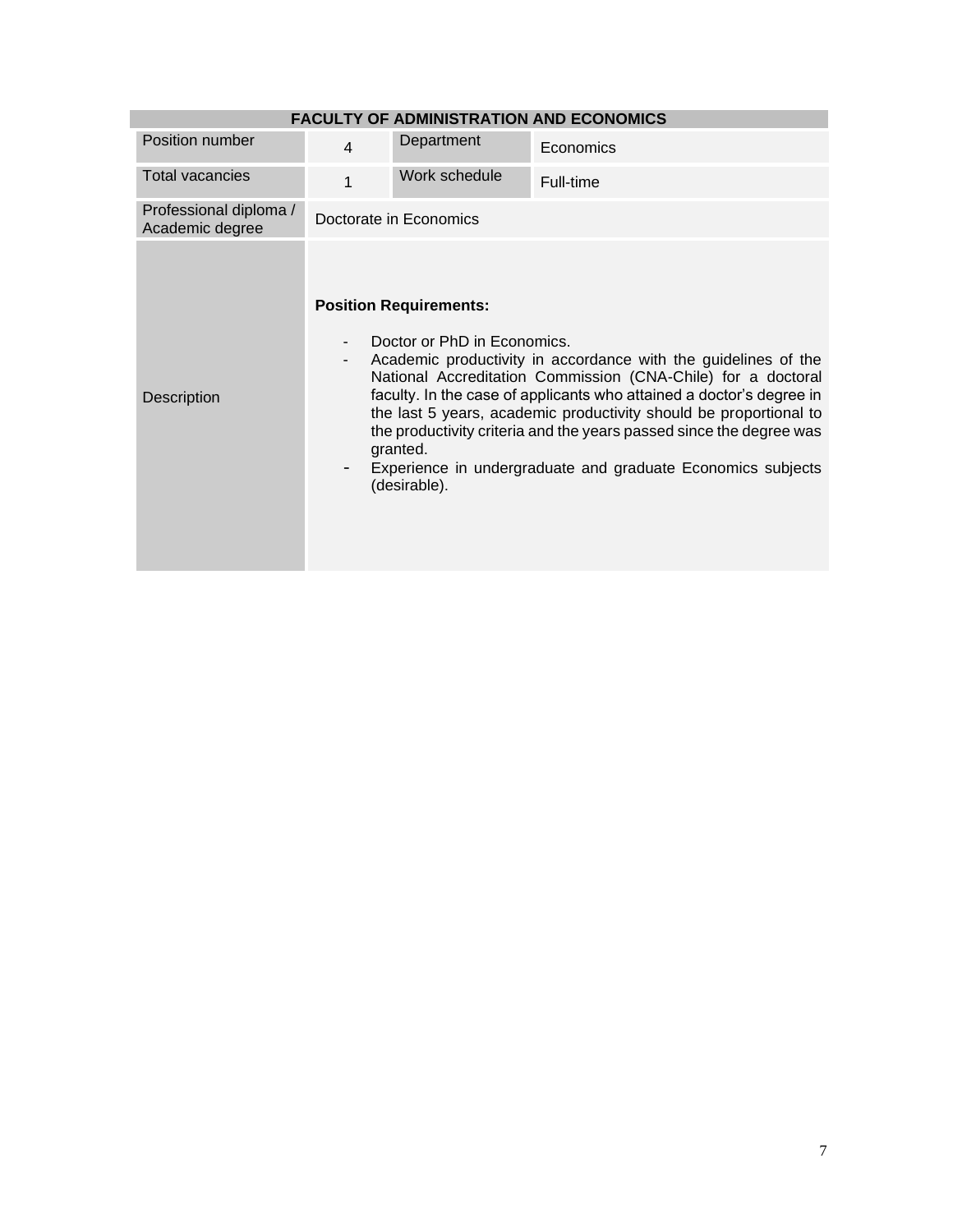## **FACULTY OF SCIENCES**

| Position number                           | 5                                                                                           | Department                                                                                                                                              | Mathematics and Computer Science                                                                                                                                                                                                                                                                                                                                                                                                                                                                                                                                                                                                                                                                                                                                                                                                                                                                                                                                                                                                                        |  |
|-------------------------------------------|---------------------------------------------------------------------------------------------|---------------------------------------------------------------------------------------------------------------------------------------------------------|---------------------------------------------------------------------------------------------------------------------------------------------------------------------------------------------------------------------------------------------------------------------------------------------------------------------------------------------------------------------------------------------------------------------------------------------------------------------------------------------------------------------------------------------------------------------------------------------------------------------------------------------------------------------------------------------------------------------------------------------------------------------------------------------------------------------------------------------------------------------------------------------------------------------------------------------------------------------------------------------------------------------------------------------------------|--|
| <b>Total vacancies</b>                    | 1                                                                                           | Work schedule                                                                                                                                           | Full-time                                                                                                                                                                                                                                                                                                                                                                                                                                                                                                                                                                                                                                                                                                                                                                                                                                                                                                                                                                                                                                               |  |
| Professional diploma /<br>Academic degree | Doctor in Statistics holding an undergraduate degree in Mathematics or<br><b>Statistics</b> |                                                                                                                                                         |                                                                                                                                                                                                                                                                                                                                                                                                                                                                                                                                                                                                                                                                                                                                                                                                                                                                                                                                                                                                                                                         |  |
| Description                               | $\overline{\phantom{a}}$<br>$\overline{\phantom{a}}$<br>-                                   | <b>Position requirements:</b><br>Applicants must hold a PhD in Statistics.<br>Spanish one year after being hired.<br>Experience<br>in<br>among others). | Priority will be given to candidates working in any of the following<br>areas: Time series; Computational Statistics and Data Science;<br>Multivariate analysis; Bayesian Statistics; Psychometry.<br>Experience in undergraduate and graduate teaching: experience<br>in teaching at the undergraduate level (courses and / or<br>assistantships). Specialized studies or training in teaching (for<br>example, diploma in university teaching) is desired, as is<br>experience in thesis supervision and graduate teaching. It is<br>expected that all the selected applicants will be able to teach in<br>Academic productivity in accordance with the guidelines of the<br>National Accreditation Commission (CNA-Chile) of a doctoral<br>faculty in the area of Astronomy or Physics.<br>dissemination and<br>community<br>outreach:<br>demonstrated ability to advise and / or direct projects or initiatives<br>of dissemination and community outreach (awarded projects,<br>organization of cycles of seminars or talks, fairs, dissemination, |  |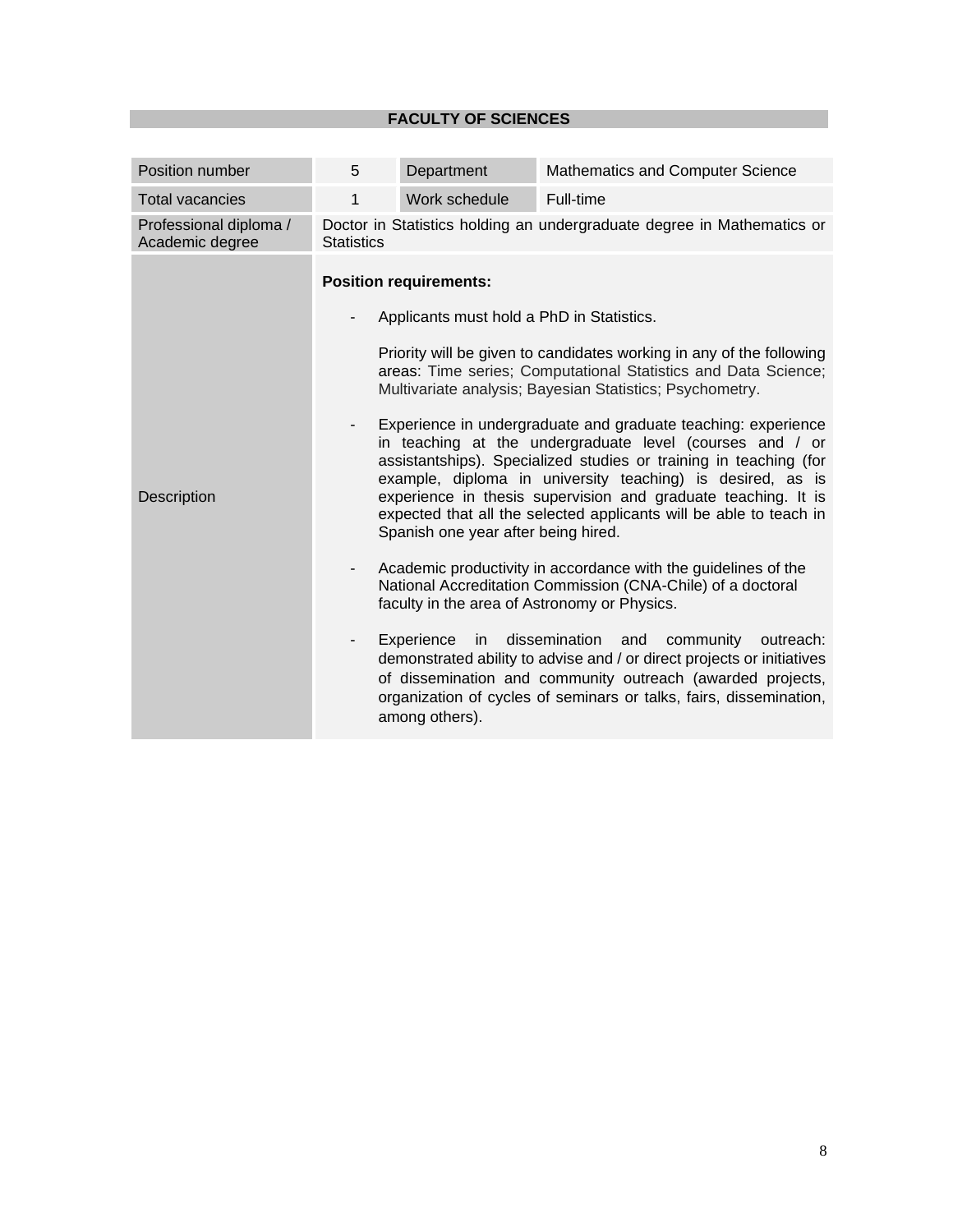## **FACULTY OF SCIENCES**

| Position number                           | 6                                                             | Department                                                                                                                                | Mathematics and Computer Science                                                                                                                                                                                                                                                                                                                                                                                                                                                                                                                                                                                                                                                                                                                                                                                                                                                                                                                                                                        |  |  |  |
|-------------------------------------------|---------------------------------------------------------------|-------------------------------------------------------------------------------------------------------------------------------------------|---------------------------------------------------------------------------------------------------------------------------------------------------------------------------------------------------------------------------------------------------------------------------------------------------------------------------------------------------------------------------------------------------------------------------------------------------------------------------------------------------------------------------------------------------------------------------------------------------------------------------------------------------------------------------------------------------------------------------------------------------------------------------------------------------------------------------------------------------------------------------------------------------------------------------------------------------------------------------------------------------------|--|--|--|
| <b>Total vacancies</b>                    | 2                                                             | Work schedule                                                                                                                             | Full-time                                                                                                                                                                                                                                                                                                                                                                                                                                                                                                                                                                                                                                                                                                                                                                                                                                                                                                                                                                                               |  |  |  |
| Professional diploma /<br>Academic degree |                                                               | Doctor in Computer Science or related field.                                                                                              |                                                                                                                                                                                                                                                                                                                                                                                                                                                                                                                                                                                                                                                                                                                                                                                                                                                                                                                                                                                                         |  |  |  |
| Description                               | $\overline{\phantom{0}}$<br>-<br>$\qquad \qquad \blacksquare$ | <b>Position requirements:</b><br><b>Methods</b><br>Spanish one year after being hired.<br>faculty.<br>Experience<br>in.<br>among others). | Applicants must hold a PhD in Computer Science or related field.<br>Priority will be given to candidates working in any of the following<br>areas: Software Engineering, Web Technology or Formal<br>Experience in undergraduate and graduate teaching: experience<br>in teaching at the undergraduate level (courses and / or<br>assistantships). Specialized studies or training in teaching (for<br>example, diplomas in university teaching) is desired, as is<br>experience in thesis supervision and graduate teaching. It is<br>expected that all the selected applicants will be able to teach in<br>Academic productivity in accordance with the guidelines of the<br>National Accreditation Commission (CNA-Chile) of a doctoral<br>dissemination and<br>community<br>outreach:<br>demonstrated ability to advise and / or direct projects or initiatives<br>of dissemination and community outreach (awarded projects,<br>organization of cycles of seminars or talks, fairs, dissemination, |  |  |  |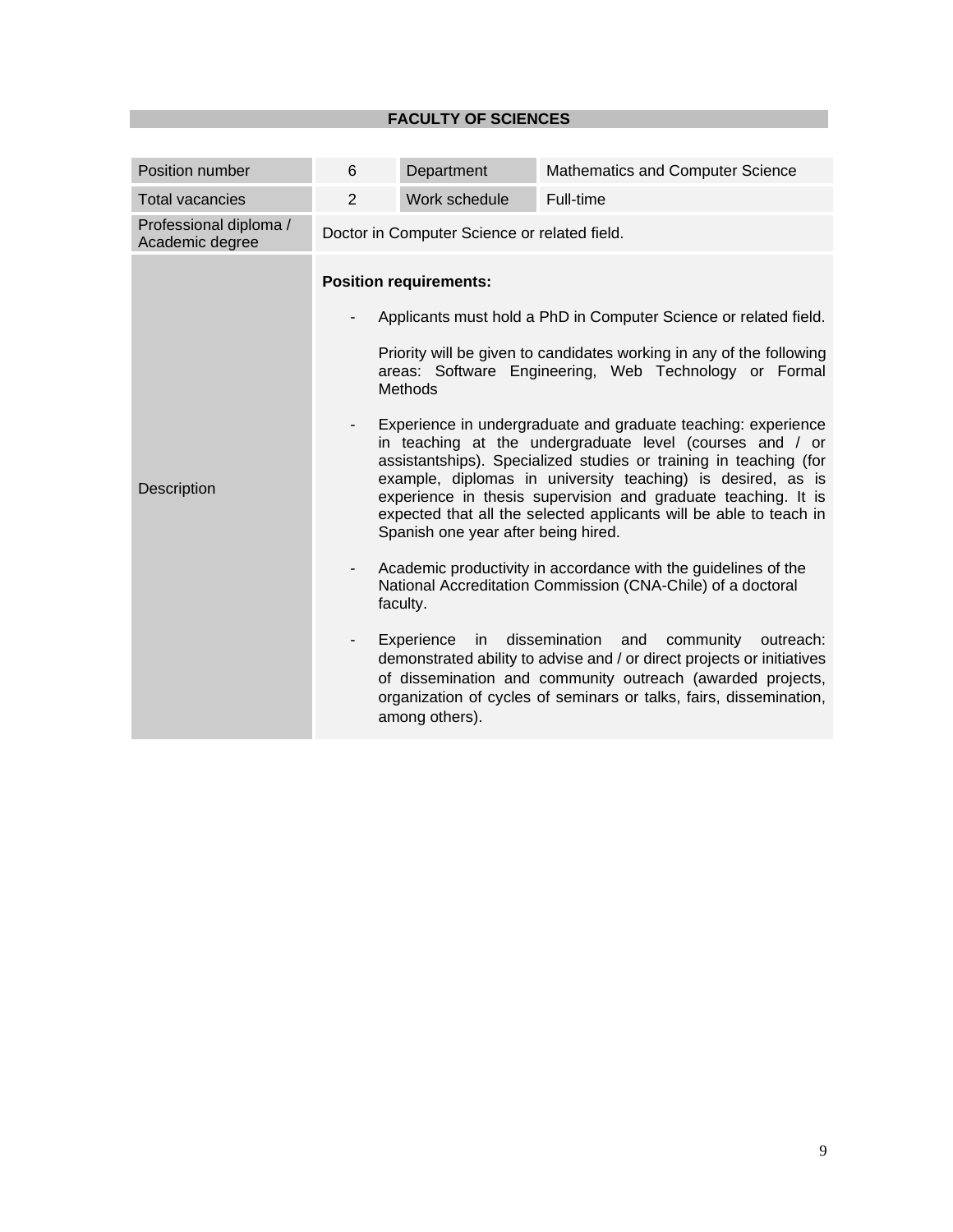| <b>FACULTY OF SCIENCES</b>                |                |                                                                                                  |                                                                                                                                                                                                                                                                                                                                                                                                                                                                                         |  |  |
|-------------------------------------------|----------------|--------------------------------------------------------------------------------------------------|-----------------------------------------------------------------------------------------------------------------------------------------------------------------------------------------------------------------------------------------------------------------------------------------------------------------------------------------------------------------------------------------------------------------------------------------------------------------------------------------|--|--|
| Position number                           | $\overline{7}$ | Department                                                                                       | Physics                                                                                                                                                                                                                                                                                                                                                                                                                                                                                 |  |  |
| <b>Total vacancies</b>                    | 1              | Work schedule                                                                                    | Full-time                                                                                                                                                                                                                                                                                                                                                                                                                                                                               |  |  |
| Professional diploma /<br>Academic degree | related field. |                                                                                                  | Doctor in Physics and/or Mathematics Education, Science Education or                                                                                                                                                                                                                                                                                                                                                                                                                    |  |  |
|                                           |                | <b>Position requirements:</b><br>faculty<br><b>Desired experience:</b>                           | Academic productivity in accordance with the guidelines of the<br>National Accreditation Commission (CNA-Chile) of a doctoral                                                                                                                                                                                                                                                                                                                                                           |  |  |
| <b>Description</b>                        | -              | intercultural and inclusive education.<br>Experience in<br>Technologies and Digital Citizenship. | Teaching experience in science and/or mathematics education at<br>the undergraduate level in science pedagogy programs; teaching<br>at the high school level; and/or for practicing teachers.<br>Teaching experience integrating science education<br>with<br>Specialized studies in ICTs and/or in Educational Computing<br>and/or in Education for Sustainable Development.<br>integrated STEAM Education; Science,<br>Technology, Society and Environment (STSE) of the IEO; Digital |  |  |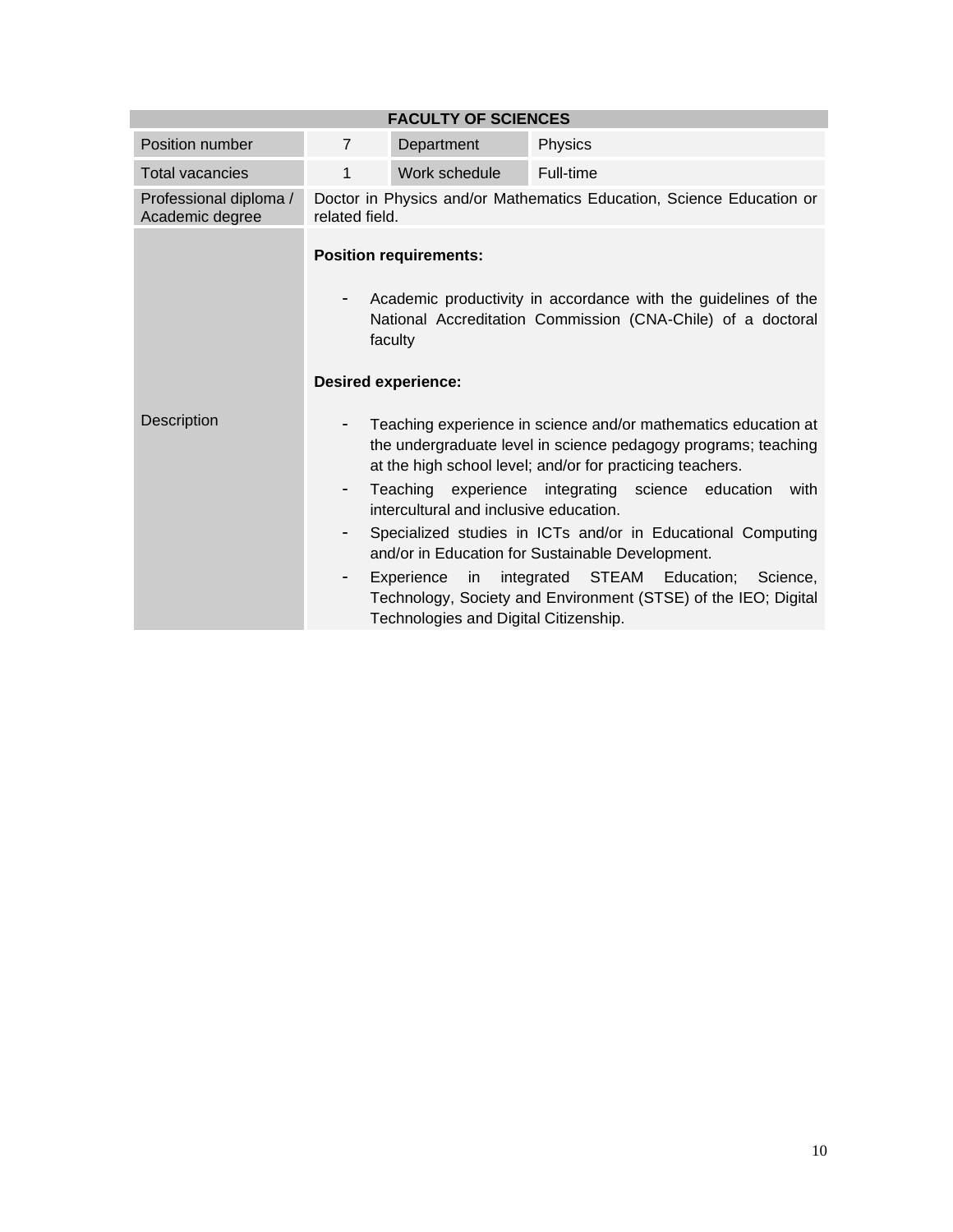| <b>FACULTY OF MEDICAL SCIENCES</b>        |                                                                                                             |                                       |                                                                                                                                                |  |
|-------------------------------------------|-------------------------------------------------------------------------------------------------------------|---------------------------------------|------------------------------------------------------------------------------------------------------------------------------------------------|--|
| Position number                           | 8                                                                                                           | School                                | <b>Obstetrics and Child Care</b>                                                                                                               |  |
| <b>Total vacancies</b>                    | 1                                                                                                           | Work schedule                         | Full-time                                                                                                                                      |  |
| Professional diploma /<br>Academic degree |                                                                                                             |                                       | Midwife holding a Master's in Midwifery in comprehensive women's<br>health or related area. Doctor in the area of the discipline is desirable. |  |
|                                           | <b>Position Requirements:</b>                                                                               |                                       |                                                                                                                                                |  |
|                                           | - Verifiable professional experience of at least 10 years in the area of<br>Obstetrics and childbirth care. |                                       |                                                                                                                                                |  |
|                                           | - Experience in undergraduate university teaching of at least 5 years.                                      |                                       |                                                                                                                                                |  |
| Description                               | - Training in vertical birth care or water birth.                                                           |                                       |                                                                                                                                                |  |
|                                           |                                                                                                             | - Training in perineal suture update. |                                                                                                                                                |  |
|                                           | - Experience as a clinical teacher in the area of comprehensive childbirth<br>care.                         |                                       |                                                                                                                                                |  |
|                                           | area of the discipline.                                                                                     |                                       | - Academic productivity in accordance with the guidelines of the National<br>Accreditation Commission (CNA-Chile) for graduate programs in the |  |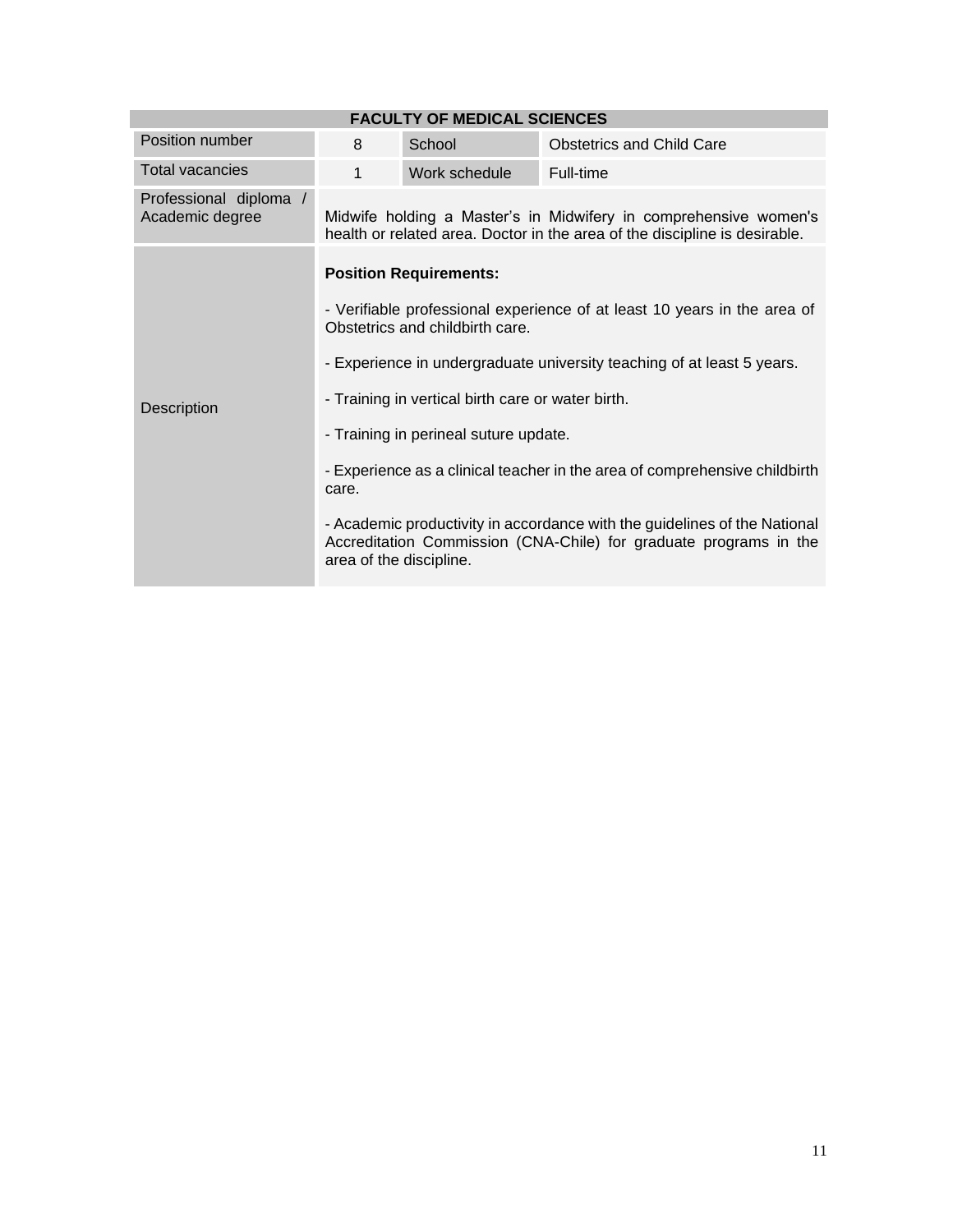| Position number                           | 9                                                                                                                                                                                                 | School                                                                                          | Physical Activity, Sport and Health<br><b>Sciences</b>                                                                                             |  |  |  |
|-------------------------------------------|---------------------------------------------------------------------------------------------------------------------------------------------------------------------------------------------------|-------------------------------------------------------------------------------------------------|----------------------------------------------------------------------------------------------------------------------------------------------------|--|--|--|
| <b>Total vacancies</b>                    | $\mathbf{1}$                                                                                                                                                                                      | Work schedule                                                                                   | Full-time                                                                                                                                          |  |  |  |
| Professional diploma /<br>Academic degree |                                                                                                                                                                                                   | field related to Education.                                                                     | Government Authorized PE Teacher; Master's in Curriculum and<br>Evaluation or Master's in Public Management. Doctor in Education or in             |  |  |  |
|                                           |                                                                                                                                                                                                   | <b>Position Requirements:</b>                                                                   |                                                                                                                                                    |  |  |  |
|                                           | - Professional experience in curriculum design and planning; evaluation of<br>learning; educational leadership; inclusion processes, and coexistence<br>and school mediation of at least 5 years. |                                                                                                 |                                                                                                                                                    |  |  |  |
|                                           | - Minimum academic-teaching experience of 5 years.                                                                                                                                                |                                                                                                 |                                                                                                                                                    |  |  |  |
|                                           |                                                                                                                                                                                                   | Participation in program evaluation processes.                                                  | - Experience in teaching in undergraduate courses and seminars.                                                                                    |  |  |  |
| Description                               | organizations.                                                                                                                                                                                    |                                                                                                 | Experience in directing and managing programs or academic                                                                                          |  |  |  |
|                                           |                                                                                                                                                                                                   | quality improvement processes.                                                                  | - Experience in creating academic programs, and curricular innovation, as<br>well as in self-assessment and accreditation, curriculum redesign and |  |  |  |
|                                           |                                                                                                                                                                                                   | - A career in curricular management of undergraduate programs in the<br>specialty is desirable. |                                                                                                                                                    |  |  |  |
|                                           | discipline.                                                                                                                                                                                       |                                                                                                 | - Academic productivity in accordance with the guidelines of the National<br>Accreditation Commission (CNA-Chile) for graduate programs in the     |  |  |  |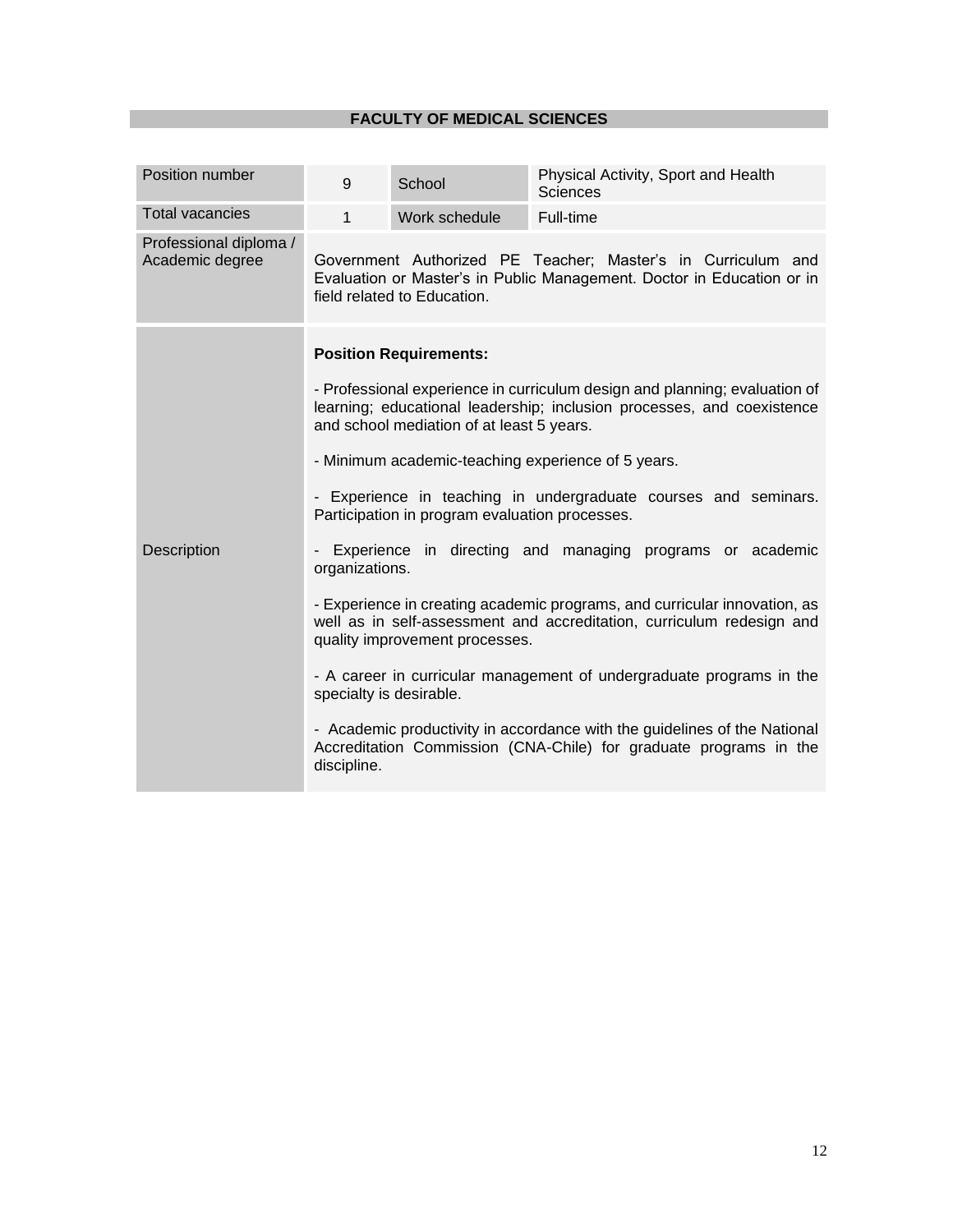| Position number                           | 10                                                   | School                                                                                                                                                                                      | Physical Activity, Sport and Health<br>Sciences                                                                                                                                                                                                                                                                                                                                                                                                                                                                                                                                                                                                                                                                                                                                                                                |
|-------------------------------------------|------------------------------------------------------|---------------------------------------------------------------------------------------------------------------------------------------------------------------------------------------------|--------------------------------------------------------------------------------------------------------------------------------------------------------------------------------------------------------------------------------------------------------------------------------------------------------------------------------------------------------------------------------------------------------------------------------------------------------------------------------------------------------------------------------------------------------------------------------------------------------------------------------------------------------------------------------------------------------------------------------------------------------------------------------------------------------------------------------|
| <b>Total vacancies</b>                    | $\mathbf{1}$                                         | Work schedule                                                                                                                                                                               | Full-time                                                                                                                                                                                                                                                                                                                                                                                                                                                                                                                                                                                                                                                                                                                                                                                                                      |
| Professional diploma /<br>Academic degree |                                                      | field related to Education.                                                                                                                                                                 | Government Authorized PE Teacher; Master's in Curriculum and<br>Evaluation or Master's in Public Management. Doctor in Education or in                                                                                                                                                                                                                                                                                                                                                                                                                                                                                                                                                                                                                                                                                         |
| <b>Description</b>                        | $\overline{\phantom{a}}$<br>practices.<br>desirable. | <b>Position Requirements:</b><br>and community outreach strategies.<br>education establishments.<br>- Minimum academic-teaching experience of 5 years.<br>and community outreach processes. | - Professional practice of at least 5 years in the planning of professional<br>internships and community outreach; evaluation of learning and school<br>Minimum experience of 5 years in teaching in primary or secondary<br>Undergraduate teaching in initial, intermediate and professional<br>- Experience in directing and managing continuing education programs<br>creating academic programs, and curricular innovation, as well as in self-<br>assessment and accreditation, curriculum redesign, quality improvement<br>- Verifiable track record in management and supervision of successive<br>teaching internships in the specialty and in community outreach is<br>- Academic productivity in accordance with the guidelines of the National<br>Accreditation Commission (CNA-Chile) for graduate programs in the |
|                                           | discipline.                                          |                                                                                                                                                                                             |                                                                                                                                                                                                                                                                                                                                                                                                                                                                                                                                                                                                                                                                                                                                                                                                                                |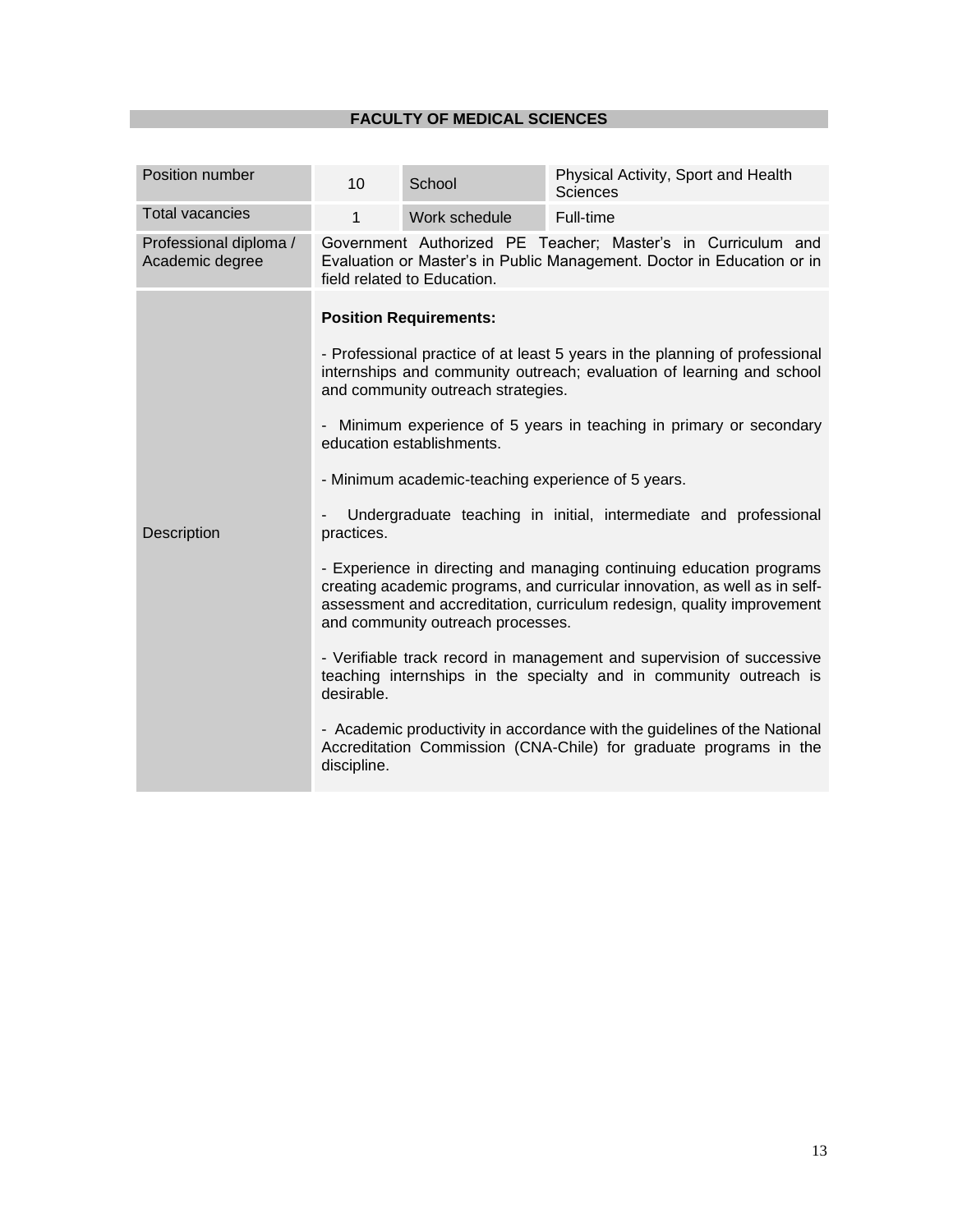| <b>FACULTY OF MEDICAL SCIENCES</b>        |                                                                                                                                                                                                                                                                                                                                                                                                                                                                                                                                                                                                                             |               |           |  |  |
|-------------------------------------------|-----------------------------------------------------------------------------------------------------------------------------------------------------------------------------------------------------------------------------------------------------------------------------------------------------------------------------------------------------------------------------------------------------------------------------------------------------------------------------------------------------------------------------------------------------------------------------------------------------------------------------|---------------|-----------|--|--|
| Position number                           | 11                                                                                                                                                                                                                                                                                                                                                                                                                                                                                                                                                                                                                          | School        | Nursing   |  |  |
| <b>Total vacancies</b>                    | $\mathbf{1}$                                                                                                                                                                                                                                                                                                                                                                                                                                                                                                                                                                                                                | Work schedule | Full-time |  |  |
| Professional diploma /<br>Academic degree | University Nurse. BS in Nursing.<br>Master's in Nursing, Community Health, Primary Health Care or similar is<br>desirable. Doctorate in the area of the discipline is desirable.                                                                                                                                                                                                                                                                                                                                                                                                                                            |               |           |  |  |
|                                           | <b>Position Requirements:</b><br>- At least 7 years of professional care and/or teaching practice, linked to<br>community nursing and primary health care and under the comprehensive<br>family and community health care model, throughout the entire life course.<br>- Command of educational platforms.<br>- Teaching experience in the area of community nursing and primary health<br>care of 7 years at least.<br>- Experience in undergraduate classroom and virtual teaching, simulation,<br>remote simulation and clinical experience in the areas of community<br>nursing, family health and primary health care. |               |           |  |  |
|                                           |                                                                                                                                                                                                                                                                                                                                                                                                                                                                                                                                                                                                                             |               |           |  |  |
|                                           |                                                                                                                                                                                                                                                                                                                                                                                                                                                                                                                                                                                                                             |               |           |  |  |
|                                           |                                                                                                                                                                                                                                                                                                                                                                                                                                                                                                                                                                                                                             |               |           |  |  |
| Description                               |                                                                                                                                                                                                                                                                                                                                                                                                                                                                                                                                                                                                                             |               |           |  |  |
|                                           | - Supervision of internships in community nursing.                                                                                                                                                                                                                                                                                                                                                                                                                                                                                                                                                                          |               |           |  |  |
|                                           | - Knowledge of family study, nursing health care throughout the life course,<br>management of primary health care, system of integrated networks of<br>health services, health education, community and intersectoral approach.<br>- Training in university teaching and/or clinical teaching is desirable.                                                                                                                                                                                                                                                                                                                 |               |           |  |  |
|                                           |                                                                                                                                                                                                                                                                                                                                                                                                                                                                                                                                                                                                                             |               |           |  |  |
|                                           | - Academic productivity in accordance with the guidelines of the National<br>Accreditation Commission (CNA-Chile) for graduate programs in the area<br>of the discipline.                                                                                                                                                                                                                                                                                                                                                                                                                                                   |               |           |  |  |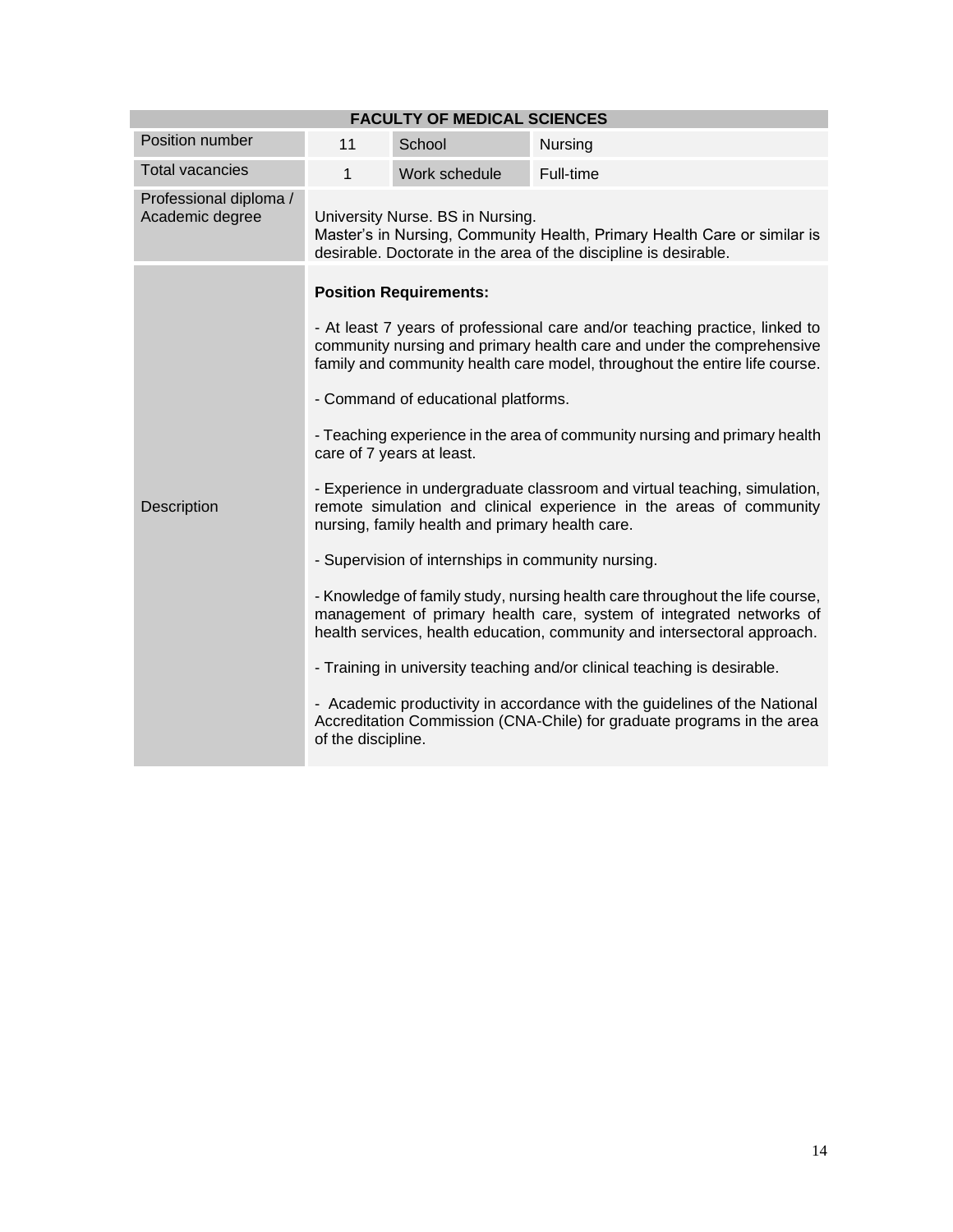| 12                                                                                                                                                                                           | Academic Unit | <b>Physical Therapy</b>                                                                                                        |  |
|----------------------------------------------------------------------------------------------------------------------------------------------------------------------------------------------|---------------|--------------------------------------------------------------------------------------------------------------------------------|--|
| $\mathbf{1}$                                                                                                                                                                                 | Work schedule | Part-time                                                                                                                      |  |
|                                                                                                                                                                                              |               | Physical therapist. Master's degree in the trauma and musculoskeletal                                                          |  |
| <b>Position Requirements:</b>                                                                                                                                                                |               |                                                                                                                                |  |
| Demonstrable professional experience of at least 8 years.                                                                                                                                    |               |                                                                                                                                |  |
| Experience in undergraduate university teaching of at least 5<br>years.                                                                                                                      |               |                                                                                                                                |  |
| Experience as a teacher and coordinator of subjects such as<br>and/or<br>Pediatric<br>Traumatology,<br>Musculoskeletal<br>Adult<br>Intervention, and Musculoskeletal Kinesthetic Assessment. |               |                                                                                                                                |  |
| Experience in the creation and direction of continuing education<br>$\overline{\phantom{0}}$<br>and/or undergraduate programs.                                                               |               |                                                                                                                                |  |
| $\overline{\phantom{a}}$                                                                                                                                                                     |               | Experience in university teaching training, accredited with a<br>master's degree or diploma in university teaching/ education. |  |
| $\overline{\phantom{0}}$                                                                                                                                                                     |               | Academic productivity in accordance with the guidelines of the<br>National Accreditation Commission (CNA-Chile) for graduate   |  |
|                                                                                                                                                                                              |               | <b>FACULTY OF MEDICAL SCIENCES</b><br>fields. Doctorate in the discipline is desirable.<br>programs in the field.              |  |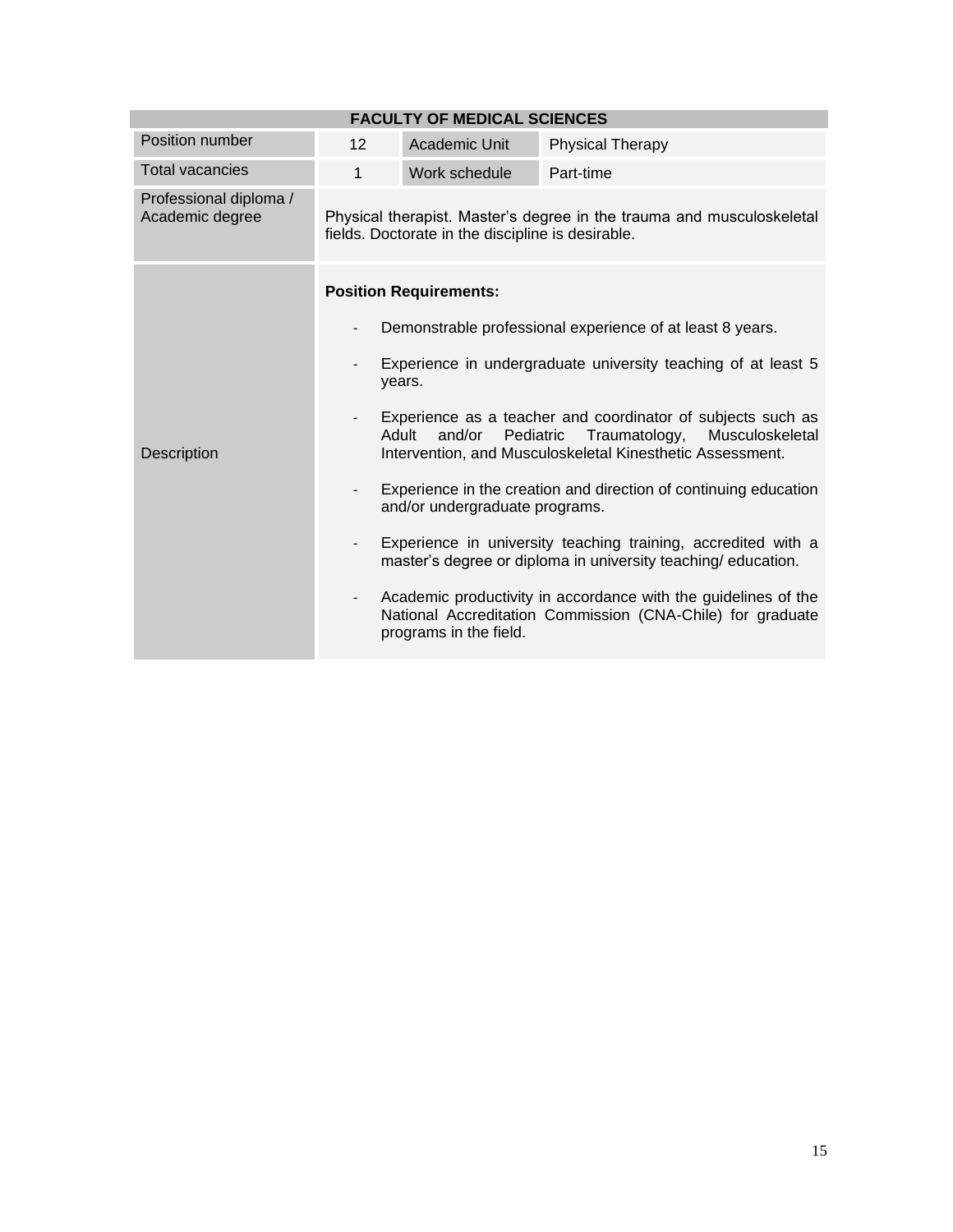|                                           |                                                                                                                                                          | <b>FACULTY OF MEDICAL SCIENCES</b> |                                                               |  |  |
|-------------------------------------------|----------------------------------------------------------------------------------------------------------------------------------------------------------|------------------------------------|---------------------------------------------------------------|--|--|
| Position number                           | 13                                                                                                                                                       | Academic Unit                      | <b>Physical Therapy</b>                                       |  |  |
| <b>Total vacancies</b>                    | 1                                                                                                                                                        | Work schedule                      | Part-time                                                     |  |  |
| Professional diploma /<br>Academic degree |                                                                                                                                                          |                                    | Physical therapist. Doctorate in the discipline is desirable. |  |  |
|                                           |                                                                                                                                                          | <b>Position Requirements:</b>      |                                                               |  |  |
|                                           | - Demonstrable professional experience of at least 15 years.                                                                                             |                                    |                                                               |  |  |
|                                           | - Experience in undergraduate university teaching of at least 5 years.                                                                                   |                                    |                                                               |  |  |
| Description                               | - Experience as a teacher and coordinator of subjects such as Health<br>Education, Public Health, Education in primary and/or community care.            |                                    |                                                               |  |  |
|                                           | -Experience in the creation and direction of continuing education and/or<br>undergraduate programs.                                                      |                                    |                                                               |  |  |
|                                           | - Experience in university teaching training, accredited with a master's<br>degree, diploma or certificate in university teaching/ education             |                                    |                                                               |  |  |
|                                           | - Academic productivity in accordance with the guidelines of the National<br>Accreditation Commission (CNA-Chile) for graduate programs in the<br>field. |                                    |                                                               |  |  |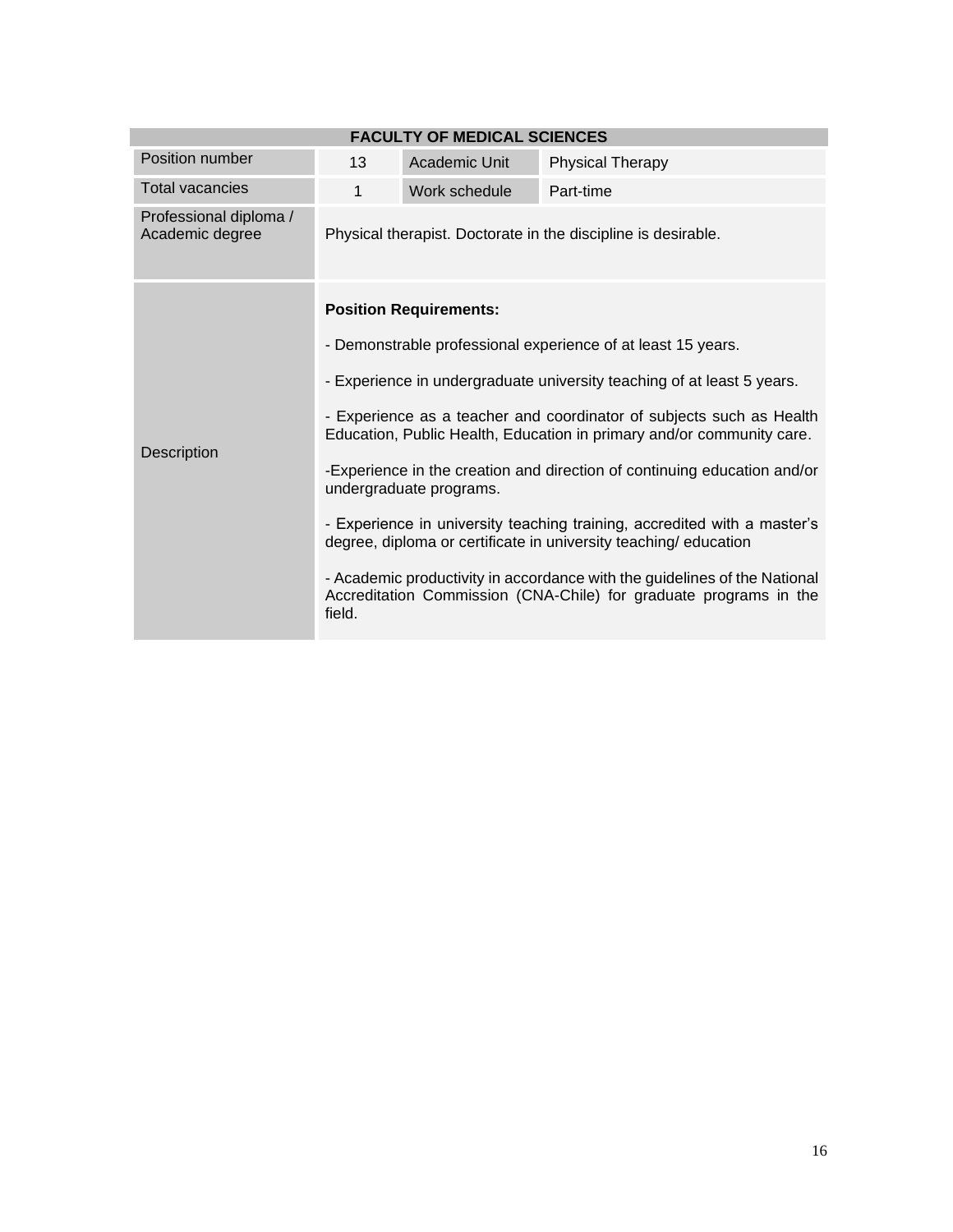|                                           |                                                                                                                                                                                                                | <b>FACULTY OF MEDICAL SCIENCES</b> |                                                                                                                                                       |  |  |
|-------------------------------------------|----------------------------------------------------------------------------------------------------------------------------------------------------------------------------------------------------------------|------------------------------------|-------------------------------------------------------------------------------------------------------------------------------------------------------|--|--|
| Position number                           | 14                                                                                                                                                                                                             | Academic Unit                      | <b>Physical Therapy</b>                                                                                                                               |  |  |
| <b>Total vacancies</b>                    | 1                                                                                                                                                                                                              | Work schedule                      | Part-time                                                                                                                                             |  |  |
| Professional diploma /<br>Academic degree | desirable.                                                                                                                                                                                                     |                                    | Physical therapist. Master's degree. Doctorate in the discipline is                                                                                   |  |  |
|                                           |                                                                                                                                                                                                                | <b>Position Requirements:</b>      |                                                                                                                                                       |  |  |
|                                           | - Verifiable professional experience of at least 15 years.                                                                                                                                                     |                                    |                                                                                                                                                       |  |  |
|                                           | - Experience in undergraduate university teaching of at least 5 years.                                                                                                                                         |                                    |                                                                                                                                                       |  |  |
| Description                               | - Experience as a teacher and coordinator of subjects such as<br>cardiovascular and pulmonary physiotherapy evaluation and treatment,<br>pediatric/adult cardiovascular and/or cardiorespiratory intervention. |                                    |                                                                                                                                                       |  |  |
|                                           | -Experience in the creation and direction of continuing education and/or<br>undergraduate programs.                                                                                                            |                                    |                                                                                                                                                       |  |  |
|                                           | - Experience in university teaching training, accredited with a master's<br>degree, diploma or certificate in university teaching/education                                                                    |                                    |                                                                                                                                                       |  |  |
|                                           |                                                                                                                                                                                                                |                                    | - Academic productivity in accordance with the guidelines of the National<br>Accreditation Commission (CNA-Chile) for graduate programs in the field. |  |  |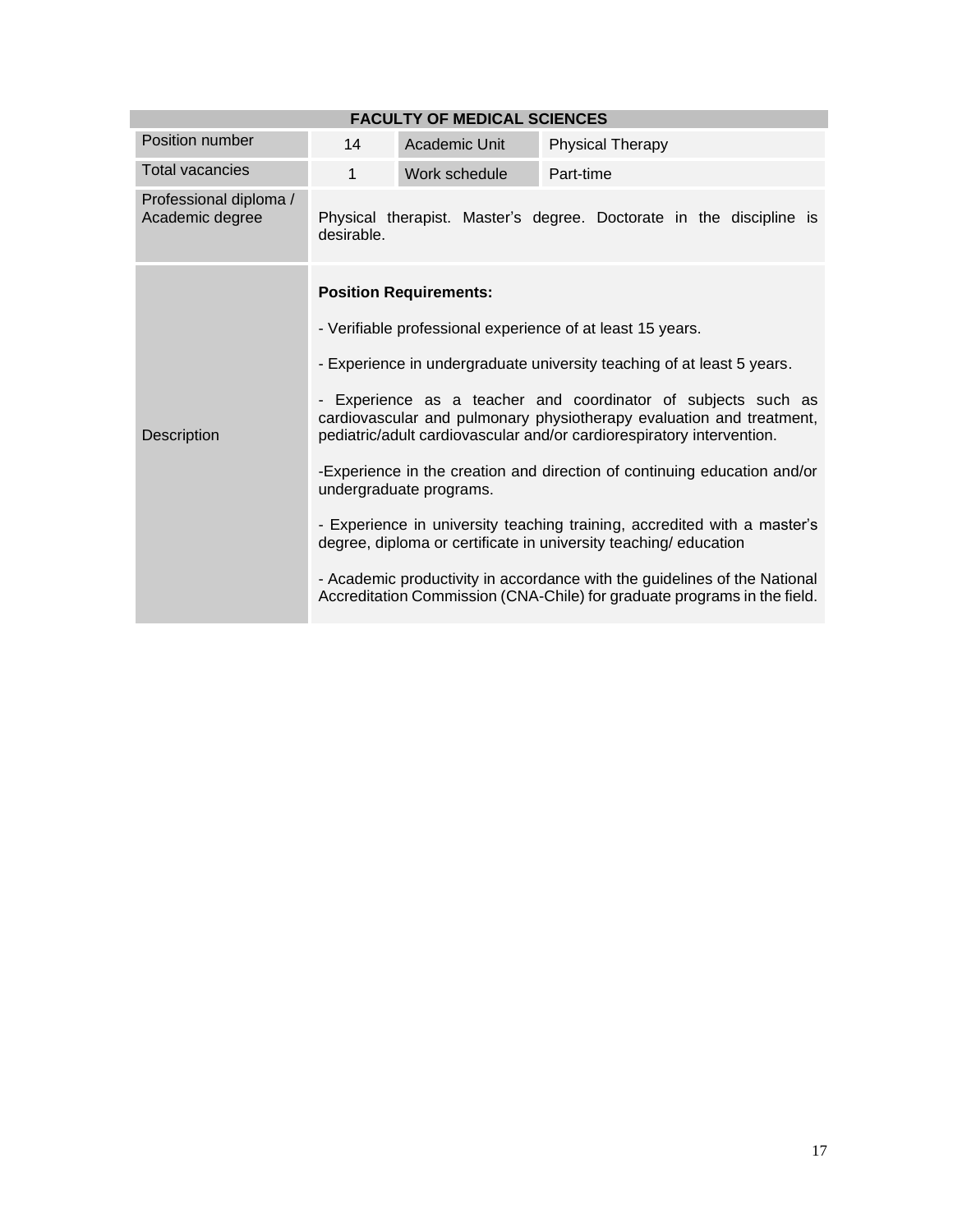|                                           |                                                                                                                                                          | <b>FACULTY OF MEDICAL SCIENCES</b> |                                                               |  |  |
|-------------------------------------------|----------------------------------------------------------------------------------------------------------------------------------------------------------|------------------------------------|---------------------------------------------------------------|--|--|
| Position number                           | 15                                                                                                                                                       | Academic Unit                      | <b>Physical Therapy</b>                                       |  |  |
| <b>Total vacancies</b>                    | 1                                                                                                                                                        | Work schedule                      | Part-time                                                     |  |  |
| Professional diploma /<br>Academic degree |                                                                                                                                                          |                                    | Physical therapist. Doctorate in the discipline is desirable. |  |  |
|                                           |                                                                                                                                                          | <b>Position Requirements:</b>      |                                                               |  |  |
|                                           | - Verifiable professional experience of at least 15 years.                                                                                               |                                    |                                                               |  |  |
|                                           | - Experience in undergraduate university teaching of at least 5 years.                                                                                   |                                    |                                                               |  |  |
| Description                               | - Experience as a teacher and coordinator of subjects such as Human<br>Physiology, Physiology and Exercise Physiology.                                   |                                    |                                                               |  |  |
|                                           | -Experience in the creation and direction of continuing education and/or<br>undergraduate programs.                                                      |                                    |                                                               |  |  |
|                                           | - Experience in university teaching training, accredited with a master's<br>degree, diploma or certificate in university teaching/education              |                                    |                                                               |  |  |
|                                           | - Academic productivity in accordance with the guidelines of the National<br>Accreditation Commission (CNA-Chile) for graduate programs in the<br>field. |                                    |                                                               |  |  |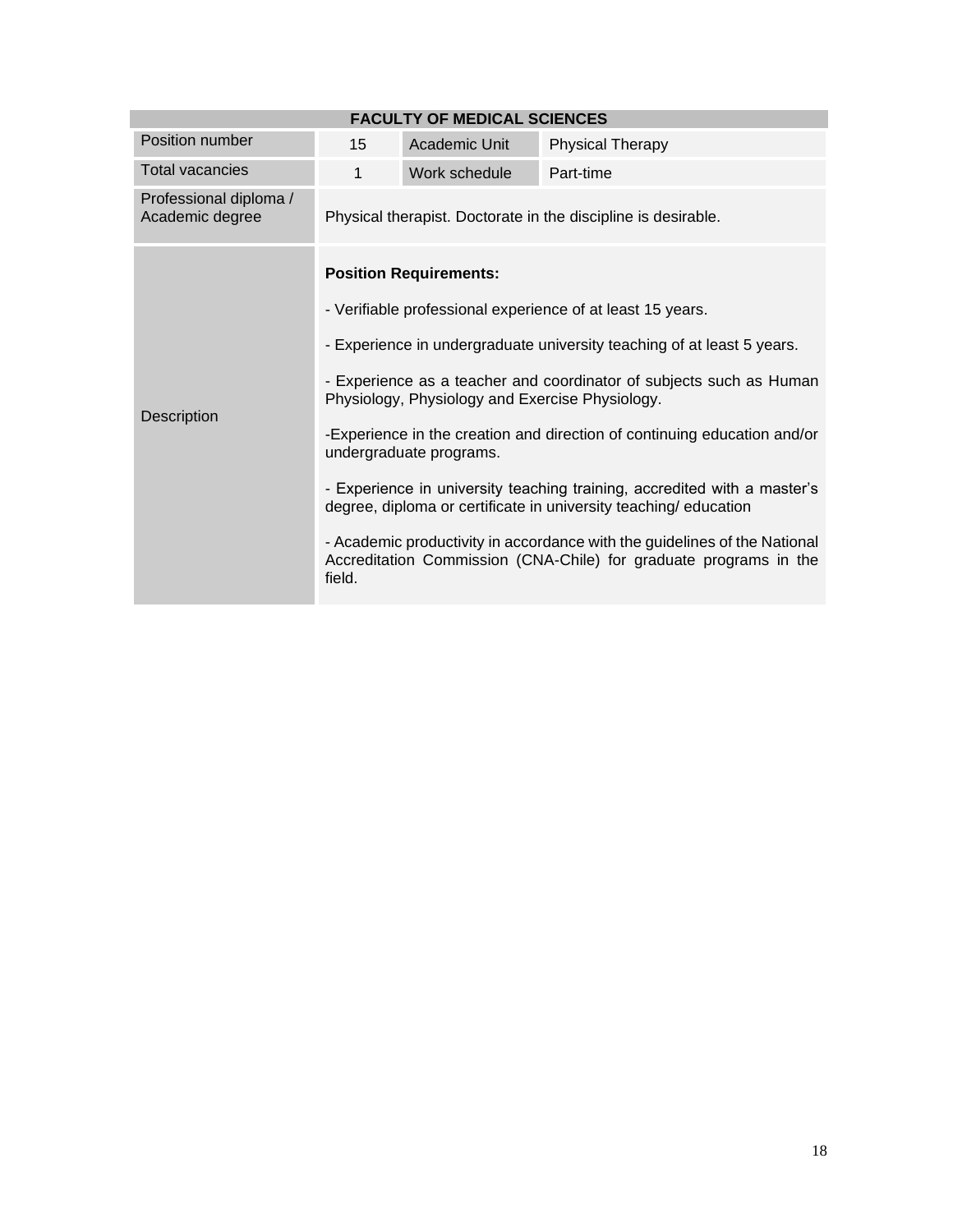| Position number                           | 16          | School                                                                              | Medicine                                                                                                                                                                                                                                                                                                                                                              |
|-------------------------------------------|-------------|-------------------------------------------------------------------------------------|-----------------------------------------------------------------------------------------------------------------------------------------------------------------------------------------------------------------------------------------------------------------------------------------------------------------------------------------------------------------------|
| Total vacancies                           | 1           | Work schedule                                                                       | Part-time                                                                                                                                                                                                                                                                                                                                                             |
| Professional diploma /<br>Academic degree | desirable.  |                                                                                     | Pediatrician or Child Family Physician. Doctorate in the discipline is                                                                                                                                                                                                                                                                                                |
| Description                               | discipline. | <b>Position Requirements:</b><br>3 years of professional practice in the specialty. | Physician specialized in Pediatrics or Child Family Medicine with at least<br>- Experience in university teaching in the Medicine program.<br>- Demonstrable training in teaching or health education is desirable.<br>- Academic productivity in accordance with the guidelines of the National<br>Accreditation Commission (CNA-Chile) for graduate programs in the |

| Position number                           | 17                                                                                                                                                                                                                                                                                                                                                                                                                                                                                                                                                                  | School        | Medicine  |  |  |
|-------------------------------------------|---------------------------------------------------------------------------------------------------------------------------------------------------------------------------------------------------------------------------------------------------------------------------------------------------------------------------------------------------------------------------------------------------------------------------------------------------------------------------------------------------------------------------------------------------------------------|---------------|-----------|--|--|
| <b>Total vacancies</b>                    | 1                                                                                                                                                                                                                                                                                                                                                                                                                                                                                                                                                                   | Work schedule | Part-time |  |  |
| Professional diploma /<br>Academic degree | Psychiatrist. Doctorate in the discipline is desirable.                                                                                                                                                                                                                                                                                                                                                                                                                                                                                                             |               |           |  |  |
| <b>Description</b>                        | <b>Position requirements:</b><br>- Physician specialized in Psychiatry with professional experience of at<br>least 15 years.<br>- Minimum experience in university teaching in the Medicine program of 5<br>years.<br>- Experience in creating and managing psychiatric care programs in<br>Primary Health Care.<br>- Training in university teaching, or diploma in University Teaching at least.<br>- Academic productivity in accordance with the guidelines of the National<br>Accreditation Commission (CNA-Chile) for graduate programs in the<br>discipline. |               |           |  |  |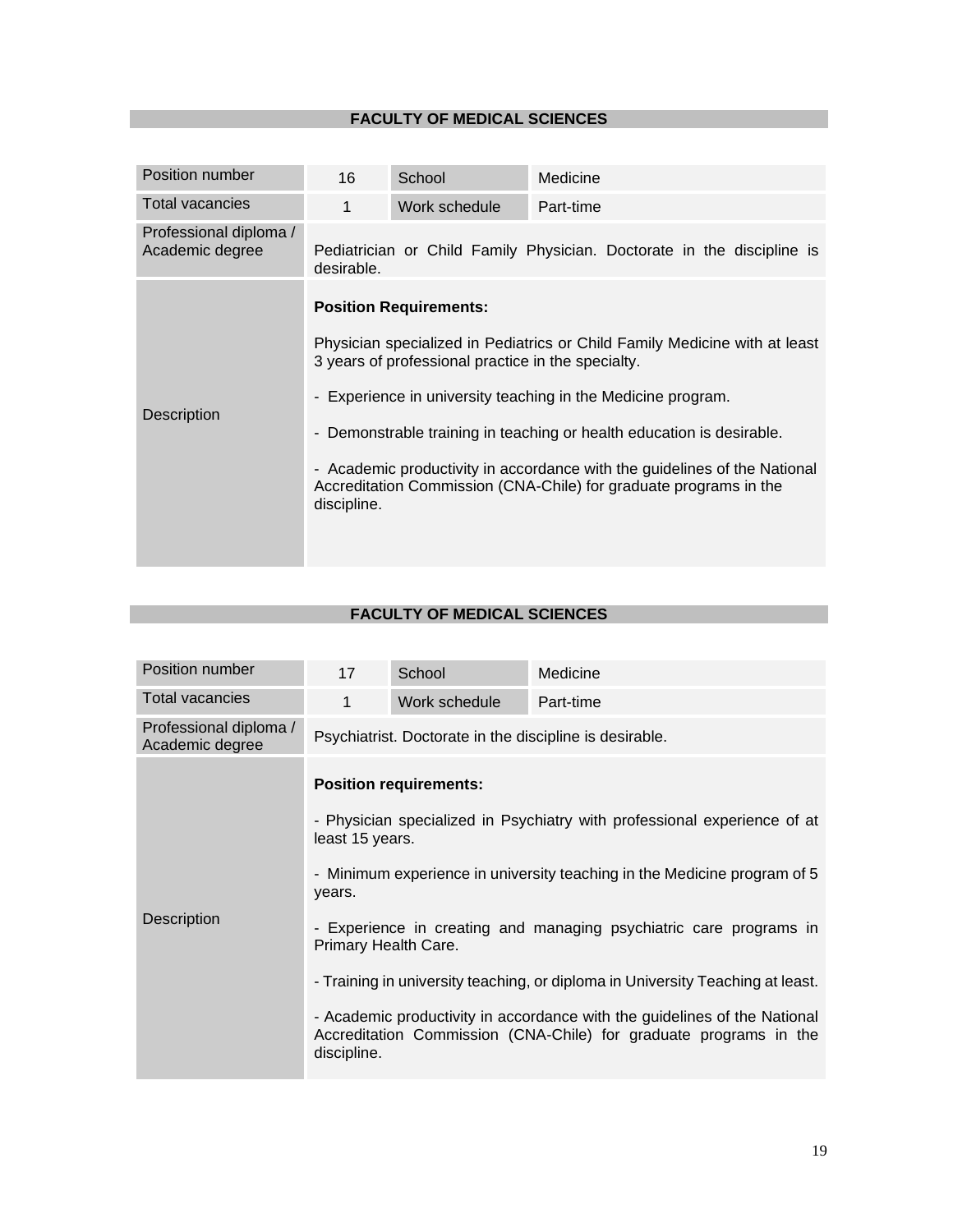| Position number                           | 18                                                                                                                                                                                                                                                                                                                                                                                                                                                                                                                                                                                               | School        | Medicine  |
|-------------------------------------------|--------------------------------------------------------------------------------------------------------------------------------------------------------------------------------------------------------------------------------------------------------------------------------------------------------------------------------------------------------------------------------------------------------------------------------------------------------------------------------------------------------------------------------------------------------------------------------------------------|---------------|-----------|
| <b>Total vacancies</b>                    | $\mathbf 1$                                                                                                                                                                                                                                                                                                                                                                                                                                                                                                                                                                                      | Work schedule | Full-time |
| Professional diploma /<br>Academic degree |                                                                                                                                                                                                                                                                                                                                                                                                                                                                                                                                                                                                  |               |           |
| Description                               | Professional diploma in the health area. Doctor in Education.<br><b>Position Requirements:</b><br>Professional experience of at least 15 years and minimum university<br>$\overline{\phantom{a}}$<br>academic and teaching experience in the field of health of 10 years.<br>- Experience in the creation of academic programs, curricular innovation,<br>self-assessment processes, quality improvement, and health education.<br>- Academic productivity in accordance with the guidelines of the National<br>Accreditation Commission (CNA-Chile) for graduate programs in the<br>discipline. |               |           |

| Position number                           | 19                                                                                                                                                                                                                                       | Academic Unit                                                                                                                                                                                                       | <b>Occupational Therapy</b> |  |
|-------------------------------------------|------------------------------------------------------------------------------------------------------------------------------------------------------------------------------------------------------------------------------------------|---------------------------------------------------------------------------------------------------------------------------------------------------------------------------------------------------------------------|-----------------------------|--|
| <b>Total vacancies</b>                    | 1                                                                                                                                                                                                                                        | Work schedule                                                                                                                                                                                                       | Part-time                   |  |
| Professional diploma /<br>Academic degree |                                                                                                                                                                                                                                          | Occupational Therapist. Master's in the field of Biomechanics. Prior<br>specialization in the fields of neurorehabilitation, neuroscience and<br>biomechanics is desirable. Doctorate in the discipline is desired. |                             |  |
|                                           |                                                                                                                                                                                                                                          | <b>Position Requirements:</b>                                                                                                                                                                                       |                             |  |
| Description                               | -Professional with a Master's in areas of specialization in the field of<br>biomechanics.                                                                                                                                                |                                                                                                                                                                                                                     |                             |  |
|                                           | - Minimum academic experience of 5 years; with training in areas of<br>functional anatomy and biomechanics, orthoses and technologies for<br>inclusion, physical health and functional psychosocial rehabilitation.                      |                                                                                                                                                                                                                     |                             |  |
|                                           | - Experience in care in the context of COVID-19, ICU is desirable, as<br>well as vision consistent with that of this academic unit: Latin American<br>perspective of the discipline, human rights, intercultural and gender<br>approach. |                                                                                                                                                                                                                     |                             |  |
|                                           | - Academic productivity in accordance with the guidelines of the National<br>Accreditation Commission (CNA-Chile) of graduate programs in the<br>field.                                                                                  |                                                                                                                                                                                                                     |                             |  |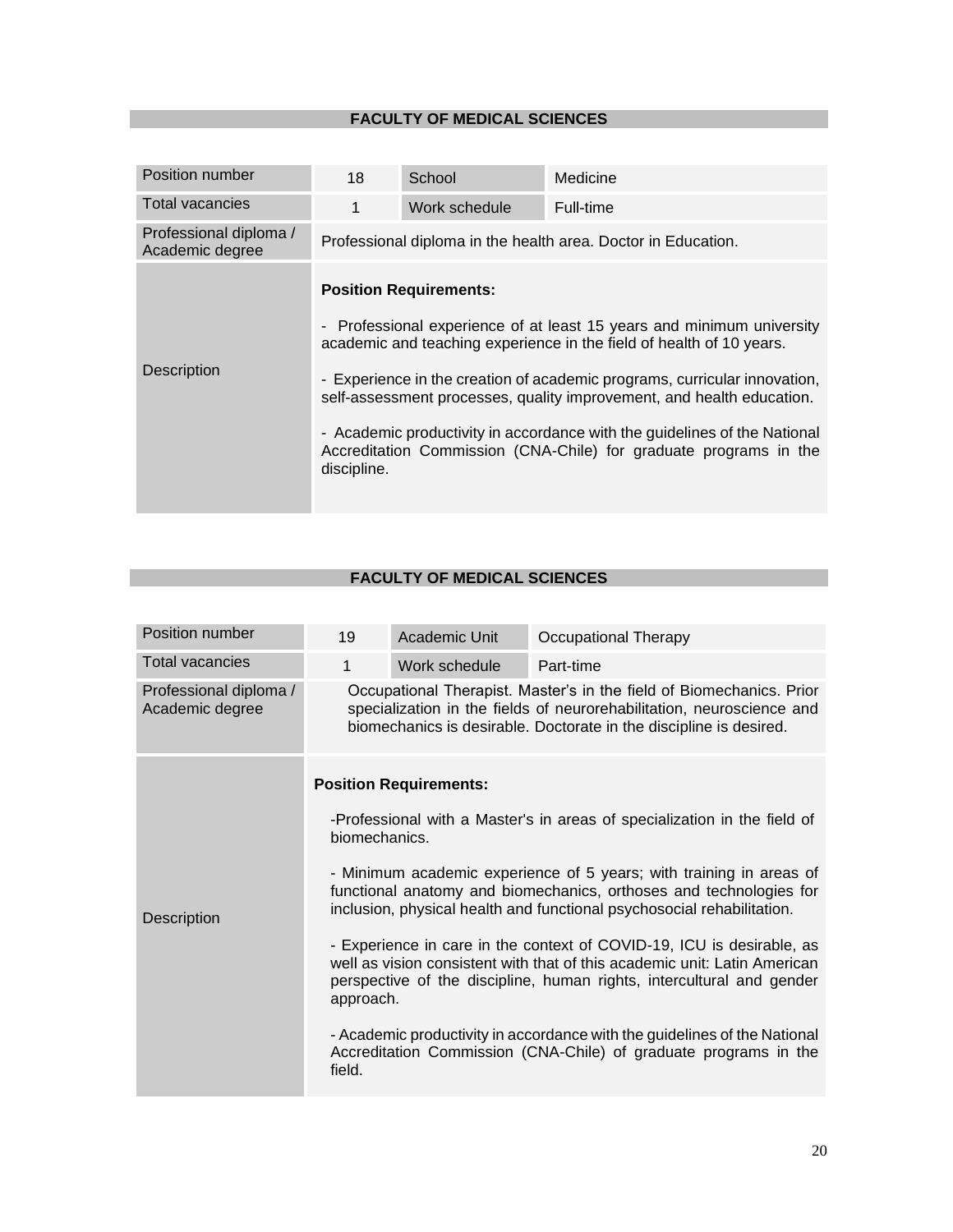| Position number                           | 20                                                                                                                                                                                                                                                              | Academic Unit                                                                           | Occupational Therapy                                                                                                                                                                                                                                                                                                                                                                                                                                       |
|-------------------------------------------|-----------------------------------------------------------------------------------------------------------------------------------------------------------------------------------------------------------------------------------------------------------------|-----------------------------------------------------------------------------------------|------------------------------------------------------------------------------------------------------------------------------------------------------------------------------------------------------------------------------------------------------------------------------------------------------------------------------------------------------------------------------------------------------------------------------------------------------------|
| <b>Total vacancies</b>                    | 1                                                                                                                                                                                                                                                               | Work schedule                                                                           | Part-time                                                                                                                                                                                                                                                                                                                                                                                                                                                  |
| Professional diploma /<br>Academic degree | Occupational Therapist. Master in areas of psychosocial specialization<br>and occupational therapy. Training in community education, systemic-<br>family approaches and teaching in higher education is desirable.<br>Doctorate in the discipline is desirable. |                                                                                         |                                                                                                                                                                                                                                                                                                                                                                                                                                                            |
| Description                               | $\overline{\phantom{a}}$<br>$\sim$                                                                                                                                                                                                                              | <b>Position Requirements:</b><br>psychosocial rehabilitation.<br>programs in the field. | Professional with at least 10 years of academic experience.<br>Experience in popular education, socio-community areas,<br>vulnerability, social protection. Public policies, disability and care,<br>Experience linked to the vision of the academic unit: human rights,<br>social, and community approaches is desirable.<br>Academic productivity in accordance with the guidelines of the<br>National Accreditation Commission (CNA-Chile) for graduate |

| Position number                           | 21                                                   | <b>Academic Unit</b>                                                       | <b>Occupational Therapy</b>                                                                                                                                                                                                                                                                                                                                                                                                                                                                                                                                                             |
|-------------------------------------------|------------------------------------------------------|----------------------------------------------------------------------------|-----------------------------------------------------------------------------------------------------------------------------------------------------------------------------------------------------------------------------------------------------------------------------------------------------------------------------------------------------------------------------------------------------------------------------------------------------------------------------------------------------------------------------------------------------------------------------------------|
| <b>Total vacancies</b>                    | 1                                                    | Work schedule                                                              | Part-time                                                                                                                                                                                                                                                                                                                                                                                                                                                                                                                                                                               |
| Professional diploma /<br>Academic degree |                                                      | Doctorate or specialization in the field is desirable.                     | Occupational Therapist. Master in the psychosocial field and in<br>Occupational Therapy. Training in mental health and drug use.                                                                                                                                                                                                                                                                                                                                                                                                                                                        |
| <b>Description</b>                        | $\overline{\phantom{a}}$<br>$\overline{\phantom{a}}$ | <b>Position Requirements:</b><br>alcohol use, diversities and sexualities. | Professional with at least 7 years of academic experience.<br>Teacher in the fields of mental health and psychiatry, drug and<br>Training oriented to the profile of the program, gender and<br>feminism, and human rights approach and, in particular, to the<br>new mental health guidelines in Chile, especially for alcohol<br>and drugs use in women and young people and for the<br>emerging field of accompaniment to diversity and sexualities.<br>Academic productivity in accordance with the guidelines of the<br>National Accreditation Commission (CNA-Chile) for graduate |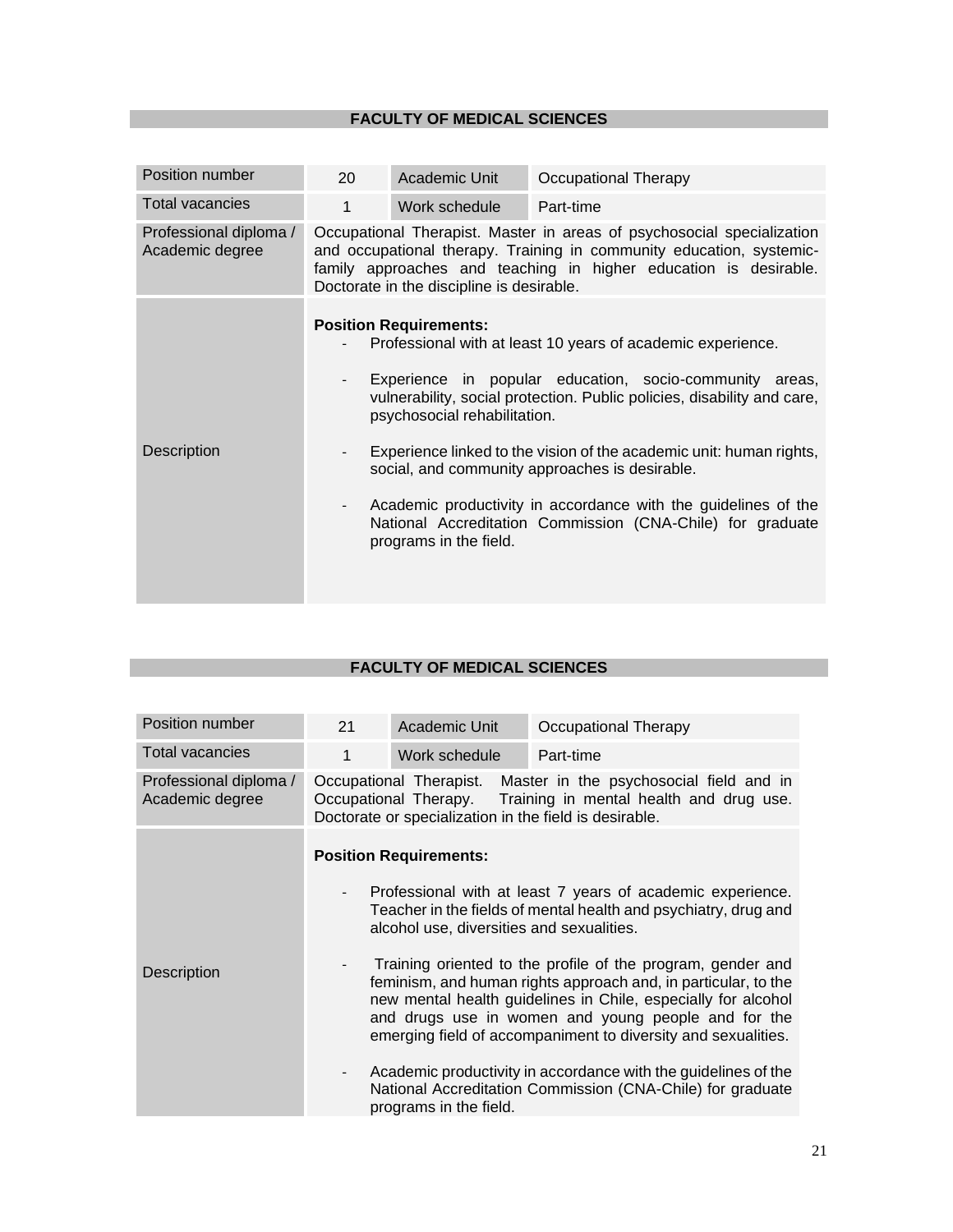| Position number                           | 22                     | Academic Unit                                                                                                                    | Occupational Therapy                                                                                                                                                                                                                                                                                                                                                                                                                                                                                                         |  |
|-------------------------------------------|------------------------|----------------------------------------------------------------------------------------------------------------------------------|------------------------------------------------------------------------------------------------------------------------------------------------------------------------------------------------------------------------------------------------------------------------------------------------------------------------------------------------------------------------------------------------------------------------------------------------------------------------------------------------------------------------------|--|
| Total vacancies                           | 1                      | Work schedule                                                                                                                    | Part-time                                                                                                                                                                                                                                                                                                                                                                                                                                                                                                                    |  |
| Professional diploma /<br>Academic degree |                        | Occupational Therapist. Master in the psychosocial and occupational<br>therapy fields. Doctorate in the discipline is desirable. |                                                                                                                                                                                                                                                                                                                                                                                                                                                                                                                              |  |
| <b>Description</b>                        | gerontology.<br>field. | <b>Position Requirements:</b>                                                                                                    | - Minimum academic experience of 7 years, with experience and training<br>in the areas of movement disorders and other neurological conditions,<br>care of the elderly and people with disabilities, as well as social<br>- Applicants with a focus related to the vision of the academic unit, being<br>desirable to have a human rights, intercultural and gender focus.<br>- Academic productivity in accordance with the guidelines of the National<br>Accreditation Commission (CNA-Chile) for graduate programs in the |  |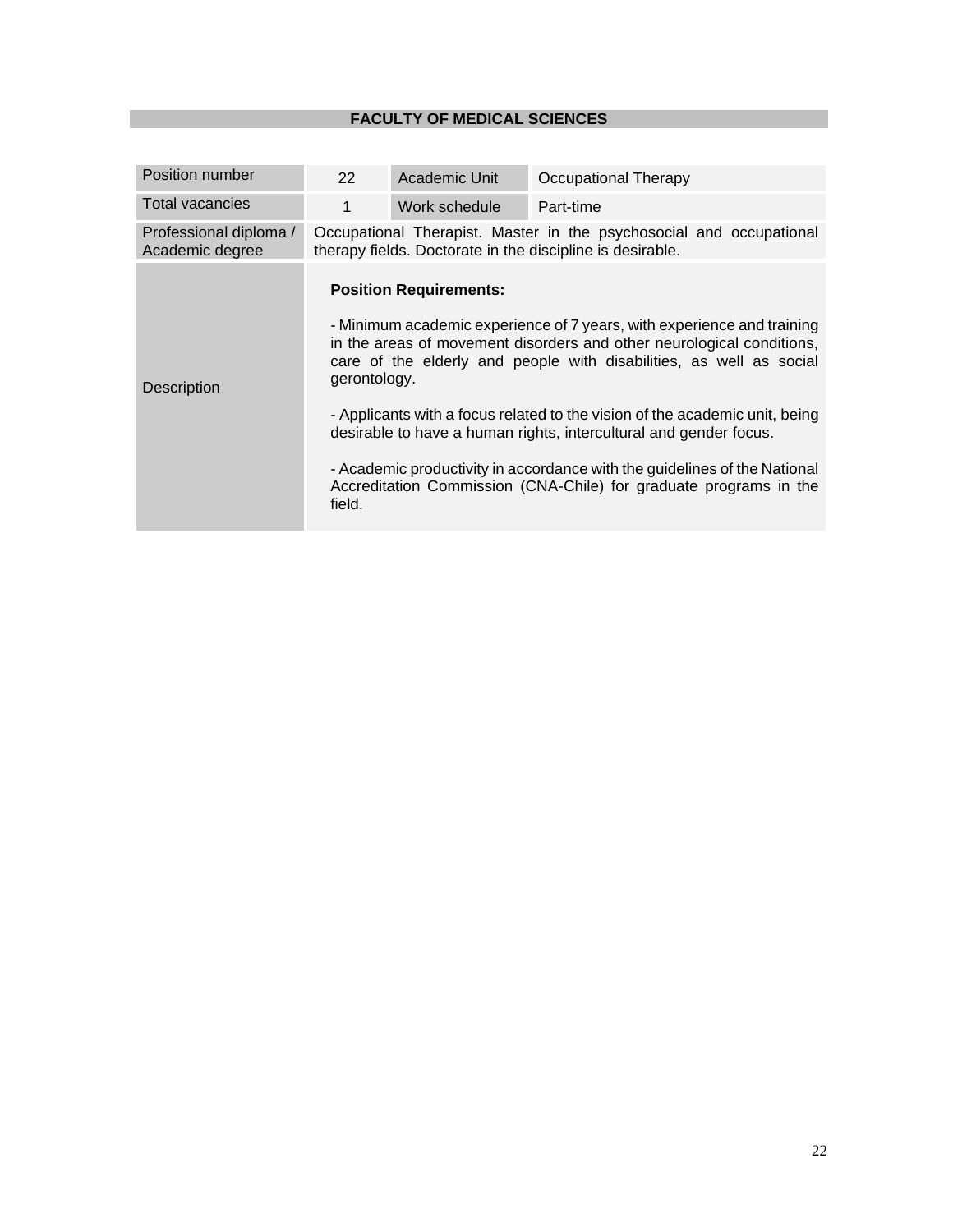| <b>FACULTY OF HUMANITIES</b>              |                          |                                                            |                                                                                                                                                                                                                                                                                                                                                                                                        |  |  |
|-------------------------------------------|--------------------------|------------------------------------------------------------|--------------------------------------------------------------------------------------------------------------------------------------------------------------------------------------------------------------------------------------------------------------------------------------------------------------------------------------------------------------------------------------------------------|--|--|
| Position number                           | 23                       | School                                                     | Journalism                                                                                                                                                                                                                                                                                                                                                                                             |  |  |
| <b>Total vacancies</b>                    | $\overline{2}$           | Work schedule                                              | Full-time                                                                                                                                                                                                                                                                                                                                                                                              |  |  |
| Professional diploma /<br>Academic degree |                          |                                                            | Doctor in Communication, Social Sciences, Humanities or related field                                                                                                                                                                                                                                                                                                                                  |  |  |
|                                           |                          | <b>Position requirements:</b>                              | Applicants must hold a PhD in Communication, Social Sciences,                                                                                                                                                                                                                                                                                                                                          |  |  |
|                                           |                          | Humanities or related field.<br>approaches will be valued. | Priority will be given to candidates working in any of the following<br>areas: Public Communication of Science and Technology (Citizen<br>Science; Communication for Health; Communication and<br>Environment) and Digital Communication (Communication and<br>Data Science; Digital Activism and social movements; Algorithmic<br>Governmentality). Both qualitative and quantitative research        |  |  |
| Description                               |                          | Spanish one year after being hired.                        | Experience in undergraduate and graduate teaching: experience<br>in teaching at the undergraduate level (courses and / or<br>assistantships). Specialized studies or training in teaching (for<br>example, diplomas in university teaching) is desirable, as is<br>experience in thesis supervision and graduate teaching. It is<br>expected that all the selected applicants will be able to teach in |  |  |
|                                           | $\overline{\phantom{a}}$ | Sciences.                                                  | Academic productivity in accordance with the guidelines of the<br>National Accreditation Commission (CNA-Chile) of a doctoral<br>faculty in the area of Social, Political and Communication                                                                                                                                                                                                            |  |  |
|                                           | $\overline{\phantom{a}}$ | Experience<br>in<br>among others).                         | dissemination<br>and<br>community<br>outreach:<br>demonstrated ability to advise and / or direct projects or initiatives<br>of dissemination and community outreach (awarded projects,<br>organization of cycles of seminars or talks, fairs, dissemination,                                                                                                                                           |  |  |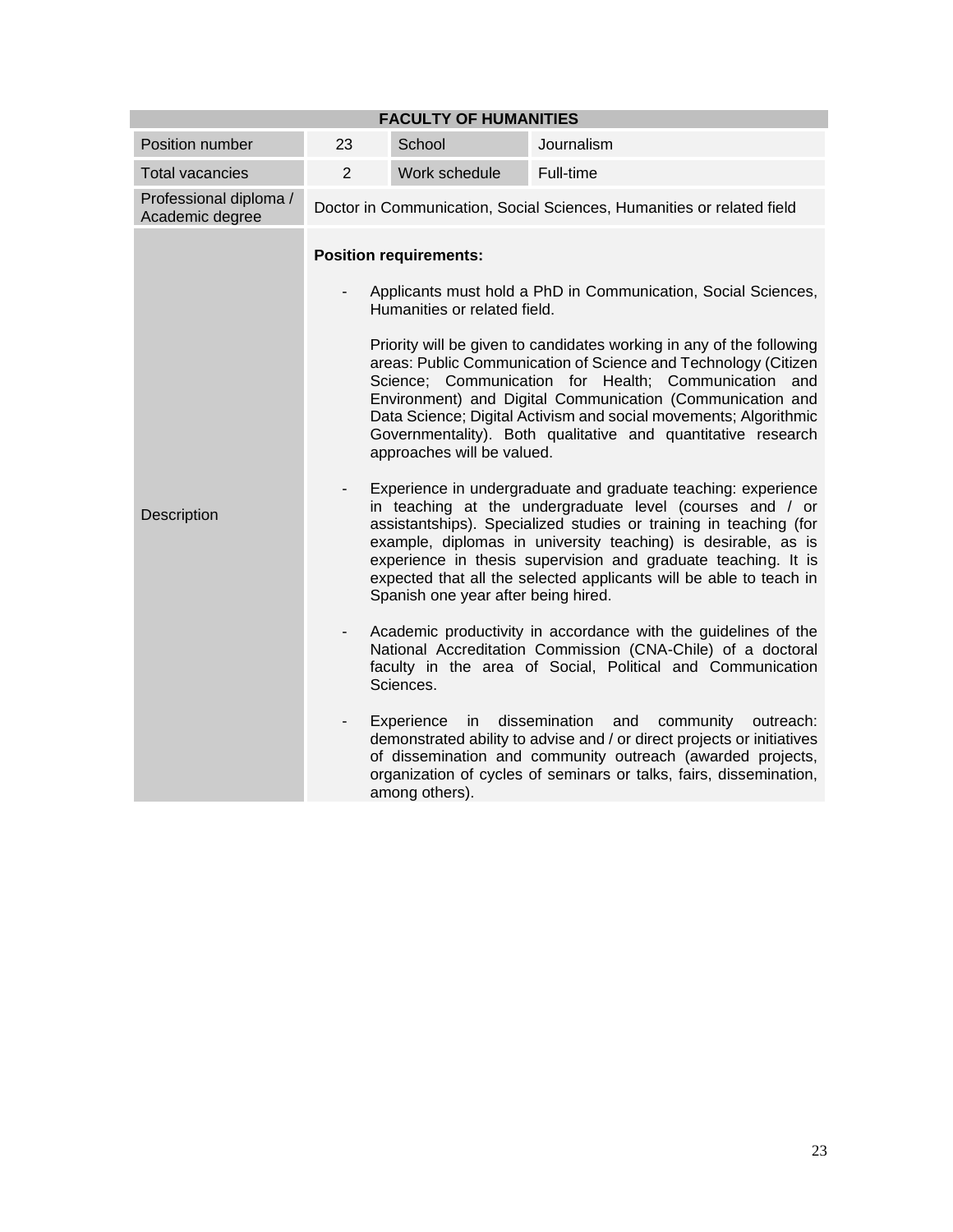| <b>FACULTY OF HUMANITIES</b>              |                                                                                                                                                                                          |                                                                                                                                                                                                                                     |                                                                                                                                                                                                                                                                                                                                                                                                                                                                                                                                                                                                                                                                                                                                                                                                                                                                                                                     |  |  |
|-------------------------------------------|------------------------------------------------------------------------------------------------------------------------------------------------------------------------------------------|-------------------------------------------------------------------------------------------------------------------------------------------------------------------------------------------------------------------------------------|---------------------------------------------------------------------------------------------------------------------------------------------------------------------------------------------------------------------------------------------------------------------------------------------------------------------------------------------------------------------------------------------------------------------------------------------------------------------------------------------------------------------------------------------------------------------------------------------------------------------------------------------------------------------------------------------------------------------------------------------------------------------------------------------------------------------------------------------------------------------------------------------------------------------|--|--|
| Position number                           | 24                                                                                                                                                                                       | Department                                                                                                                                                                                                                          | <b>Linguistics and Literature</b>                                                                                                                                                                                                                                                                                                                                                                                                                                                                                                                                                                                                                                                                                                                                                                                                                                                                                   |  |  |
| <b>Total vacancies</b>                    | 1                                                                                                                                                                                        | Work schedule                                                                                                                                                                                                                       | Full-time                                                                                                                                                                                                                                                                                                                                                                                                                                                                                                                                                                                                                                                                                                                                                                                                                                                                                                           |  |  |
| Professional diploma /<br>Academic degree | Initial training in Pedagogy in Spanish (or equivalent), or Bachelor's degree<br>in Linguistics and Literature (or equivalent with pedagogical qualification).<br>Doctor in Linguistics. |                                                                                                                                                                                                                                     |                                                                                                                                                                                                                                                                                                                                                                                                                                                                                                                                                                                                                                                                                                                                                                                                                                                                                                                     |  |  |
| Description                               | $\overline{\phantom{a}}$<br>$\overline{\phantom{a}}$<br>$\overline{\phantom{a}}$<br>$\overline{\phantom{a}}$                                                                             | <b>Position requirements:</b><br>Undergraduate university teaching.<br>discipline.<br>and linguistics.<br>pedagogue, consultant or researcher.<br>faculty in the area of Humanities.<br><b>Additional application requirements:</b> | Applicants must prove as part of their professional experience:<br>Participation in professional activities of reporting, academic<br>coordination, community outreach that show command of the<br>Participation in seminars and congresses in the field.<br>Participation in research projects related to the lines of didactics<br>Have indexed publications in didactics and linguistics.<br>Experience in teaching practice or pedagogical processes related<br>to the school classroom and/or initial teacher training, either as<br>Academic productivity in accordance with the guidelines of the<br>National Accreditation Commission (CNA-Chile) of a doctoral<br>Applicants must write a cover letter on the ideal Spanish teacher they<br>would like to train, indicating how their work could contribute to the training<br>of future teachers. This letter can be as creative as the applicant wishes. |  |  |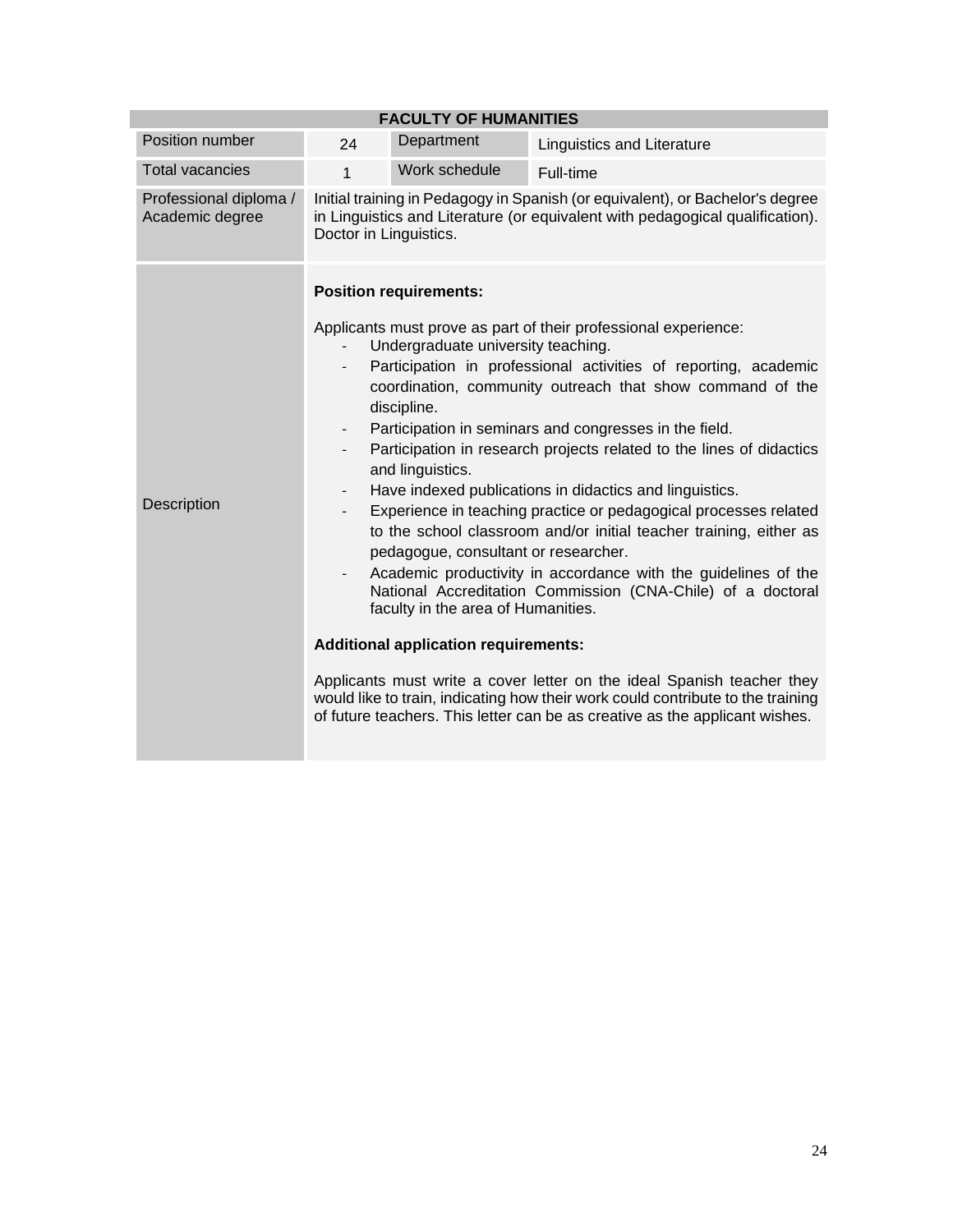| <b>FACULTY OF HUMANITIES</b>              |              |                                                                                                                                                                                                                                                                                                                |                                                                                                                                                                                                                                                                                                                                                                                                                                                                                                                                                                                                                                                                                                                                                                                                                                                                                                                                                                                                                                                                                                                                                                                                                                           |  |  |
|-------------------------------------------|--------------|----------------------------------------------------------------------------------------------------------------------------------------------------------------------------------------------------------------------------------------------------------------------------------------------------------------|-------------------------------------------------------------------------------------------------------------------------------------------------------------------------------------------------------------------------------------------------------------------------------------------------------------------------------------------------------------------------------------------------------------------------------------------------------------------------------------------------------------------------------------------------------------------------------------------------------------------------------------------------------------------------------------------------------------------------------------------------------------------------------------------------------------------------------------------------------------------------------------------------------------------------------------------------------------------------------------------------------------------------------------------------------------------------------------------------------------------------------------------------------------------------------------------------------------------------------------------|--|--|
| Position number                           | 25           | Department                                                                                                                                                                                                                                                                                                     | <b>Linguistics and Literature</b>                                                                                                                                                                                                                                                                                                                                                                                                                                                                                                                                                                                                                                                                                                                                                                                                                                                                                                                                                                                                                                                                                                                                                                                                         |  |  |
| <b>Total vacancies</b>                    | $\mathbf{1}$ | Work schedule                                                                                                                                                                                                                                                                                                  | Full-time                                                                                                                                                                                                                                                                                                                                                                                                                                                                                                                                                                                                                                                                                                                                                                                                                                                                                                                                                                                                                                                                                                                                                                                                                                 |  |  |
| Professional diploma /<br>Academic degree |              |                                                                                                                                                                                                                                                                                                                | English teacher. Doctor in Linguistics, Applied Linguistics or TESOL.                                                                                                                                                                                                                                                                                                                                                                                                                                                                                                                                                                                                                                                                                                                                                                                                                                                                                                                                                                                                                                                                                                                                                                     |  |  |
| Description                               | -<br>-       | <b>Position requirements:</b><br>international exam or academic degree.<br>outreach in the disciplinary area.<br>external funds is desirable.<br>English<br>language,<br>acquisition or teacher training.<br>faculty in the area of Humanities.<br>to C1.<br>university classroom is desirable.<br>competence. | Applicants must prove as part of their professional experience:<br>Language proficiency in English at level C1 or higher, verifiable by<br>Teaching at the undergraduate level: at least five years of<br>experience in the area of English Language Teaching.<br>Participation in activities of academic coordination and community<br>Participation in research projects related to the English language<br>line. Participation in research projects that have been awarded<br>Participation in seminars and congresses of the specialty.<br>Having been published in indexed journals in the field of English<br>language<br>learning,<br>second<br>language<br>Academic productivity in accordance with the guidelines of the<br>National Accreditation Commission (CNA-Chile) of a doctoral<br>Verifiable expertise in teaching English in courses from levels A2<br>Experience leading pedagogical innovation projects in the<br>Experience organizing teaching work teams at the<br>undergraduate and graduate levels is desirable.<br>Demonstrated expertise in updated methodologies and didactics<br>for teaching English as a foreign language at various levels of<br>Command of technological tools for supporting teaching. |  |  |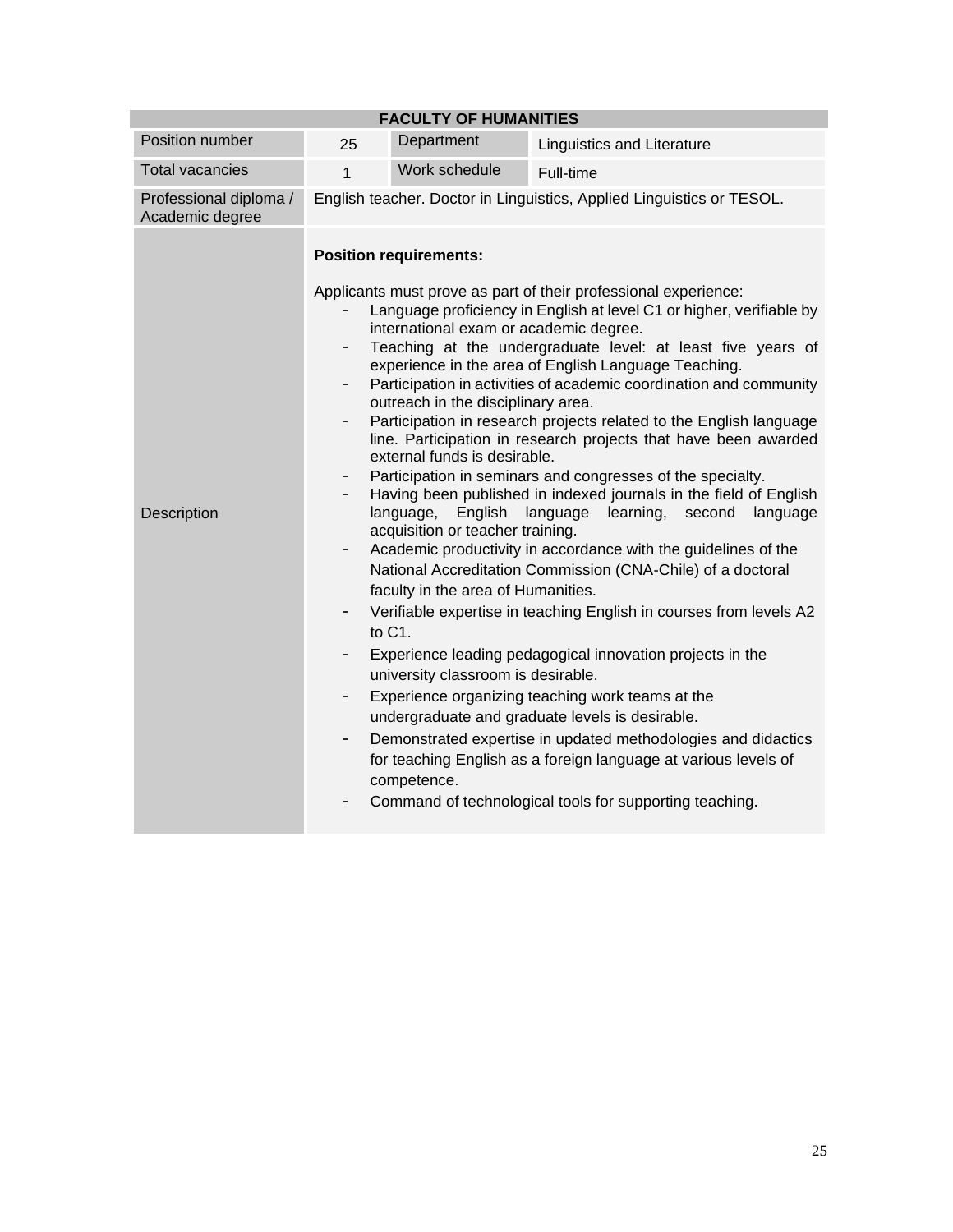| <b>FACULTY OF HUMANITIES</b>              |                                                                                                                                                                                                                                                                                                                                                                                               |                               |                                                                                                                                                                                                                       |  |  |
|-------------------------------------------|-----------------------------------------------------------------------------------------------------------------------------------------------------------------------------------------------------------------------------------------------------------------------------------------------------------------------------------------------------------------------------------------------|-------------------------------|-----------------------------------------------------------------------------------------------------------------------------------------------------------------------------------------------------------------------|--|--|
| Position number                           | 26                                                                                                                                                                                                                                                                                                                                                                                            | Department                    | <b>Political Studies</b>                                                                                                                                                                                              |  |  |
| <b>Total vacancies</b>                    | $\mathbf{1}$                                                                                                                                                                                                                                                                                                                                                                                  | Work schedule                 | Full-time                                                                                                                                                                                                             |  |  |
| Professional diploma /<br>Academic degree | Professional diploma and/or bachelor's degree in Social Sciences.<br>Doctor in Political Sciences, Public Policies, International Studies or<br>Political Economy.                                                                                                                                                                                                                            |                               |                                                                                                                                                                                                                       |  |  |
|                                           |                                                                                                                                                                                                                                                                                                                                                                                               | <b>Position requirements:</b> | The search is oriented towards a candidate with verifiable experience in<br>public policy analysis, comparative politics, political economy or related<br>topics, with a preferential focus on international affairs. |  |  |
|                                           | - Verifiable experience as a responsible professor in undergraduate and<br>graduate university teaching, as well as thesis supervision.                                                                                                                                                                                                                                                       |                               |                                                                                                                                                                                                                       |  |  |
|                                           | - Participation as Responsible Researcher in competitive projects for<br>ANID, international organizations or equivalent (projects financed<br>internally by universities and organizations in which the applicant worked<br>during the execution of the project will not be considered).<br>- Verifiable experience in academic management and continuing<br>education tasks will be valued. |                               |                                                                                                                                                                                                                       |  |  |
| Description                               |                                                                                                                                                                                                                                                                                                                                                                                               |                               |                                                                                                                                                                                                                       |  |  |
|                                           | - Academic productivity in accordance with the guidelines of the National<br>Accreditation Commission (CNA-Chile) of a doctoral faculty in the area of<br>Social, Political and Communication Sciences; scientific publications in<br>indexed WoS (ISI) and Scopus journals on the upper quartiles is desirable,<br>in the areas of analysis already indicated.                               |                               |                                                                                                                                                                                                                       |  |  |
|                                           | - Presentations at national and international conferences, seminars,<br>colloquiums or equivalent in the areas above delivered in the last 5 years.                                                                                                                                                                                                                                           |                               |                                                                                                                                                                                                                       |  |  |
|                                           | - Experience as a reviewer in scientific journals and/or research,<br>innovation or development projects, and in dissemination and community                                                                                                                                                                                                                                                  |                               |                                                                                                                                                                                                                       |  |  |
|                                           | - Fluency in English is desirable.                                                                                                                                                                                                                                                                                                                                                            |                               |                                                                                                                                                                                                                       |  |  |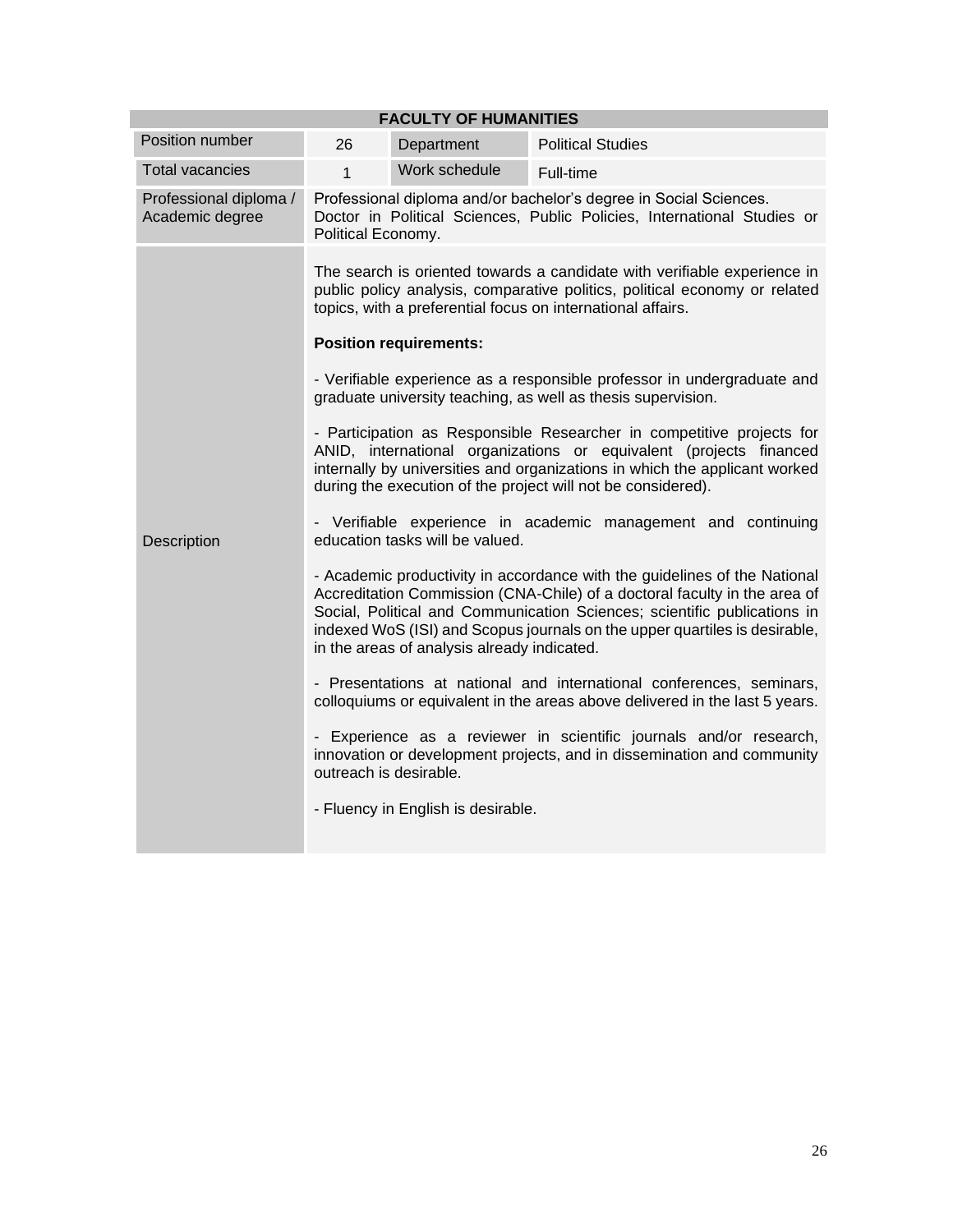| <b>FACULTY OF HUMANITIES</b>              |                                                                                                                                                                                                                                                                                                                                                                                                                                                                                                                                                                                                                                                                                                 |                                                  |                                                                                                                                                                                                                                                                                                                                                                                                                                                                                                                                                                                                                                                                                                                                                                                                                                                                                        |  |  |
|-------------------------------------------|-------------------------------------------------------------------------------------------------------------------------------------------------------------------------------------------------------------------------------------------------------------------------------------------------------------------------------------------------------------------------------------------------------------------------------------------------------------------------------------------------------------------------------------------------------------------------------------------------------------------------------------------------------------------------------------------------|--------------------------------------------------|----------------------------------------------------------------------------------------------------------------------------------------------------------------------------------------------------------------------------------------------------------------------------------------------------------------------------------------------------------------------------------------------------------------------------------------------------------------------------------------------------------------------------------------------------------------------------------------------------------------------------------------------------------------------------------------------------------------------------------------------------------------------------------------------------------------------------------------------------------------------------------------|--|--|
| Position number                           | 27                                                                                                                                                                                                                                                                                                                                                                                                                                                                                                                                                                                                                                                                                              | Department                                       | Psychology                                                                                                                                                                                                                                                                                                                                                                                                                                                                                                                                                                                                                                                                                                                                                                                                                                                                             |  |  |
| <b>Total vacancies</b>                    | 1                                                                                                                                                                                                                                                                                                                                                                                                                                                                                                                                                                                                                                                                                               | Work schedule                                    | Full-time                                                                                                                                                                                                                                                                                                                                                                                                                                                                                                                                                                                                                                                                                                                                                                                                                                                                              |  |  |
| Professional diploma /<br>Academic degree | Bachelor's degree in Psychology and PhD in Psychology or disciplines<br>related to psychology sciences.                                                                                                                                                                                                                                                                                                                                                                                                                                                                                                                                                                                         |                                                  |                                                                                                                                                                                                                                                                                                                                                                                                                                                                                                                                                                                                                                                                                                                                                                                                                                                                                        |  |  |
|                                           | <b>Position requirements:</b><br>Experience in undergraduate and graduate teaching at Chilean or<br>overseas universities.                                                                                                                                                                                                                                                                                                                                                                                                                                                                                                                                                                      |                                                  |                                                                                                                                                                                                                                                                                                                                                                                                                                                                                                                                                                                                                                                                                                                                                                                                                                                                                        |  |  |
|                                           |                                                                                                                                                                                                                                                                                                                                                                                                                                                                                                                                                                                                                                                                                                 |                                                  |                                                                                                                                                                                                                                                                                                                                                                                                                                                                                                                                                                                                                                                                                                                                                                                                                                                                                        |  |  |
|                                           | Experience in undergraduate and graduate teaching. Specialized<br>studies or training in teaching are desirable, as is experience in thesis<br>supervision and graduate teaching.                                                                                                                                                                                                                                                                                                                                                                                                                                                                                                               |                                                  |                                                                                                                                                                                                                                                                                                                                                                                                                                                                                                                                                                                                                                                                                                                                                                                                                                                                                        |  |  |
|                                           | Academic productivity in accordance with the guidelines of the<br>National Accreditation Commission (CNA-Chile) of a doctoral<br>faculty in the area of Psychology.<br>Researcher in the field with proven capacity to be responsible for<br>a research project with external competitive financing (FONDECYT,<br>FONDEF, PIA, FONDAP, FONIS, MILENIO, BASAL, ANILLO and/or<br>other projects funded via national funds external to the researcher's<br>institution, or international, evaluated by external peers using a blind<br>methodology), in the last five years (2017 to date).<br>Desirable publications and research projects at least on one of the<br>following lines of research: |                                                  |                                                                                                                                                                                                                                                                                                                                                                                                                                                                                                                                                                                                                                                                                                                                                                                                                                                                                        |  |  |
| Description                               |                                                                                                                                                                                                                                                                                                                                                                                                                                                                                                                                                                                                                                                                                                 |                                                  |                                                                                                                                                                                                                                                                                                                                                                                                                                                                                                                                                                                                                                                                                                                                                                                                                                                                                        |  |  |
|                                           |                                                                                                                                                                                                                                                                                                                                                                                                                                                                                                                                                                                                                                                                                                 |                                                  |                                                                                                                                                                                                                                                                                                                                                                                                                                                                                                                                                                                                                                                                                                                                                                                                                                                                                        |  |  |
|                                           | (2)                                                                                                                                                                                                                                                                                                                                                                                                                                                                                                                                                                                                                                                                                             | sciences.<br>educational processes and contexts. | (1) Social psychology and personality. Studies about psychological<br>processes from the biological and neuroscientific, individual,<br>interpersonal, social and cultural perspective, addressing the<br>complexity of the human. This research line focuses on the<br>evolutionary and cultural processes throughout the life cycle and<br>in diverse contexts, as well as on the discussion of the aspects<br>involved in the research process and intervention in social<br>Educational Processes. Study of the teaching-learning,<br>technological and psychosocial processes that are built within the<br>(3) Well-being and health. Studies on the psychological processes<br>involved in the well-being, health and mental illness of people from the<br>different levels and mechanisms that interact through the use of<br>scientific methodology and evidence-based models. |  |  |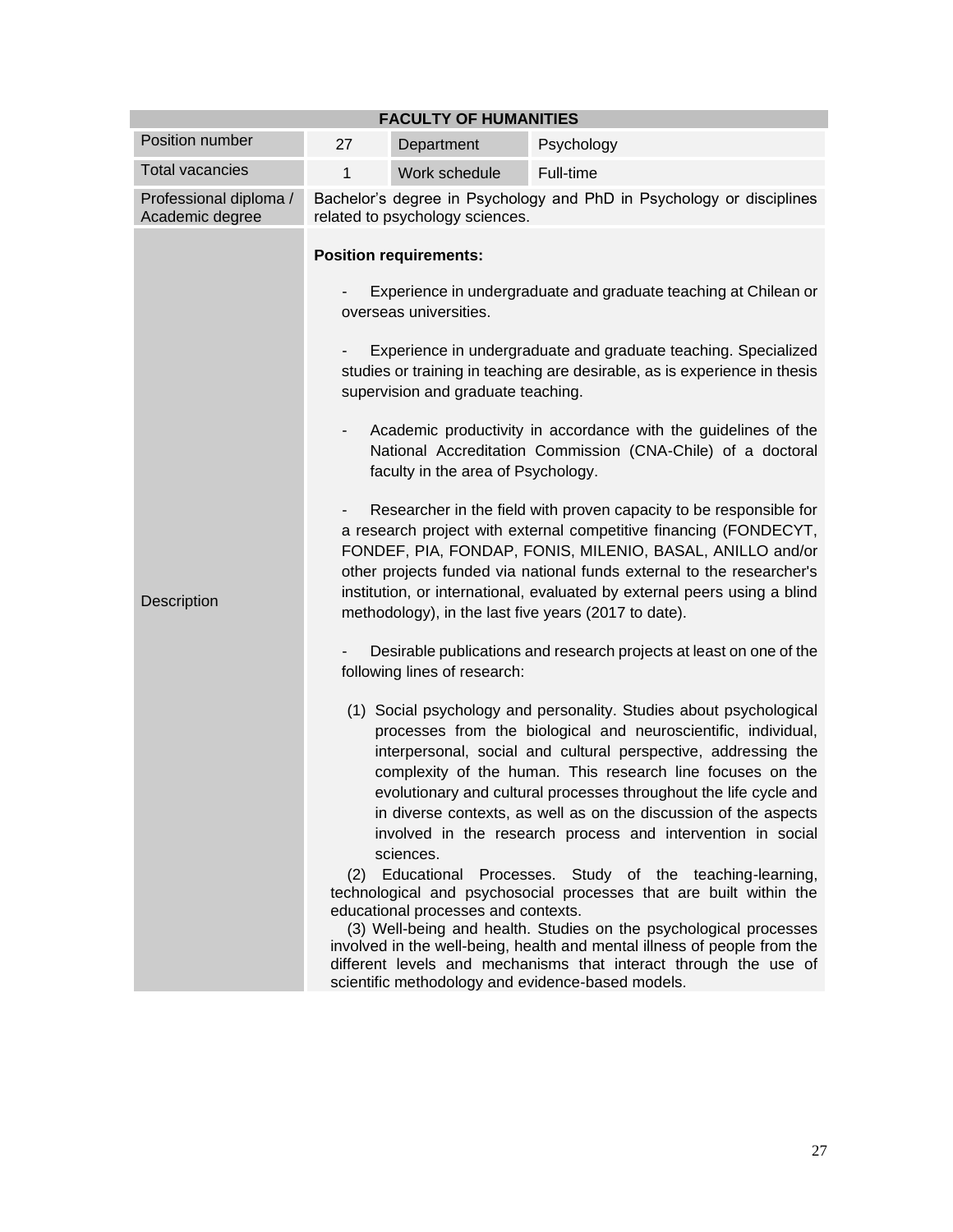| <b>FACULTY OF HUMANITIES</b>              |                                                                                                                                                                                                                                                                                                                                                   |                                                                                                                                                                                                                                                                                                                                                                                                                                                     |                                                              |  |  |
|-------------------------------------------|---------------------------------------------------------------------------------------------------------------------------------------------------------------------------------------------------------------------------------------------------------------------------------------------------------------------------------------------------|-----------------------------------------------------------------------------------------------------------------------------------------------------------------------------------------------------------------------------------------------------------------------------------------------------------------------------------------------------------------------------------------------------------------------------------------------------|--------------------------------------------------------------|--|--|
| Position number                           | 28                                                                                                                                                                                                                                                                                                                                                | Department                                                                                                                                                                                                                                                                                                                                                                                                                                          | Education                                                    |  |  |
| <b>Total vacancies</b>                    | $\mathbf{1}$                                                                                                                                                                                                                                                                                                                                      | Work schedule                                                                                                                                                                                                                                                                                                                                                                                                                                       | Full-time                                                    |  |  |
| Professional diploma /<br>Academic degree |                                                                                                                                                                                                                                                                                                                                                   |                                                                                                                                                                                                                                                                                                                                                                                                                                                     | Primary or Secondary Education Teacher. Doctor in Education. |  |  |
|                                           | <b>Position requirements:</b>                                                                                                                                                                                                                                                                                                                     |                                                                                                                                                                                                                                                                                                                                                                                                                                                     |                                                              |  |  |
|                                           |                                                                                                                                                                                                                                                                                                                                                   | Priority will be given to candidates working in initial and continuous<br>training of teachers, with emphasis on curriculum, evaluation and<br>educational innovation.<br>Minimum experience of 5 years in education as a classroom<br>teacher. Experience in assisting schoolteachers in areas such as<br>curricular design and management, evaluation for learning,<br>innovation and/or feedback for improvement, among others, is<br>desirable. |                                                              |  |  |
|                                           | $\overline{\phantom{0}}$                                                                                                                                                                                                                                                                                                                          | Professional experience in university academic management, in<br>areas such as: curricular innovation, accreditation of pedagogy<br>and/or postgraduate degrees, among others. Experience in<br>leadership positions and management of professional and/or<br>academic teams is desirable.                                                                                                                                                          |                                                              |  |  |
| Description                               |                                                                                                                                                                                                                                                                                                                                                   | Experience in undergraduate university teaching, in primary and<br>secondary, and/or graduate teaching programs, specifically in the<br>areas of curriculum, evaluation, educational innovation, and<br>teaching professional development. Experience in teaching and<br>directing graduate thesis.                                                                                                                                                 |                                                              |  |  |
|                                           | Academic productivity in accordance with the guidelines of the<br>$\overline{\phantom{0}}$<br>National Accreditation Commission (CNA-Chile) of a doctoral<br>faculty in the area of Education.                                                                                                                                                    |                                                                                                                                                                                                                                                                                                                                                                                                                                                     |                                                              |  |  |
|                                           |                                                                                                                                                                                                                                                                                                                                                   | Experience presenting at congresses, seminars, colloquiums or<br>national and/or international equivalents in the last 5 years.                                                                                                                                                                                                                                                                                                                     |                                                              |  |  |
|                                           | Participation<br>and/or<br>development<br>in<br>research<br>projects:<br>demonstrated ability to lead initiatives and work teams.<br>Experience as a reviewer in scientific journals and/or research,<br>innovation or development projects is desirable.<br>Experience in educational consulting at the school and/or higher<br>education level. |                                                                                                                                                                                                                                                                                                                                                                                                                                                     |                                                              |  |  |
|                                           |                                                                                                                                                                                                                                                                                                                                                   |                                                                                                                                                                                                                                                                                                                                                                                                                                                     |                                                              |  |  |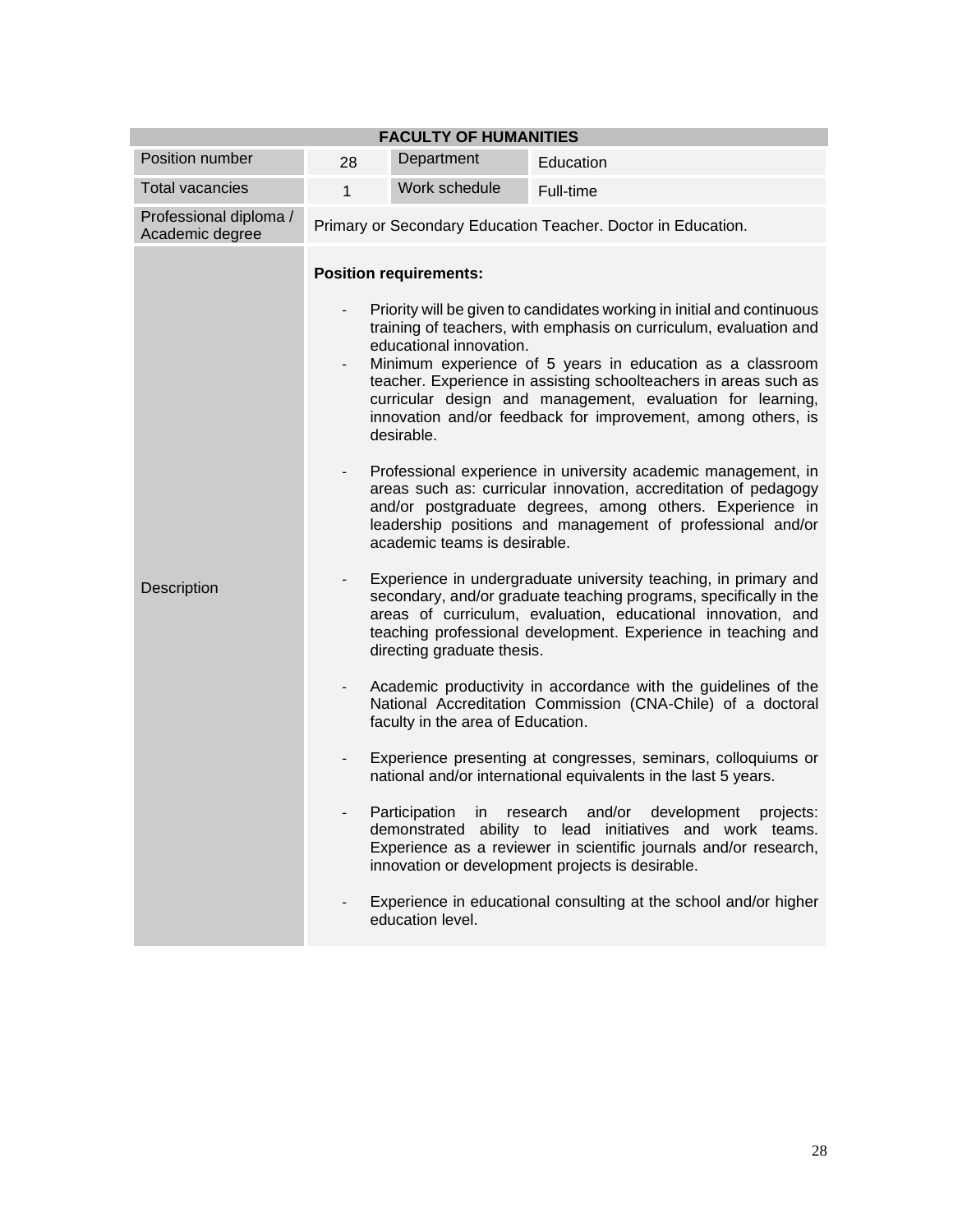| <b>FACULTY OF HUMANITIES</b>              |                               |                                                                                                                                                                 |                                                                                                                                                                                 |  |  |  |
|-------------------------------------------|-------------------------------|-----------------------------------------------------------------------------------------------------------------------------------------------------------------|---------------------------------------------------------------------------------------------------------------------------------------------------------------------------------|--|--|--|
| Position number                           | 29                            | Department                                                                                                                                                      | Education                                                                                                                                                                       |  |  |  |
| <b>Total vacancies</b>                    | $\mathbf{1}$                  | Work schedule                                                                                                                                                   | Full-time                                                                                                                                                                       |  |  |  |
| Professional diploma /<br>Academic degree |                               | Primary or Secondary Education Teacher or profession related to the<br>education field. Doctor in Education.                                                    |                                                                                                                                                                                 |  |  |  |
|                                           | <b>Position requirements:</b> |                                                                                                                                                                 |                                                                                                                                                                                 |  |  |  |
|                                           |                               | Experience in teaching, management or research in the area of<br>Professional Technical Secondary Education is desirable.                                       |                                                                                                                                                                                 |  |  |  |
|                                           |                               | management.                                                                                                                                                     | Applicants must have undergraduate or graduate teaching<br>experience in the area of educational leadership and/or school                                                       |  |  |  |
|                                           |                               |                                                                                                                                                                 | Applicants must have experience in research or development in<br>the area of educational leadership and/or management.                                                          |  |  |  |
|                                           |                               | Priority will be given to candidates working in continuous training<br>of school principals, with emphasis on pedagogical leadership and<br>school improvement. |                                                                                                                                                                                 |  |  |  |
|                                           |                               | Priority will be given to candidates who demonstrate experience<br>in activities related to community outreach.                                                 |                                                                                                                                                                                 |  |  |  |
| Description                               | $\overline{\phantom{0}}$      | faculty in the area of Education.                                                                                                                               | Academic productivity in accordance with the guidelines of the<br>National Accreditation Commission (CNA-Chile) of a doctoral                                                   |  |  |  |
|                                           | $\overline{\phantom{0}}$      |                                                                                                                                                                 | Desirable publications indexed in WoS/SCOPUS in the last 5<br>years, associated with the theme of leadership and school<br>improvement and/or professional technical education. |  |  |  |
|                                           |                               | Presentations<br>at                                                                                                                                             | national<br>and<br>international<br>conferences,<br>seminars, colloquiums or equivalent, in the last 5 years.                                                                   |  |  |  |
|                                           |                               | Demonstrable participation in research and/or development<br>projects financed by ANID or equivalent organizations in the last<br>5 years.                      |                                                                                                                                                                                 |  |  |  |
|                                           | $\overline{\phantom{a}}$      | scholars is desirable.                                                                                                                                          | Participation in studies and publications with international                                                                                                                    |  |  |  |
|                                           |                               |                                                                                                                                                                 | Experience as a reviewer in scientific journals on educational<br>leadership and school improvement is desirable.                                                               |  |  |  |
|                                           |                               | desirable.                                                                                                                                                      | Experience in educational consulting at the school level is                                                                                                                     |  |  |  |
|                                           |                               |                                                                                                                                                                 |                                                                                                                                                                                 |  |  |  |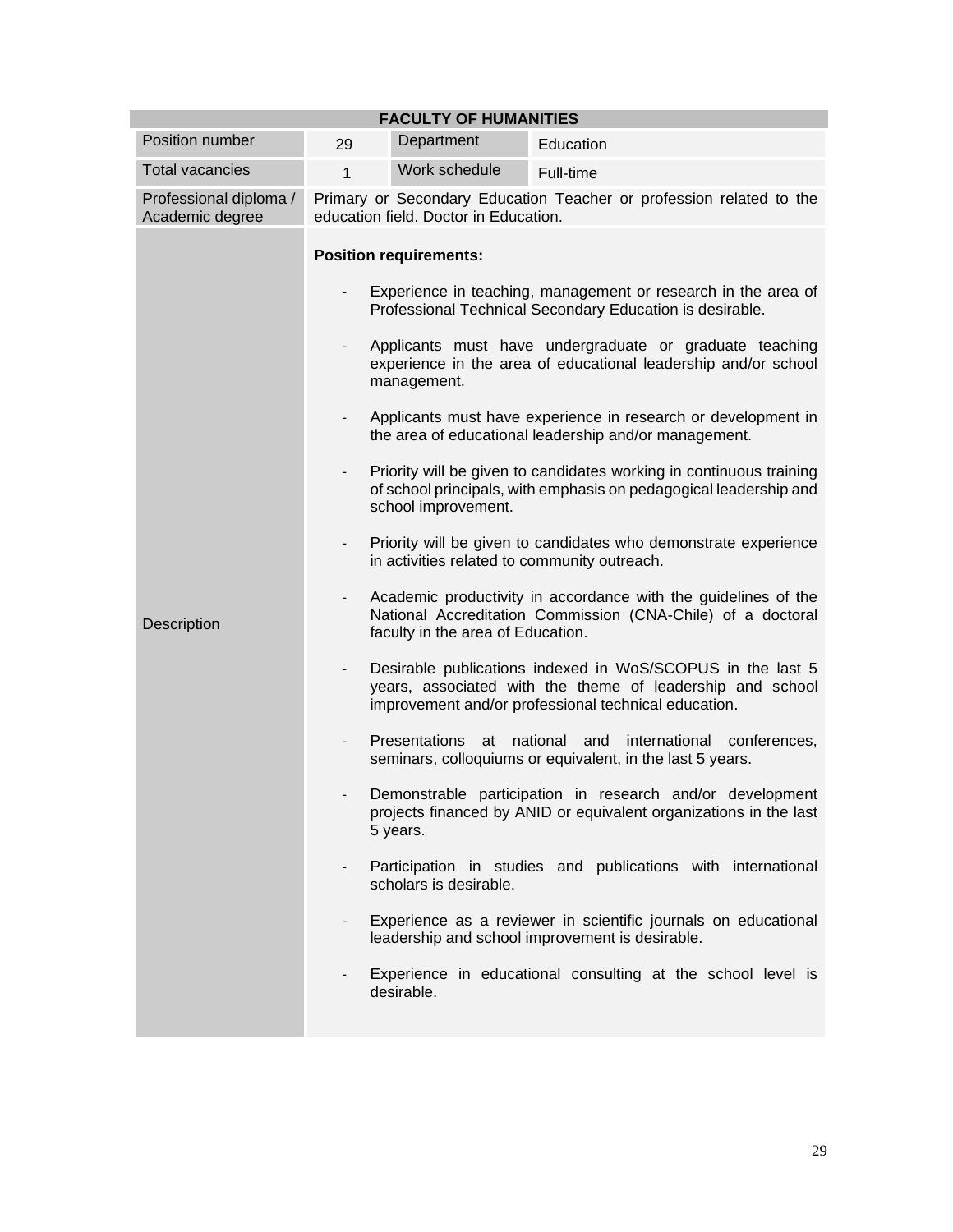| <b>FACULTY OF ENGINEERING</b>             |                                                                                                                               |                                                                               |                                                                                                                                                                                                                                                                                                                                                                                                                                                                                                                                                           |  |
|-------------------------------------------|-------------------------------------------------------------------------------------------------------------------------------|-------------------------------------------------------------------------------|-----------------------------------------------------------------------------------------------------------------------------------------------------------------------------------------------------------------------------------------------------------------------------------------------------------------------------------------------------------------------------------------------------------------------------------------------------------------------------------------------------------------------------------------------------------|--|
| Position number                           | 30                                                                                                                            | Department                                                                    | Geographic Engineering                                                                                                                                                                                                                                                                                                                                                                                                                                                                                                                                    |  |
| <b>Total vacancies</b>                    | 1                                                                                                                             | Work schedule                                                                 | Full-time                                                                                                                                                                                                                                                                                                                                                                                                                                                                                                                                                 |  |
| Professional diploma /<br>Academic degree | Engineer or profession in fields related to Environmental Sciences.<br>Doctorate in Environmental Sciences or related fields. |                                                                               |                                                                                                                                                                                                                                                                                                                                                                                                                                                                                                                                                           |  |
| Description                               |                                                                                                                               | <b>Position Requirements:</b><br>environmental physical chemistry.<br>faculty | Verifiable work and professional experience.<br>Verifiable experience in university teaching.<br>Experience in areas related to Environmental Sciences, such as:<br>environmental modelling, non-conventional renewable energies,<br>circular economy and analysis of the cycle of life, environmental<br>monitoring and quality, sustainability, physical geography and<br>Participation in research or R&D&i projects.<br>Academic productivity in accordance with the guidelines of the<br>National Accreditation Commission (CNA-Chile) of a doctoral |  |

| <b>FACULTY OF ENGINEERING</b>             |                                                                                                           |                                                                                                                                                                                  |                                                                                                                                                                                                                                            |  |  |
|-------------------------------------------|-----------------------------------------------------------------------------------------------------------|----------------------------------------------------------------------------------------------------------------------------------------------------------------------------------|--------------------------------------------------------------------------------------------------------------------------------------------------------------------------------------------------------------------------------------------|--|--|
| Position number                           | 31                                                                                                        | Department                                                                                                                                                                       | Geographic Engineering                                                                                                                                                                                                                     |  |  |
| <b>Total vacancies</b>                    |                                                                                                           | Work schedule                                                                                                                                                                    | Full-time                                                                                                                                                                                                                                  |  |  |
| Professional diploma /<br>Academic degree | Engineer or professional in fields related to Geosciences.<br>Doctorate in Geosciences or related fields. |                                                                                                                                                                                  |                                                                                                                                                                                                                                            |  |  |
| Description                               | $\blacksquare$<br>$\overline{\phantom{a}}$                                                                | <b>Position Requirements:</b><br>Verifiable experience in university teaching.<br>Participation in research or R&D&i projects.<br>analysis applied to natural risks.<br>faculty. | Verifiable work and professional experience.<br>Experience in geospatial, multitemporal and environmental<br>Academic productivity in accordance with the guidelines of the<br>National Accreditation Commission (CNA-Chile) of a doctoral |  |  |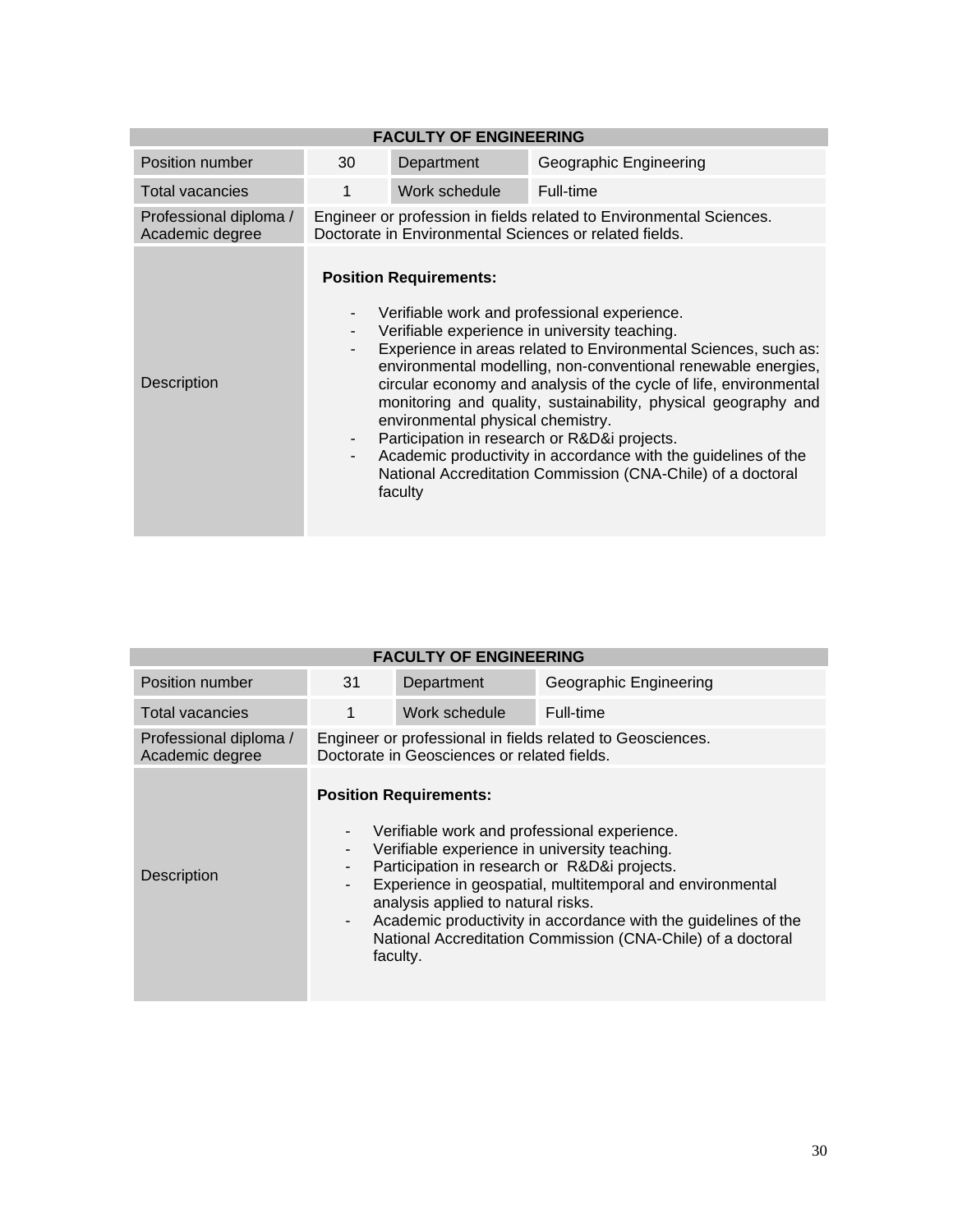| Position number                           | 32                                                                                                                                                                                                                                                                                                                                                                                                                                                                                                                                                                                                                                                                                                                                                                                                                                                                                                        | Department    | <b>Chemical Engineering</b> |  |
|-------------------------------------------|-----------------------------------------------------------------------------------------------------------------------------------------------------------------------------------------------------------------------------------------------------------------------------------------------------------------------------------------------------------------------------------------------------------------------------------------------------------------------------------------------------------------------------------------------------------------------------------------------------------------------------------------------------------------------------------------------------------------------------------------------------------------------------------------------------------------------------------------------------------------------------------------------------------|---------------|-----------------------------|--|
| <b>Total vacancies</b>                    | 1                                                                                                                                                                                                                                                                                                                                                                                                                                                                                                                                                                                                                                                                                                                                                                                                                                                                                                         | Work schedule | Full-time                   |  |
| Professional diploma /<br>Academic degree | Engineer with training in Chemical Engineering, Bioprocesses or related<br>to the specialty, Doctorate in Chemical Engineering, Process/Bioprocess<br>Engineering or related to the specialty.                                                                                                                                                                                                                                                                                                                                                                                                                                                                                                                                                                                                                                                                                                            |               |                             |  |
| Description                               | <b>Position Requirements:</b><br>Priority will be given to applicants working in any of the following<br>areas: project management and evaluation, process dynamics<br>and advanced control. Professional experience in the areas above<br>is desirable.<br>Training of at least 10 semesters in Chemical Engineer,<br>-<br>Bioprocesses or related to the specialty.<br>Experience in undergraduate teaching in the areas of project<br>-<br>management and evaluation, process dynamics and advanced<br>control is desirable.<br>Specialization or training in teaching and thesis supervision are<br>$\qquad \qquad \blacksquare$<br>desirable. The successful applicant should teach in Spanish<br>immediately after hiring.<br>Academic productivity in accordance with the guidelines of the<br>$\overline{\phantom{a}}$<br>National Accreditation Commission (CNA-Chile) of a doctoral<br>faculty. |               |                             |  |
|                                           |                                                                                                                                                                                                                                                                                                                                                                                                                                                                                                                                                                                                                                                                                                                                                                                                                                                                                                           |               |                             |  |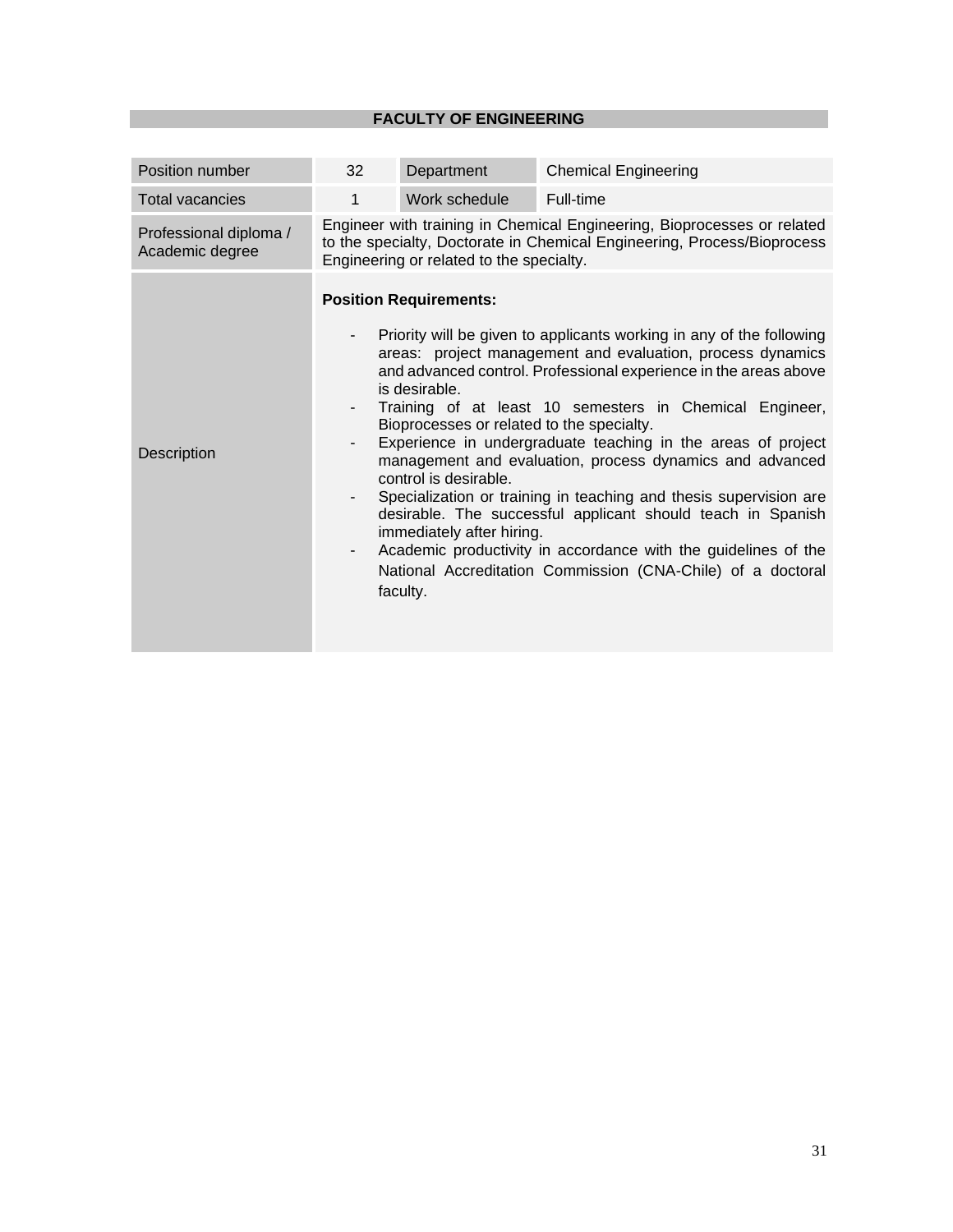| Position number                           | 33                                                                               | Department                                                                                                                                 | <b>Mining Engineering</b>                                                                                                                                                                                                                                                                                                                                                                                                                                                                                                                                                                                                                                                                                                                                                                                                                                                                                                                                                                                                                      |
|-------------------------------------------|----------------------------------------------------------------------------------|--------------------------------------------------------------------------------------------------------------------------------------------|------------------------------------------------------------------------------------------------------------------------------------------------------------------------------------------------------------------------------------------------------------------------------------------------------------------------------------------------------------------------------------------------------------------------------------------------------------------------------------------------------------------------------------------------------------------------------------------------------------------------------------------------------------------------------------------------------------------------------------------------------------------------------------------------------------------------------------------------------------------------------------------------------------------------------------------------------------------------------------------------------------------------------------------------|
| <b>Total vacancies</b>                    | $\overline{2}$                                                                   | Work schedule                                                                                                                              | Full-time                                                                                                                                                                                                                                                                                                                                                                                                                                                                                                                                                                                                                                                                                                                                                                                                                                                                                                                                                                                                                                      |
| Professional diploma /<br>Academic degree |                                                                                  |                                                                                                                                            | Mining Engineer holding a doctor's degree in Mining or similar.                                                                                                                                                                                                                                                                                                                                                                                                                                                                                                                                                                                                                                                                                                                                                                                                                                                                                                                                                                                |
| Description                               | $\overline{\phantom{a}}$<br>$\overline{\phantom{a}}$<br>$\overline{\phantom{0}}$ | <b>Position requirements:</b><br>Engineering or related degree.<br>related fields.<br>areas:<br>since the degree was awarded.<br>industry. | Applicants must hold a professional diploma in Mining<br>Applicants must hold a doctor's degree in Mining Engineering or<br>Priority will be given to applicants working in any of the following<br>mining planning and design in open pit mines; mine<br>planning and design in underground operations;<br>mining<br>sustainability and tailings dams; control and automation of mining<br>processes, estimation of mineral resources.<br>Academic productivity in accordance with the guidelines of the<br>National Accreditation Commission (CNA-Chile) of a doctoral<br>faculty. In the case of applicants who were granted a doctor's<br>degree in the last 5 years, academic productivity will correspond<br>to a part of the criteria and should be proportional to the years<br>Verifiable experience in the Chilean and/or international mining<br>Experience in undergraduate teaching, thesis supervision and<br>graduate teaching is desirable. All selected applicants are<br>expected to teach in Spanish one year after hiring. |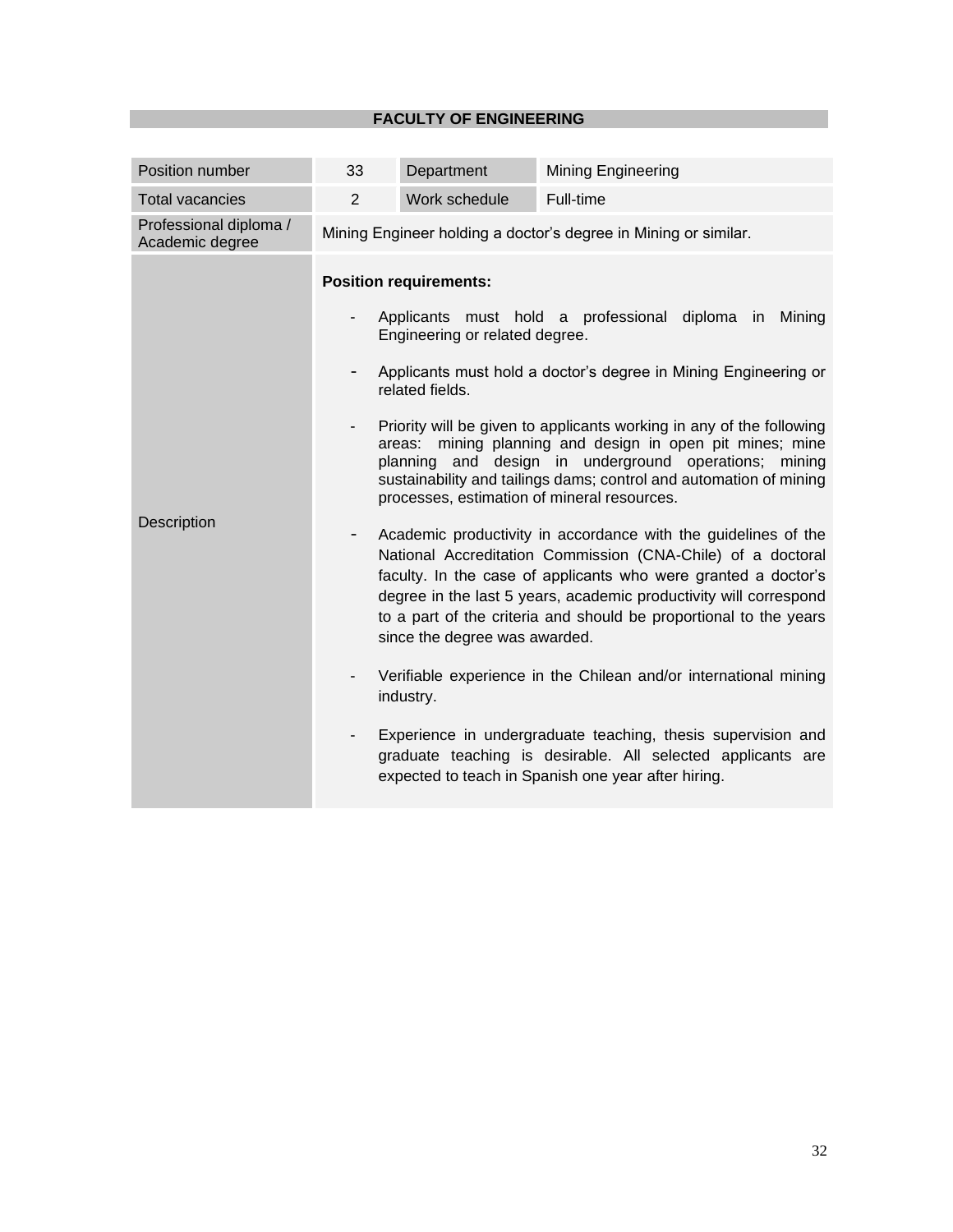| Position number                           | 34                                                                                                                                                                                                                                                                                                                                                                                                                                                                                                                                                                                                                                                                                                                                                                                                                                     | Department    | <b>Industrial Engineering</b> |  |  |
|-------------------------------------------|----------------------------------------------------------------------------------------------------------------------------------------------------------------------------------------------------------------------------------------------------------------------------------------------------------------------------------------------------------------------------------------------------------------------------------------------------------------------------------------------------------------------------------------------------------------------------------------------------------------------------------------------------------------------------------------------------------------------------------------------------------------------------------------------------------------------------------------|---------------|-------------------------------|--|--|
| <b>Total vacancies</b>                    | 1                                                                                                                                                                                                                                                                                                                                                                                                                                                                                                                                                                                                                                                                                                                                                                                                                                      | Work schedule | Full-time                     |  |  |
| Professional diploma /<br>Academic degree |                                                                                                                                                                                                                                                                                                                                                                                                                                                                                                                                                                                                                                                                                                                                                                                                                                        |               |                               |  |  |
| Description                               | Doctorate in Industrial Engineering or similar.<br><b>Position requirements:</b><br>Applicants must hold a doctor's degree in Industrial Engineering<br>or similar at the moment of hiring.<br>Academic productivity in accordance with the guidelines of the<br>National Accreditation Commission (CNA-Chile) of a doctoral<br>faculty. In the case of applicants who were granted a doctor's<br>degree in the last 5 years, academic productivity will correspond<br>to a part of the criteria and should be proportional to the years<br>since the degree was awarded.<br>Experience in undergraduate and graduate teaching (subjects or<br>teaching assistantship).<br>Experience in dissemination and community outreach is<br>desirable.<br>Priority will be given to applicants working in innovation and/or<br>sustainability. |               |                               |  |  |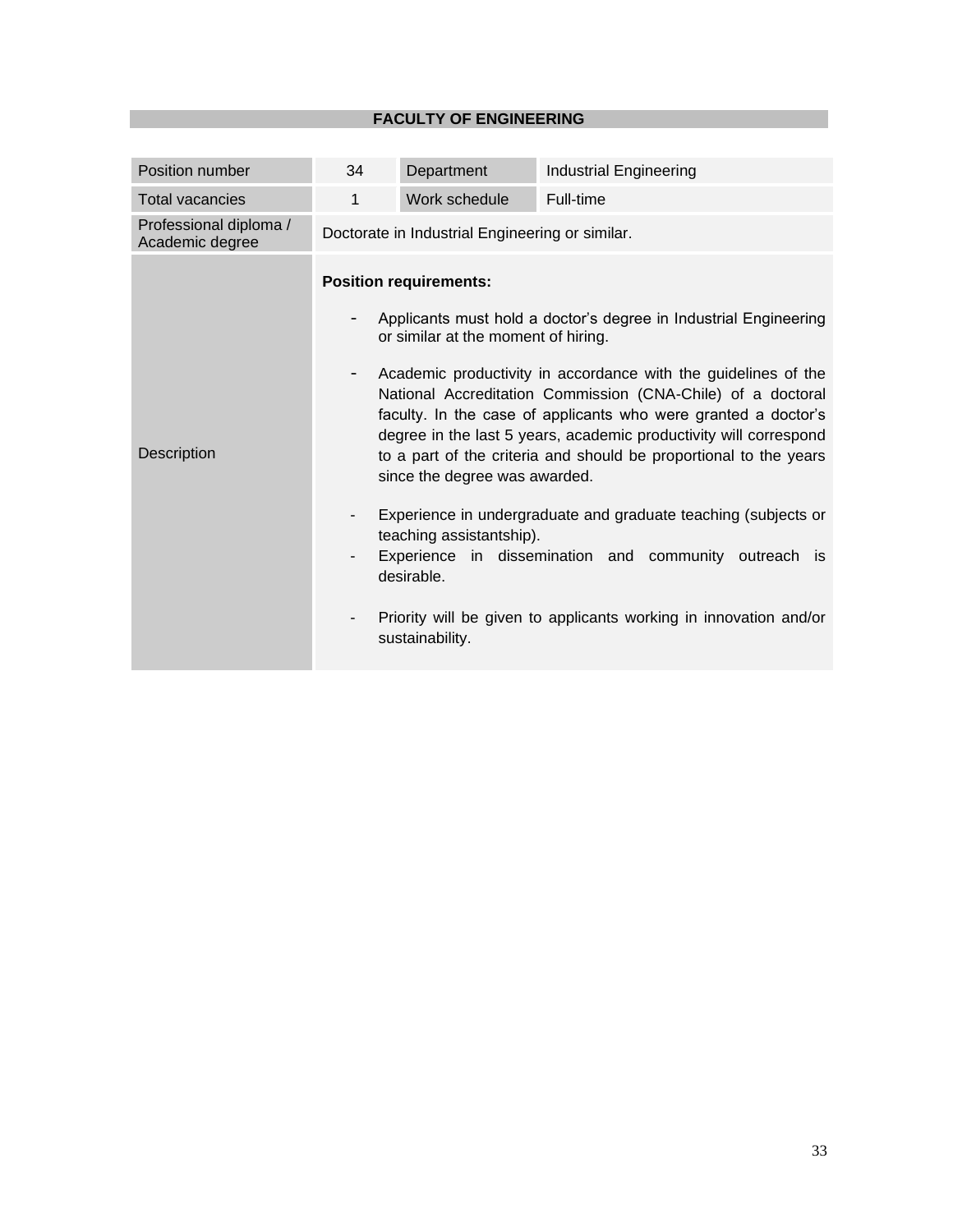|                                                                                                                                                           | Department                                                             | <b>Industrial Engineering</b>                                                                                                                                                                                                                                                                                                                                                                                                                                                                                                                                                                                                                                                                                                                                                                                          |  |  |  |
|-----------------------------------------------------------------------------------------------------------------------------------------------------------|------------------------------------------------------------------------|------------------------------------------------------------------------------------------------------------------------------------------------------------------------------------------------------------------------------------------------------------------------------------------------------------------------------------------------------------------------------------------------------------------------------------------------------------------------------------------------------------------------------------------------------------------------------------------------------------------------------------------------------------------------------------------------------------------------------------------------------------------------------------------------------------------------|--|--|--|
| $\mathbf{1}$<br><b>Total vacancies</b>                                                                                                                    | Work schedule                                                          | Full-time                                                                                                                                                                                                                                                                                                                                                                                                                                                                                                                                                                                                                                                                                                                                                                                                              |  |  |  |
| Professional diploma /<br>Academic degree                                                                                                                 | Doctorate in Industrial Engineering or a related field.                |                                                                                                                                                                                                                                                                                                                                                                                                                                                                                                                                                                                                                                                                                                                                                                                                                        |  |  |  |
| <b>Position Requirements:</b><br>$\overline{\phantom{a}}$<br>Description<br>$\overline{\phantom{a}}$<br>$\overline{\phantom{a}}$<br>evaluation<br>spaces. | since the degree was awarded.<br>and/or teaching assistantship).<br>of | Applicants must hold a doctor's degree in areas related to<br>innovation at the moment of hiring.<br>Academic productivity in accordance with the guidelines of the<br>National Accreditation Commission (CNA-Chile) of a doctoral<br>faculty. In the case of applicants who were granted a doctor's<br>degree in the last 5 years, academic productivity will correspond<br>to a part of the criteria and should be proportional to the years<br>Experience in teaching at the undergraduate level (subjects<br>Experience in dissemination and community outreach.<br>Priority will be given to applicants working in the innovation field:<br>management of innovation in companies, formulation and<br>innovation<br>projects<br>technological<br>and<br>entrepreneurship, design and implementation of innovation |  |  |  |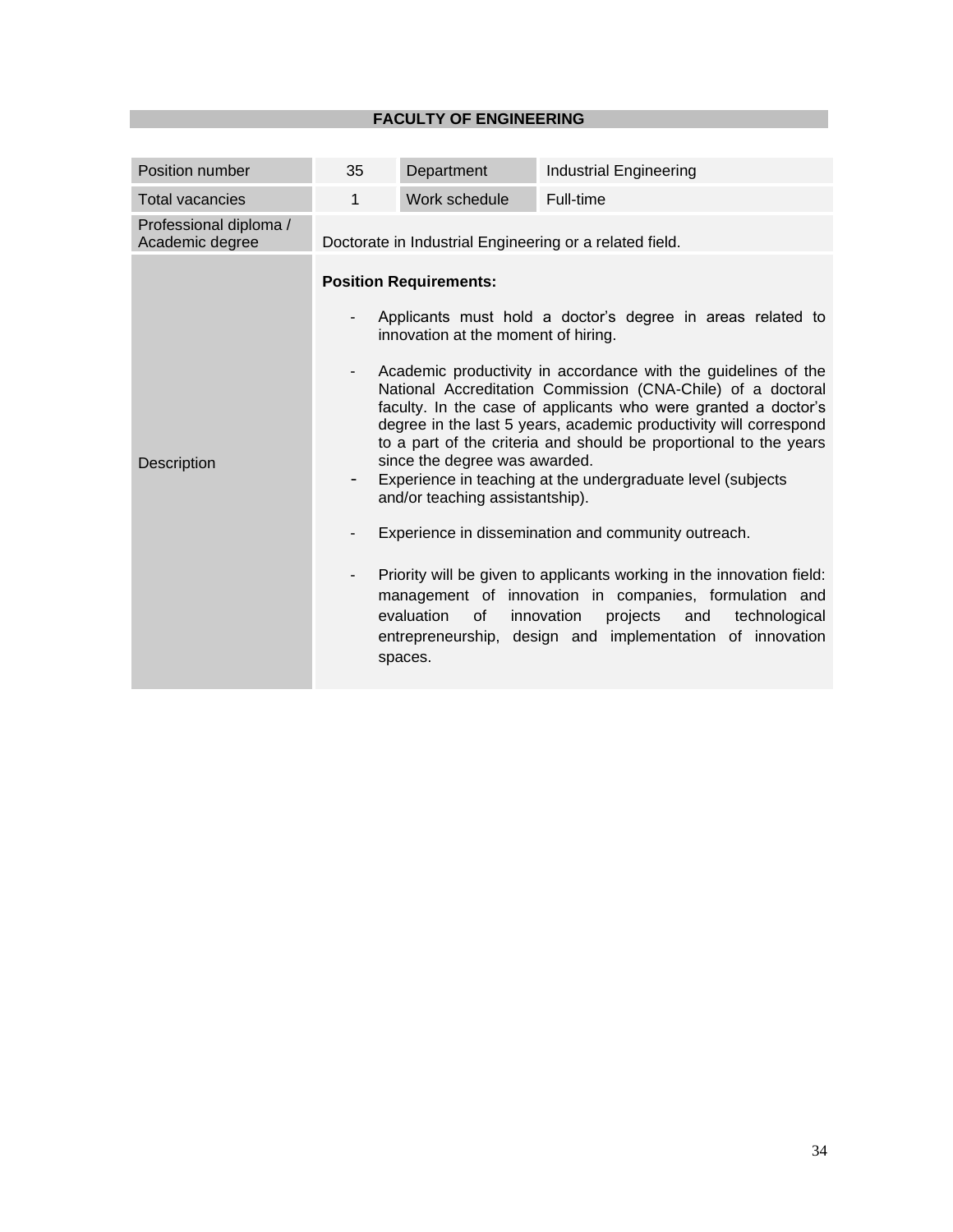| Position number                           | 36                                                                                                                                                                                                                                                                                                                      | Department                    | Civil Engineering                                                                                                                                                                                                                                                                                                                         |  |
|-------------------------------------------|-------------------------------------------------------------------------------------------------------------------------------------------------------------------------------------------------------------------------------------------------------------------------------------------------------------------------|-------------------------------|-------------------------------------------------------------------------------------------------------------------------------------------------------------------------------------------------------------------------------------------------------------------------------------------------------------------------------------------|--|
| <b>Total vacancies</b>                    | $\mathbf{1}$                                                                                                                                                                                                                                                                                                            | Work schedule                 | Full-time                                                                                                                                                                                                                                                                                                                                 |  |
| Professional diploma /<br>Academic degree |                                                                                                                                                                                                                                                                                                                         |                               | Civil Engineer or similar, holder of a doctor's degree related to the field.                                                                                                                                                                                                                                                              |  |
|                                           | <b>Position requirements:</b><br>Applicants must hold a doctor's degree.<br>Priority will be given to applicants working in any of the following<br>areas: construction, construction management, engineering<br>materials, geotechnical engineering, structural engineering,<br>sanitary and/or hydraulic engineering. |                               |                                                                                                                                                                                                                                                                                                                                           |  |
|                                           |                                                                                                                                                                                                                                                                                                                         |                               |                                                                                                                                                                                                                                                                                                                                           |  |
| Description                               | Experience in undergraduate and/or graduate teaching is<br>desirable. Specialization or training in teaching is desirable (for<br>example, a diploma in university teaching).                                                                                                                                           |                               |                                                                                                                                                                                                                                                                                                                                           |  |
|                                           | $\overline{\phantom{a}}$                                                                                                                                                                                                                                                                                                | since the degree was awarded. | Academic productivity in accordance with the guidelines of the<br>National Accreditation Commission (CNA-Chile) of a doctoral<br>faculty. In the case of applicants who were granted a doctor's<br>degree in the last 5 years, academic productivity will correspond<br>to a part of the criteria and should be proportional to the years |  |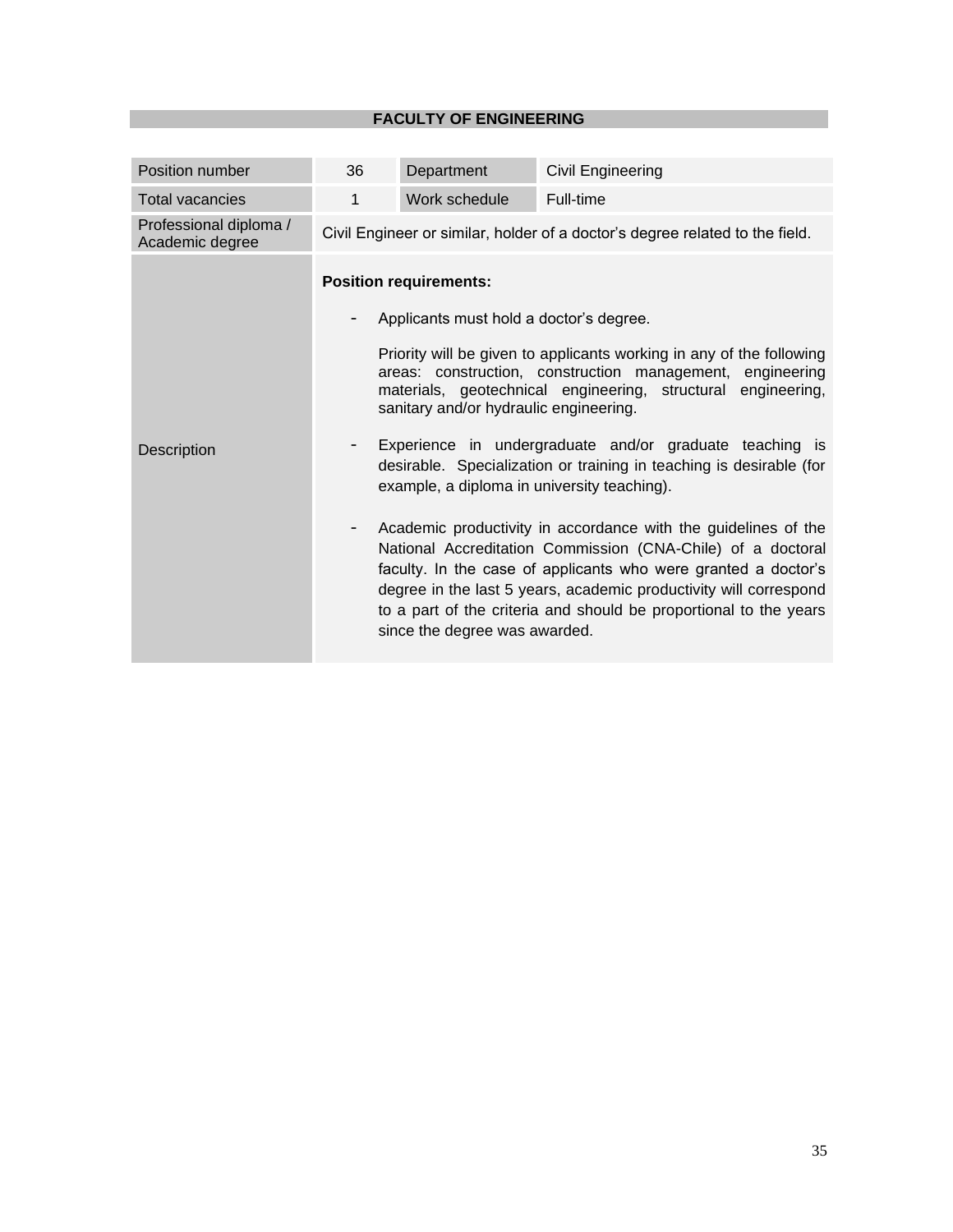| Position number                           | 37                                                                                                                                                                                                                                                                                                                                                                                                                                                                                                                                                                     | Department    | <b>Metallurgical Engineering</b> |  |  |
|-------------------------------------------|------------------------------------------------------------------------------------------------------------------------------------------------------------------------------------------------------------------------------------------------------------------------------------------------------------------------------------------------------------------------------------------------------------------------------------------------------------------------------------------------------------------------------------------------------------------------|---------------|----------------------------------|--|--|
| <b>Total vacancies</b>                    | 1                                                                                                                                                                                                                                                                                                                                                                                                                                                                                                                                                                      | Work schedule | Full-time                        |  |  |
| Professional diploma /<br>Academic degree | Metallurgical Engineer or similar / Doctorate in Extractive Metallurgy or<br>related.                                                                                                                                                                                                                                                                                                                                                                                                                                                                                  |               |                                  |  |  |
| Description                               | <b>Position requirements:</b><br>Applicants must hold a doctor's degree related to extractive<br>-<br>processes in Metallurgical Engineering.<br>Priority will be given to applicants working in any of the following<br>-<br>areas: geometallurgy, mineral processing, mineral concentration<br>or chemical metallurgy.<br>Experience in undergraduate and graduate teaching, and thesis<br>supervision is desirable<br>Academic productivity in accordance with the guidelines of the<br>-<br>National Accreditation Commission (CNA-Chile) of a doctoral<br>faculty |               |                                  |  |  |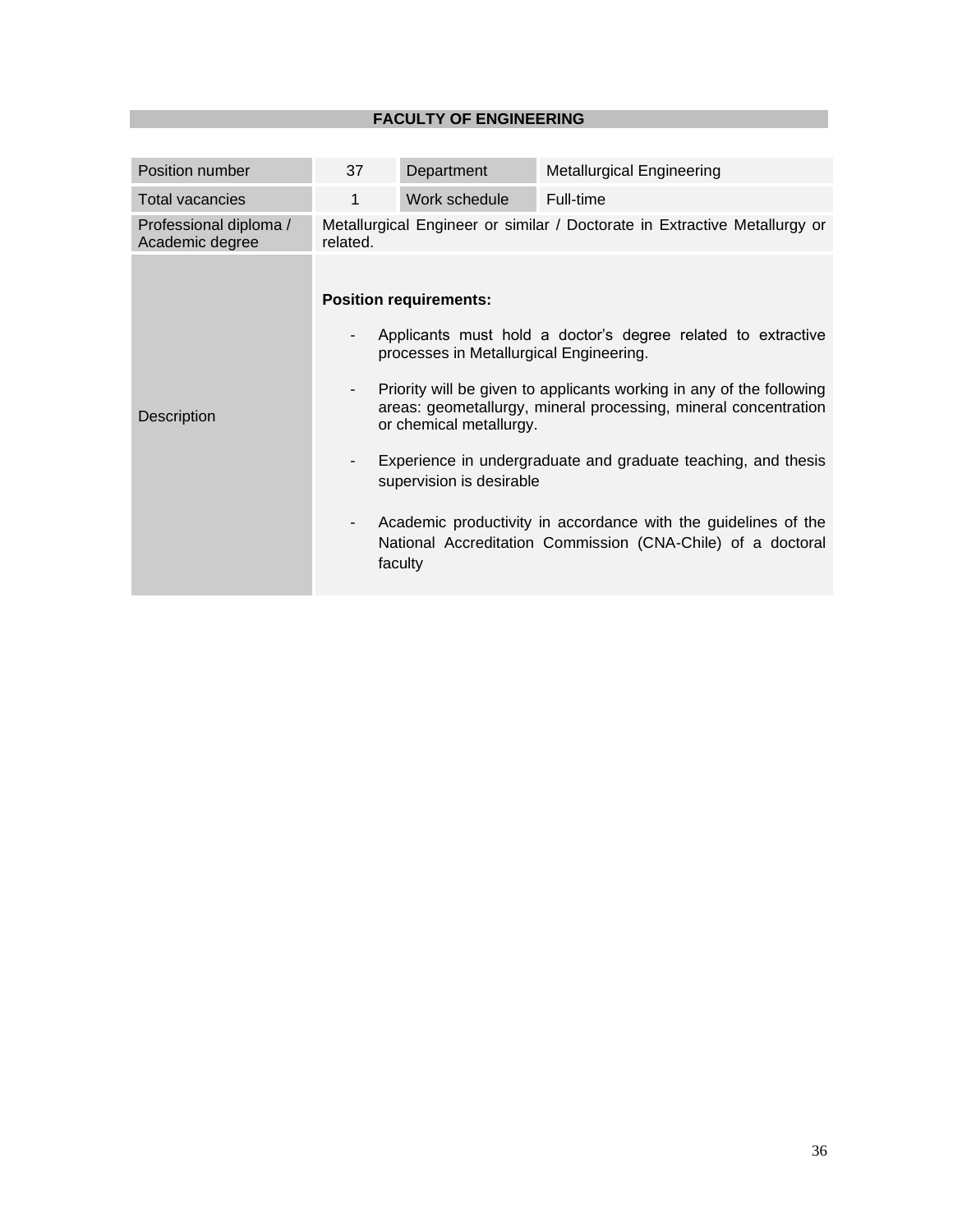| <b>FACULTY OF ENGINEERING</b>             |                                                                                                                                                                                                                                                                                                                                                                           |               |                                                                                                                                                                                                                    |  |
|-------------------------------------------|---------------------------------------------------------------------------------------------------------------------------------------------------------------------------------------------------------------------------------------------------------------------------------------------------------------------------------------------------------------------------|---------------|--------------------------------------------------------------------------------------------------------------------------------------------------------------------------------------------------------------------|--|
| Position number                           | 38                                                                                                                                                                                                                                                                                                                                                                        | Department    | <b>Mechanical Engineering</b>                                                                                                                                                                                      |  |
| <b>Total vacancies</b>                    | $\mathbf{1}$                                                                                                                                                                                                                                                                                                                                                              | Work schedule | Full-time                                                                                                                                                                                                          |  |
| Professional diploma /<br>Academic degree |                                                                                                                                                                                                                                                                                                                                                                           |               | Electronic, Electronical, Electrical, Mechanical Civil Engineering or<br>equivalent degree and a doctor's degree in any of the following fields:<br>automation, control, robotics, mechatronics or related fields. |  |
|                                           | <b>Position Requirements:</b>                                                                                                                                                                                                                                                                                                                                             |               |                                                                                                                                                                                                                    |  |
|                                           | - Priority will be given to applicants working in any of the following areas:<br>Automation and Robotics, Electronic Systems, Control Systems, Software<br>Engineering, Distributed Systems, Computer Structure, Data Analysis and<br>Structure, Data Science, Machine Learning among other areas of the<br>discipline.                                                   |               |                                                                                                                                                                                                                    |  |
| Description                               | - Experience in teaching at the undergraduate level (subjects and/or<br>teaching assistantship). Specialization or training in teaching is desirable<br>(for example, a diploma in university teaching). Experience in thesis<br>supervision and graduate teaching is desirable.                                                                                          |               |                                                                                                                                                                                                                    |  |
|                                           | - Academic productivity in accordance with the guidelines of the National<br>Accreditation Commission (CNA-Chile) of a doctoral faculty. In the case of<br>applicants who were granted a doctor's degree in the last 5 years,<br>academic productivity will correspond to a part of the criteria and should<br>be proportional to the years since the degree was awarded. |               |                                                                                                                                                                                                                    |  |
|                                           | Other Requirements:                                                                                                                                                                                                                                                                                                                                                       |               |                                                                                                                                                                                                                    |  |
|                                           |                                                                                                                                                                                                                                                                                                                                                                           |               | Technology transfer: A productive relationship with the industry, through<br>research and development projects and/or outreach activities, is desirable.                                                           |  |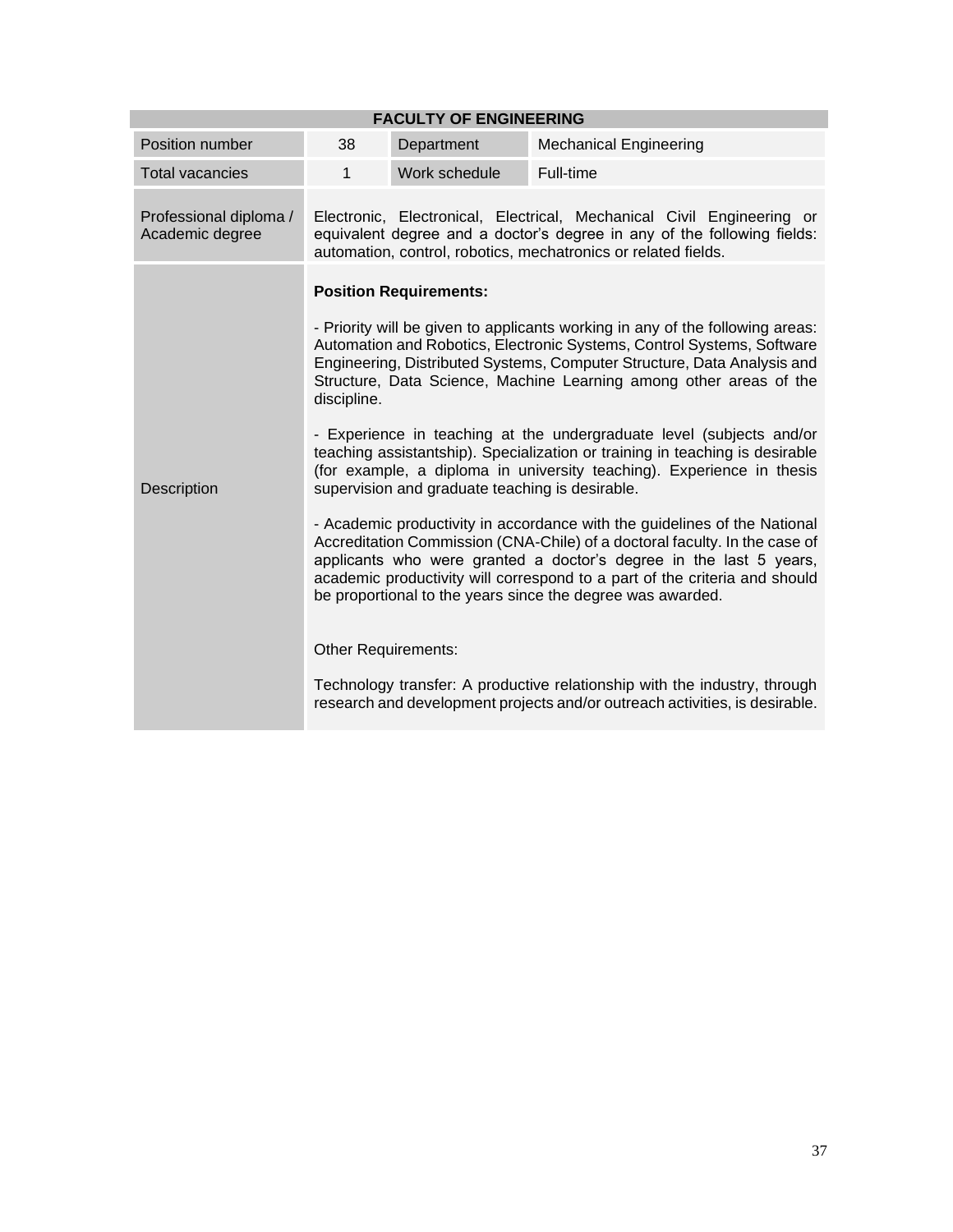| <b>FACULTY OF ENGINEERING</b>             |                             |                                                                                                               |                                                                                                                                                                                                                                                                                                                                                                                                                                                                                                                                                                                                                                                                                                                                                                                                                                                                                                                              |  |  |
|-------------------------------------------|-----------------------------|---------------------------------------------------------------------------------------------------------------|------------------------------------------------------------------------------------------------------------------------------------------------------------------------------------------------------------------------------------------------------------------------------------------------------------------------------------------------------------------------------------------------------------------------------------------------------------------------------------------------------------------------------------------------------------------------------------------------------------------------------------------------------------------------------------------------------------------------------------------------------------------------------------------------------------------------------------------------------------------------------------------------------------------------------|--|--|
| Position number                           | 39                          | Department                                                                                                    | <b>Mechanical Engineering</b>                                                                                                                                                                                                                                                                                                                                                                                                                                                                                                                                                                                                                                                                                                                                                                                                                                                                                                |  |  |
| <b>Total vacancies</b>                    | $\mathbf{1}$                | Work schedule                                                                                                 | Full-time                                                                                                                                                                                                                                                                                                                                                                                                                                                                                                                                                                                                                                                                                                                                                                                                                                                                                                                    |  |  |
| Professional diploma /<br>Academic degree | Computer<br>related fields. | Civil Engineering, Electronical,                                                                              | Electrical,<br>Mechanical<br>Engineering or equivalent degree, as well as a doctor's degree in any of<br>the following fields: Informatics, Computer Science, Data Science, or                                                                                                                                                                                                                                                                                                                                                                                                                                                                                                                                                                                                                                                                                                                                               |  |  |
| <b>Description</b>                        | Other Requirements:         | <b>Position Requirements:</b><br>areas of the discipline.<br>(for example, a diploma in university teaching). | - Priority will be given to applicants working in any of the following areas:<br>Software Engineering, Distributed Systems, Computer Structure, Data<br>Analysis and Structure, Data Science, Machine Learning, among other<br>- Experience in teaching at the undergraduate level (subjects and/or<br>teaching assistantship). Specialization or training in teaching is desirable<br>- Academic productivity in accordance with the guidelines of the National<br>Accreditation Commission (CNA-Chile) of a doctoral faculty. In the case of<br>applicants who were granted a doctor's degree in the last 5 years,<br>academic productivity will correspond to a part of the criteria and should<br>be proportional to the years since the degree was awarded.<br>Technology transfer: A productive relationship with the industry, through<br>research and development projects and/or outreach activities, is desirable. |  |  |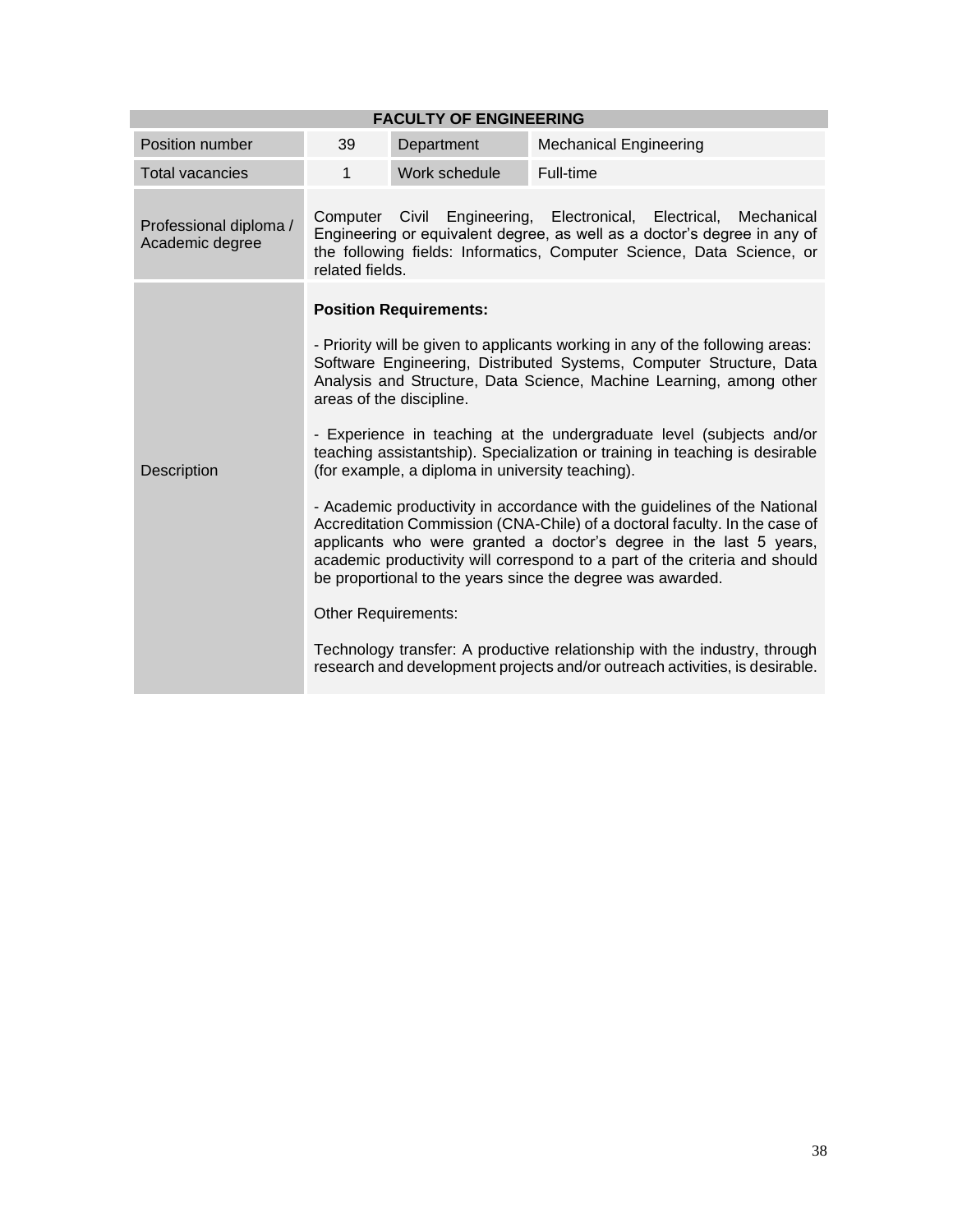| <b>FACULTY OF ENGINEERING</b>             |                                                                                                                                                                                                                                                                                                                                                                                                                                                                                                                                                                                                                                                                                                                                                                                                                                                                                                                                                                                                                                                                                                                                                                                                                                                                                                                 |               |                               |  |
|-------------------------------------------|-----------------------------------------------------------------------------------------------------------------------------------------------------------------------------------------------------------------------------------------------------------------------------------------------------------------------------------------------------------------------------------------------------------------------------------------------------------------------------------------------------------------------------------------------------------------------------------------------------------------------------------------------------------------------------------------------------------------------------------------------------------------------------------------------------------------------------------------------------------------------------------------------------------------------------------------------------------------------------------------------------------------------------------------------------------------------------------------------------------------------------------------------------------------------------------------------------------------------------------------------------------------------------------------------------------------|---------------|-------------------------------|--|
| Position number                           | 40                                                                                                                                                                                                                                                                                                                                                                                                                                                                                                                                                                                                                                                                                                                                                                                                                                                                                                                                                                                                                                                                                                                                                                                                                                                                                                              | Department    | <b>Mechanical Engineering</b> |  |
| <b>Total vacancies</b>                    | 2                                                                                                                                                                                                                                                                                                                                                                                                                                                                                                                                                                                                                                                                                                                                                                                                                                                                                                                                                                                                                                                                                                                                                                                                                                                                                                               | Work schedule | Full-time                     |  |
| Professional diploma /<br>Academic degree | Mechanical Civil Engineering, or equivalent training, holding a Doctorate<br>in Engineering.                                                                                                                                                                                                                                                                                                                                                                                                                                                                                                                                                                                                                                                                                                                                                                                                                                                                                                                                                                                                                                                                                                                                                                                                                    |               |                               |  |
| <b>Description</b>                        | <b>Position Requirements:</b><br>- Priority will be given to applicants working in any of the following areas:<br>analysis, modeling and simulation of manufacturing processes,<br>characterization of materials, fluid mechanics, heat transfer, among other<br>areas of the discipline, as well as computational, theoretical and/or<br>experimental mechanics.<br>- Experience in teaching at the undergraduate level (subjects and/or<br>teaching assistantship). Specialization or training in teaching is desirable<br>(for example, a diploma in university teaching). Experience in thesis<br>supervision and graduate teaching is desirable. All selected applicants are<br>expected to teach in Spanish one year after hiring.<br>- Academic productivity in accordance with the guidelines of the National<br>Accreditation Commission (CNA-Chile) of a doctoral faculty. In the case of<br>applicants who were granted a doctor's degree in the last 5 years,<br>academic productivity will correspond to a part of the criteria and should<br>be proportional to the years since the degree was awarded.<br><b>Other Requirements:</b><br>Technology transfer: A productive relationship with the industry, through<br>research and development projects and/or outreach activities, is desirable. |               |                               |  |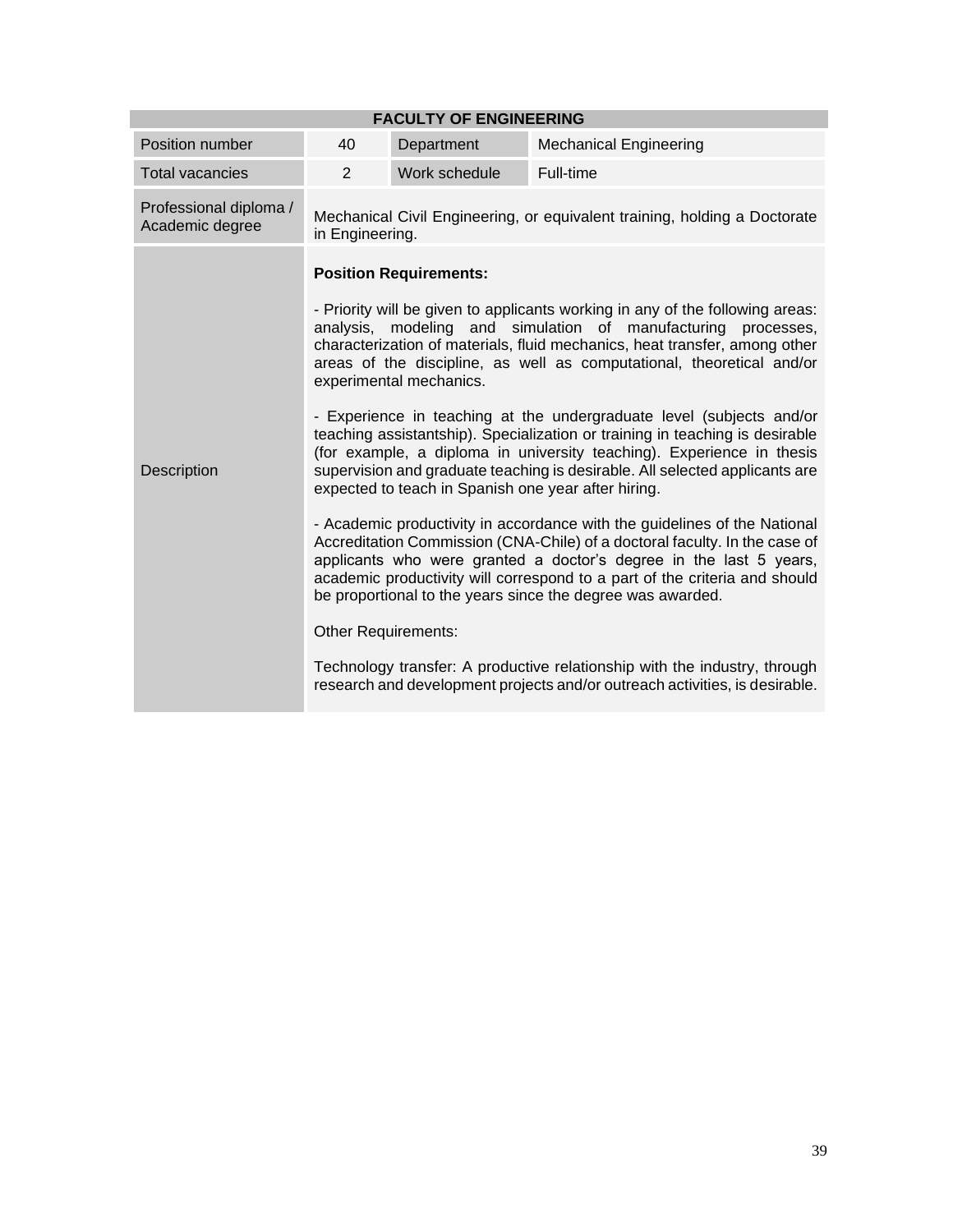| <b>FACULTY OF ENGINEERING</b>             |                                                                                                                                                                                                                              |                                                                                                                                                                          |                                                                                                                                                                                                                                                                                                                                                                                                                    |  |
|-------------------------------------------|------------------------------------------------------------------------------------------------------------------------------------------------------------------------------------------------------------------------------|--------------------------------------------------------------------------------------------------------------------------------------------------------------------------|--------------------------------------------------------------------------------------------------------------------------------------------------------------------------------------------------------------------------------------------------------------------------------------------------------------------------------------------------------------------------------------------------------------------|--|
| Position number                           | 41                                                                                                                                                                                                                           | Department                                                                                                                                                               | <b>Computer Engineering</b>                                                                                                                                                                                                                                                                                                                                                                                        |  |
| <b>Total vacancies</b>                    | 2                                                                                                                                                                                                                            | Work schedule                                                                                                                                                            | Full-time                                                                                                                                                                                                                                                                                                                                                                                                          |  |
| Professional diploma /<br>Academic degree | Professional diploma in Computer Engineering, Informatics or related area<br>according to the standards of the Department of Computer Engineering.<br>Doctorate in Computer Science, Computer Engineering or related fields. |                                                                                                                                                                          |                                                                                                                                                                                                                                                                                                                                                                                                                    |  |
| <b>Description</b>                        | -                                                                                                                                                                                                                            | <b>Position requirements:</b><br>Teaching experience in the discipline.<br>since the degree was awarded.<br>Participation in research projects.<br>one of the vacancies. | Academic productivity in accordance with the guidelines of the<br>National Accreditation Commission (CNA-Chile) of a doctoral<br>faculty. In the case of applicants who were granted a doctor's<br>degree in the last 5 years, academic productivity will correspond<br>to a part of the criteria and should be proportional to the years<br>Priority will be given to applicants specialized in cybersecurity for |  |

| <b>FACULTY OF ENGINEERING</b>             |                                                                                                                                                                                                                               |                                                                                                                                   |                                                                                                                                                                                                                                                                                                                                                                                                                                                                                                                                                                                                                                                                                                                                              |  |
|-------------------------------------------|-------------------------------------------------------------------------------------------------------------------------------------------------------------------------------------------------------------------------------|-----------------------------------------------------------------------------------------------------------------------------------|----------------------------------------------------------------------------------------------------------------------------------------------------------------------------------------------------------------------------------------------------------------------------------------------------------------------------------------------------------------------------------------------------------------------------------------------------------------------------------------------------------------------------------------------------------------------------------------------------------------------------------------------------------------------------------------------------------------------------------------------|--|
| Position number                           | 42                                                                                                                                                                                                                            | Department                                                                                                                        | Informatics Engineering                                                                                                                                                                                                                                                                                                                                                                                                                                                                                                                                                                                                                                                                                                                      |  |
| <b>Total vacancies</b>                    | 1                                                                                                                                                                                                                             | Work schedule                                                                                                                     | Full-time                                                                                                                                                                                                                                                                                                                                                                                                                                                                                                                                                                                                                                                                                                                                    |  |
| Professional diploma /<br>Academic degree | Biomedical Engineer with a doctorate in Biomedical, Electronic, Electrical,<br>Computer or Industrial Engineering, or Electronics, Electrical, Computer<br>or Industrial Engineer with a Doctorate in Biomedical Engineering. |                                                                                                                                   |                                                                                                                                                                                                                                                                                                                                                                                                                                                                                                                                                                                                                                                                                                                                              |  |
| <b>Description</b>                        |                                                                                                                                                                                                                               | <b>Position Requirements:</b><br>teaching).<br>desirable.<br>since the degree was awarded.<br>Participation in research projects. | Experience in teaching at the undergraduate level (subjects<br>and/or teaching assistantship). Specialization or training in<br>teaching is desirable (for example, a diploma in university<br>Experience in thesis supervision and graduate teaching is<br>Academic productivity in accordance with the guidelines of the<br>National Accreditation Commission (CNA-Chile) of a doctoral<br>faculty. In the case of applicants who were granted a doctor's<br>degree in the last 5 years, academic productivity will correspond<br>to a part of the criteria and should be proportional to the years<br>The areas of interest for this position are signal and/or image<br>processing, control of biological systems and health management. |  |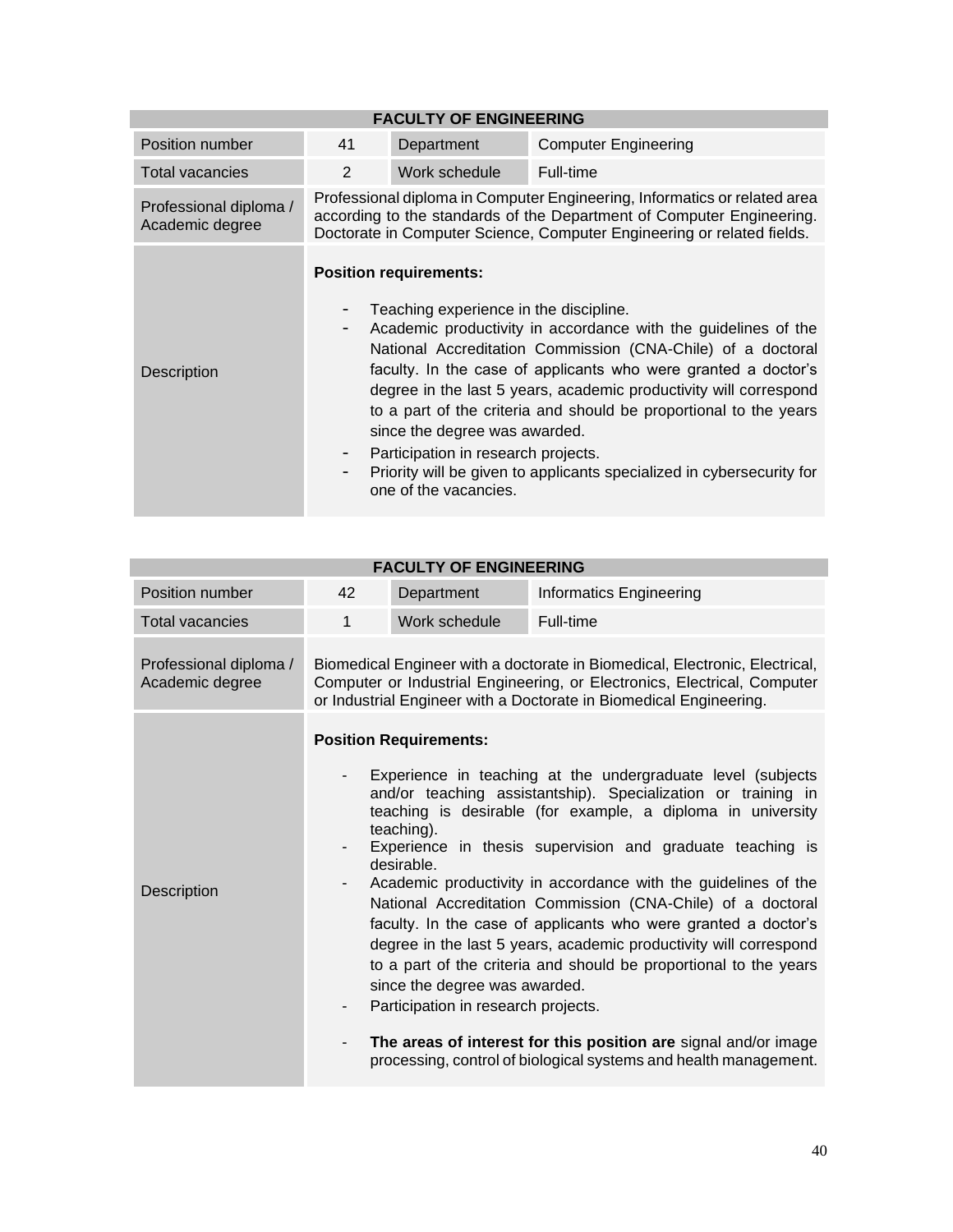| <b>FACULTY OF ENGINEERING</b>                |                                                                                                                                                                                                                                                                        |                                                                                                                                   |                                                                                                                                                                                                                                                                                                                                                                                                                                                                                                                                                                                                                                                                                                                                                                   |  |
|----------------------------------------------|------------------------------------------------------------------------------------------------------------------------------------------------------------------------------------------------------------------------------------------------------------------------|-----------------------------------------------------------------------------------------------------------------------------------|-------------------------------------------------------------------------------------------------------------------------------------------------------------------------------------------------------------------------------------------------------------------------------------------------------------------------------------------------------------------------------------------------------------------------------------------------------------------------------------------------------------------------------------------------------------------------------------------------------------------------------------------------------------------------------------------------------------------------------------------------------------------|--|
| Position number                              | 43                                                                                                                                                                                                                                                                     | Department                                                                                                                        | <b>Informatics Engineering</b>                                                                                                                                                                                                                                                                                                                                                                                                                                                                                                                                                                                                                                                                                                                                    |  |
| <b>Total vacancies</b>                       | $\mathbf{1}$                                                                                                                                                                                                                                                           | Work schedule                                                                                                                     | Full-time                                                                                                                                                                                                                                                                                                                                                                                                                                                                                                                                                                                                                                                                                                                                                         |  |
| Professional<br>diploma / Academic<br>degree | Biomedical Engineer with a doctorate in Biomedical, Mechanical<br>Electronic, Electrical, Computer or Industrial Engineering, or Electronic,<br>Electrical or Mechanical Engineer with a Doctorate in Biomedical,<br>Mechanical, Electronic or Electrical Engineering. |                                                                                                                                   |                                                                                                                                                                                                                                                                                                                                                                                                                                                                                                                                                                                                                                                                                                                                                                   |  |
| Description                                  | $\overline{\phantom{0}}$<br>$\overline{\phantom{0}}$<br>- 1<br>-                                                                                                                                                                                                       | <b>Position Requirements:</b><br>teaching).<br>desirable.<br>since the degree was awarded.<br>Participation in research projects. | Experience in teaching at the undergraduate level (subjects<br>and/or teaching assistantship). Specialization or training in<br>teaching is desirable (for example, a diploma in university<br>Experience in thesis supervision and graduate teaching is<br>Academic productivity in accordance with the guidelines of the<br>National Accreditation Commission (CNA-Chile) of a doctoral<br>faculty. In the case of applicants who were granted a doctor's<br>degree in the last 5 years, academic productivity will correspond<br>to a part of the criteria and should be proportional to the years<br>The areas of interest for this position are<br>Biomechanics of movement, orthosis and prosthesis design,<br>Rehabilitation engineering and Biomaterials. |  |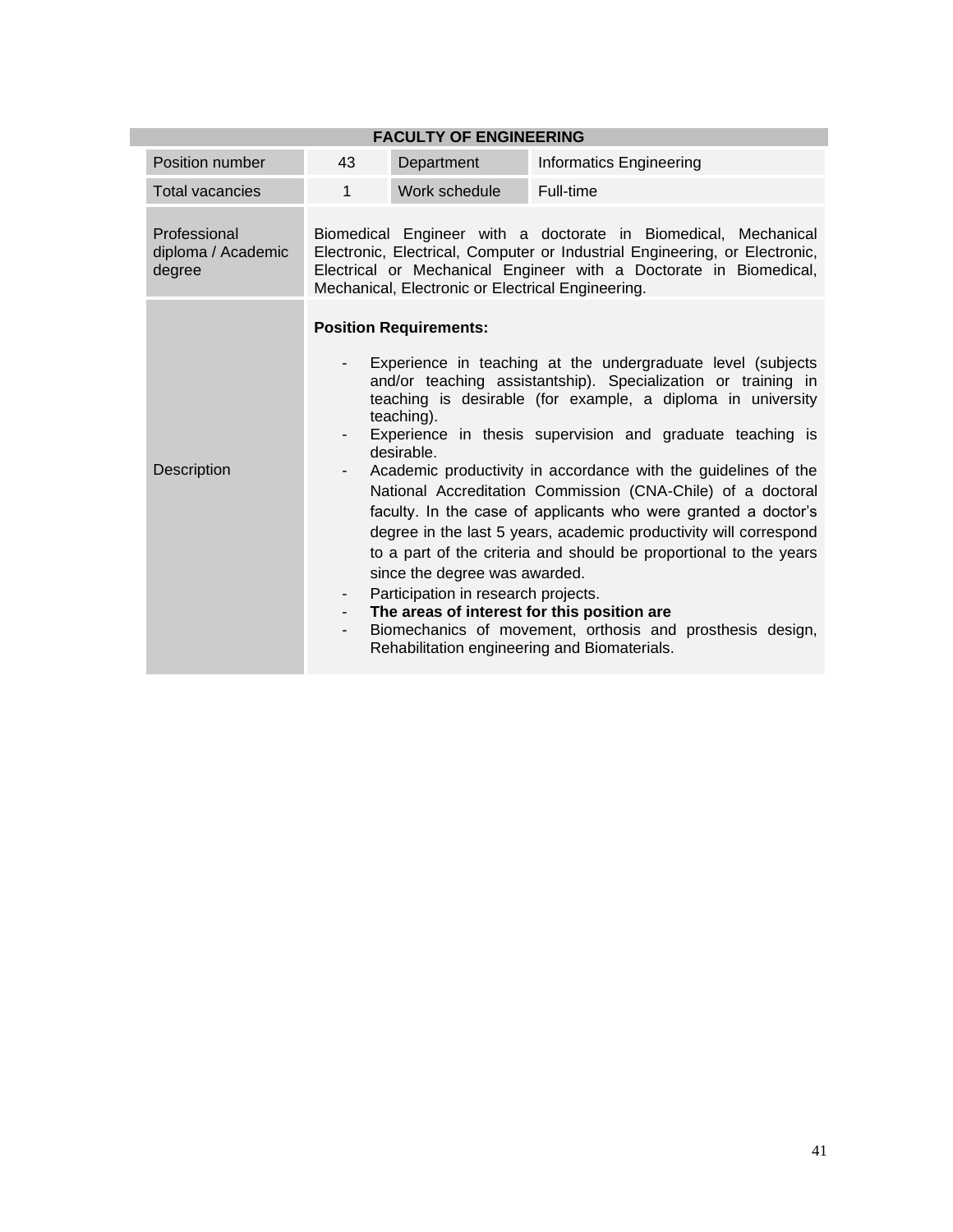| <b>FACULTY OF ENGINEERING</b>             |                                                                                                   |                                                 |                                                                                                                                                                                                                                                                                                                                           |  |  |
|-------------------------------------------|---------------------------------------------------------------------------------------------------|-------------------------------------------------|-------------------------------------------------------------------------------------------------------------------------------------------------------------------------------------------------------------------------------------------------------------------------------------------------------------------------------------------|--|--|
| Position number                           | 44                                                                                                | Department                                      | <b>Electrical Engineering</b>                                                                                                                                                                                                                                                                                                             |  |  |
| <b>Total vacancies</b>                    | $\overline{2}$                                                                                    | Work schedule                                   | Full-time                                                                                                                                                                                                                                                                                                                                 |  |  |
| Professional diploma /<br>Academic degree |                                                                                                   | Doctorate in Electrical Engineering or similar. |                                                                                                                                                                                                                                                                                                                                           |  |  |
|                                           | <b>Position requirements:</b><br>Applicants must hold a doctor's degree in Electrical Engineering |                                                 |                                                                                                                                                                                                                                                                                                                                           |  |  |
|                                           | $\overline{\phantom{0}}$                                                                          | or similar.                                     | Priority will be given to applicants working in any of the following<br>areas: control systems, electric energy systems (potency),<br>automation and instrumentation, embedded systems, technical<br>and economic operation of electric systems, control theory,<br>protections, machine learning and related fields.                     |  |  |
| Description                               | -                                                                                                 | Spanish one year after hiring.                  | Experience in teaching at the undergraduate level (subjects<br>and/or teaching assistantship). Specialization or training in<br>teaching is desirable (for example, a diploma in university<br>teaching). Experience in thesis supervision and graduate teaching<br>is desirable. All selected applicants are expected to teach in        |  |  |
|                                           |                                                                                                   | since the degree was awarded.                   | Academic productivity in accordance with the guidelines of the<br>National Accreditation Commission (CNA-Chile) of a doctoral<br>faculty. In the case of applicants who were granted a doctor's<br>degree in the last 5 years, academic productivity will correspond<br>to a part of the criteria and should be proportional to the years |  |  |
|                                           |                                                                                                   |                                                 | Experience in community outreach is desirable (participation in<br>associative projects with the private and public sectors,<br>participation in technical and scientific societies, and organization<br>of rounds of seminars and talks, among others).                                                                                  |  |  |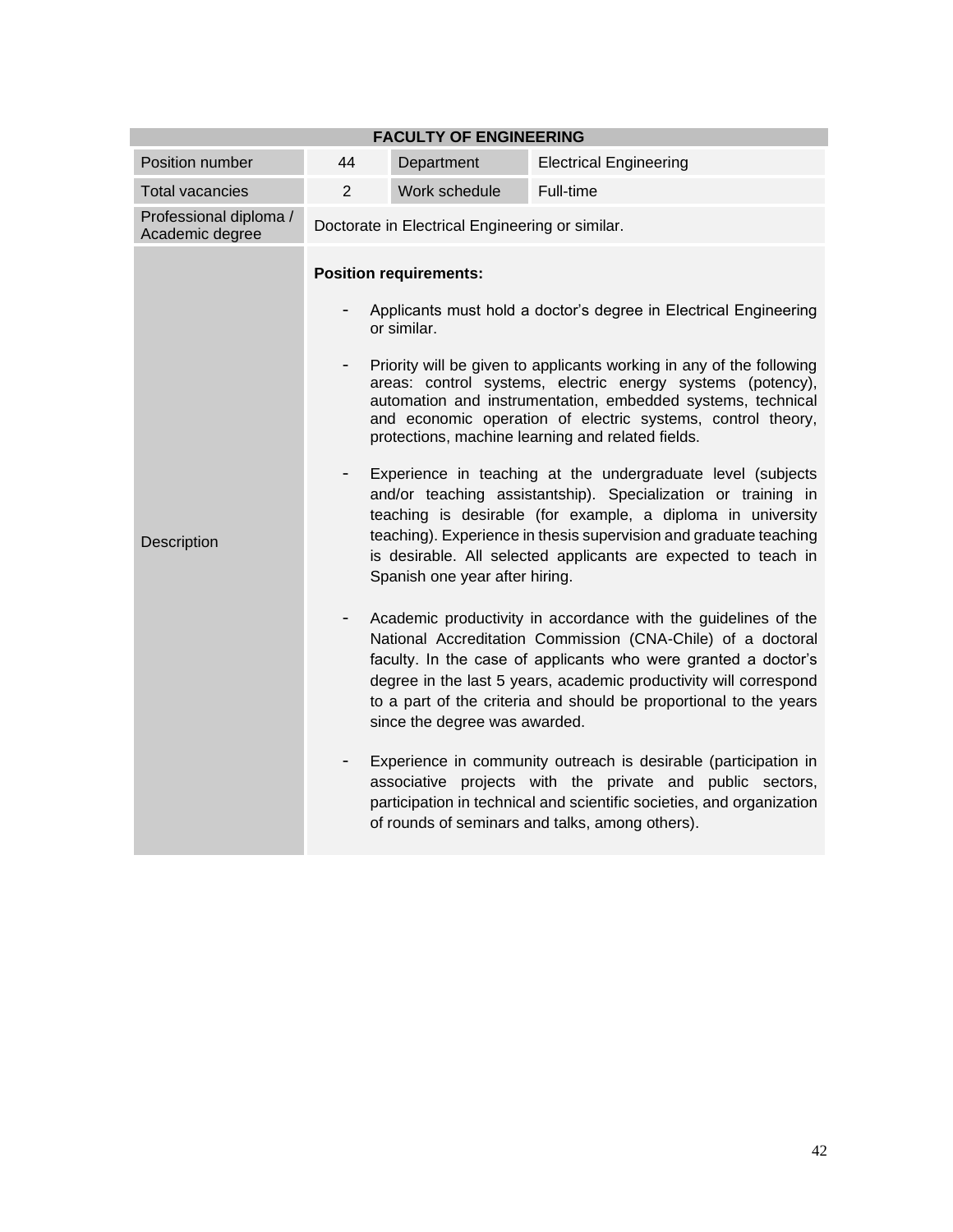| <b>FACULTY OF ENGINEERING</b>             |                          |                                                      |                                                                                                                                                                                                                                                                                                                                           |  |
|-------------------------------------------|--------------------------|------------------------------------------------------|-------------------------------------------------------------------------------------------------------------------------------------------------------------------------------------------------------------------------------------------------------------------------------------------------------------------------------------------|--|
| Position number                           | 45                       | Department                                           | <b>Electrical Engineering</b>                                                                                                                                                                                                                                                                                                             |  |
| <b>Total vacancies</b>                    | $\overline{2}$           | Work schedule                                        | Full-time                                                                                                                                                                                                                                                                                                                                 |  |
| Professional diploma /<br>Academic degree |                          |                                                      | Doctorate in Electrical Engineering, Electronic Engineering or similar.                                                                                                                                                                                                                                                                   |  |
|                                           |                          | <b>Position requirements:</b>                        |                                                                                                                                                                                                                                                                                                                                           |  |
|                                           |                          | Electronic Engineering or similar.                   | Applicants must hold a doctor's degree in Electrical Engineering,                                                                                                                                                                                                                                                                         |  |
| <b>Description</b>                        | $\overline{\phantom{a}}$ | telecommunications,<br>areas:<br>and related fields. | Priority will be given to applicants working in any of the following<br>electronics, telematics,<br>data<br>analytics, embedded systems, automation and instrumentation,<br>Machine Learning, information and communication technologies                                                                                                  |  |
|                                           |                          | Spanish one year after hiring.                       | Experience in teaching at the undergraduate level (subjects<br>and/or teaching assistantship). Specialization or training in<br>teaching is desirable (for example, a diploma in university<br>teaching). Experience in thesis supervision and graduate teaching<br>is desirable. All selected applicants are expected to teach in        |  |
|                                           | -                        | since the degree was awarded.                        | Academic productivity in accordance with the guidelines of the<br>National Accreditation Commission (CNA-Chile) of a doctoral<br>faculty. In the case of applicants who were granted a doctor's<br>degree in the last 5 years, academic productivity will correspond<br>to a part of the criteria and should be proportional to the years |  |
|                                           |                          |                                                      | Experience in community outreach is desirable (participation in<br>associative projects with the private and public sectors,<br>participation in technical and scientific societies, and organization<br>of rounds of seminars and talks, among others).                                                                                  |  |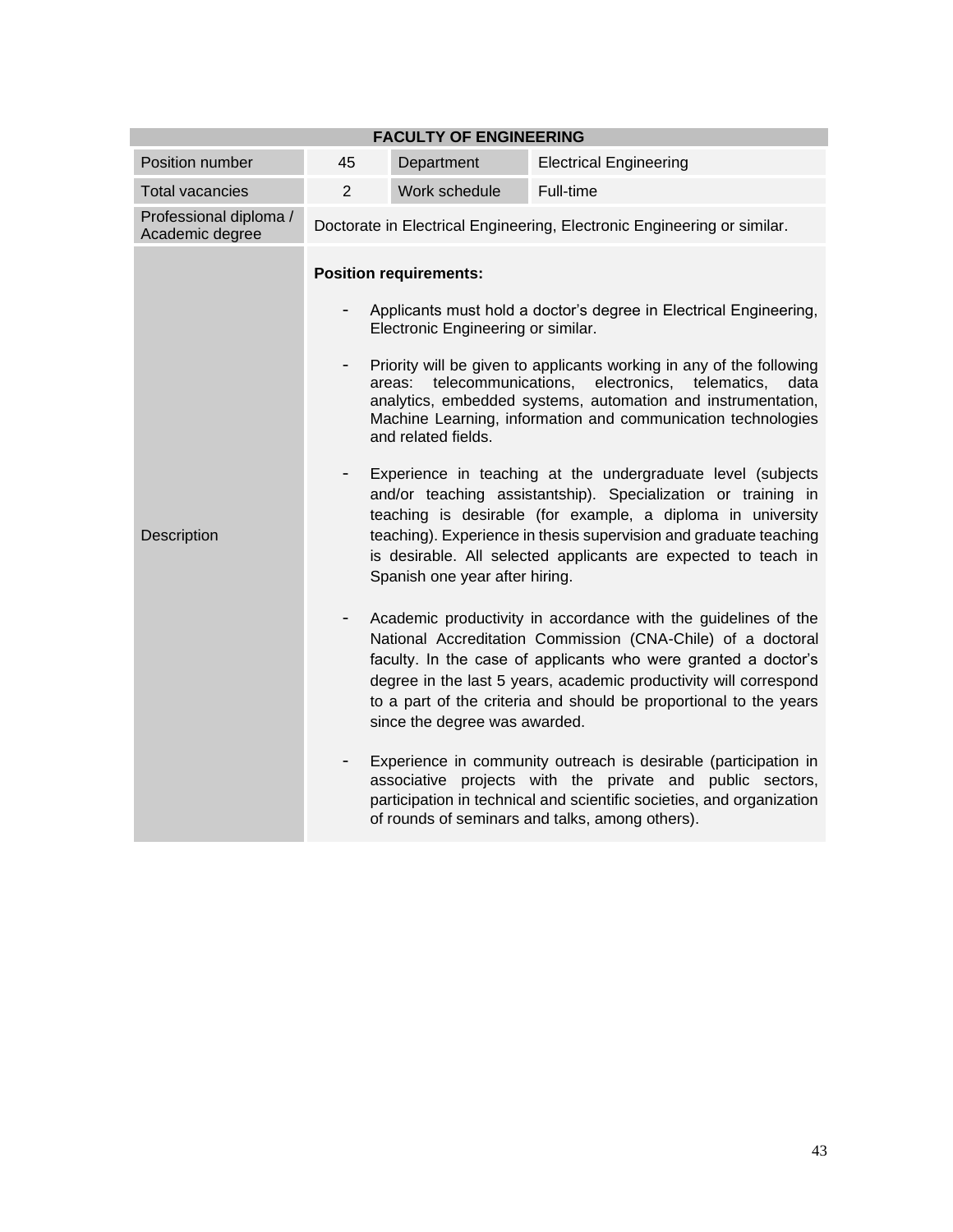| <b>FACULTY OF CHEMISTRY AND BIOLOGY</b>      |                                                                                                                                                                   |                                                                                                                                                                                                                                                                                                                                                                                                                                  |                                                                                                                                |  |  |  |
|----------------------------------------------|-------------------------------------------------------------------------------------------------------------------------------------------------------------------|----------------------------------------------------------------------------------------------------------------------------------------------------------------------------------------------------------------------------------------------------------------------------------------------------------------------------------------------------------------------------------------------------------------------------------|--------------------------------------------------------------------------------------------------------------------------------|--|--|--|
| Position number                              | 46                                                                                                                                                                | Department                                                                                                                                                                                                                                                                                                                                                                                                                       | <b>Materials Chemistry</b>                                                                                                     |  |  |  |
| <b>Total vacancies</b>                       | 1                                                                                                                                                                 | Work schedule                                                                                                                                                                                                                                                                                                                                                                                                                    | Full-time                                                                                                                      |  |  |  |
| Professional<br>diploma / Academic<br>degree | Doctor in Chemistry or similar                                                                                                                                    |                                                                                                                                                                                                                                                                                                                                                                                                                                  |                                                                                                                                |  |  |  |
|                                              | systems.                                                                                                                                                          | Scholar and researcher in the inorganic, analytical chemistry, or<br>physical-chemistry field who contributes with new interdisciplinary<br>research lines on organic chemistry or related areas to the existing<br>research lines of the Department of Materials Chemistry, focusing on<br>nanoscience, molecular materials, conversion energy systems,<br>environmental chemistry or inorganic chemistry applied to biological |                                                                                                                                |  |  |  |
|                                              | <b>Position Requirements:</b>                                                                                                                                     |                                                                                                                                                                                                                                                                                                                                                                                                                                  |                                                                                                                                |  |  |  |
|                                              | - Doctor's degree in Chemistry or in sciences related to the profile.                                                                                             |                                                                                                                                                                                                                                                                                                                                                                                                                                  |                                                                                                                                |  |  |  |
| Description                                  | - Post-doctoral experience in research on any of the areas defined in<br>this profile.                                                                            |                                                                                                                                                                                                                                                                                                                                                                                                                                  |                                                                                                                                |  |  |  |
|                                              |                                                                                                                                                                   | programs in the field of the discipline.                                                                                                                                                                                                                                                                                                                                                                                         | - Academic productivity in accordance with the guidelines of the<br>National Accreditation Commission (CNA-Chile) for graduate |  |  |  |
|                                              | - Participation in research projects as co-researcher; participation as<br>responsible researcher is desirable. Research skills reflected in WoS<br>publications. |                                                                                                                                                                                                                                                                                                                                                                                                                                  |                                                                                                                                |  |  |  |
|                                              | Experience teaching at the graduate and undergraduate level is<br>desirable, as is in supervision of undergraduate and graduate thesis.                           |                                                                                                                                                                                                                                                                                                                                                                                                                                  |                                                                                                                                |  |  |  |
|                                              | Previous international collaboration in research demonstrable<br>through publications or projects.                                                                |                                                                                                                                                                                                                                                                                                                                                                                                                                  |                                                                                                                                |  |  |  |

#### 44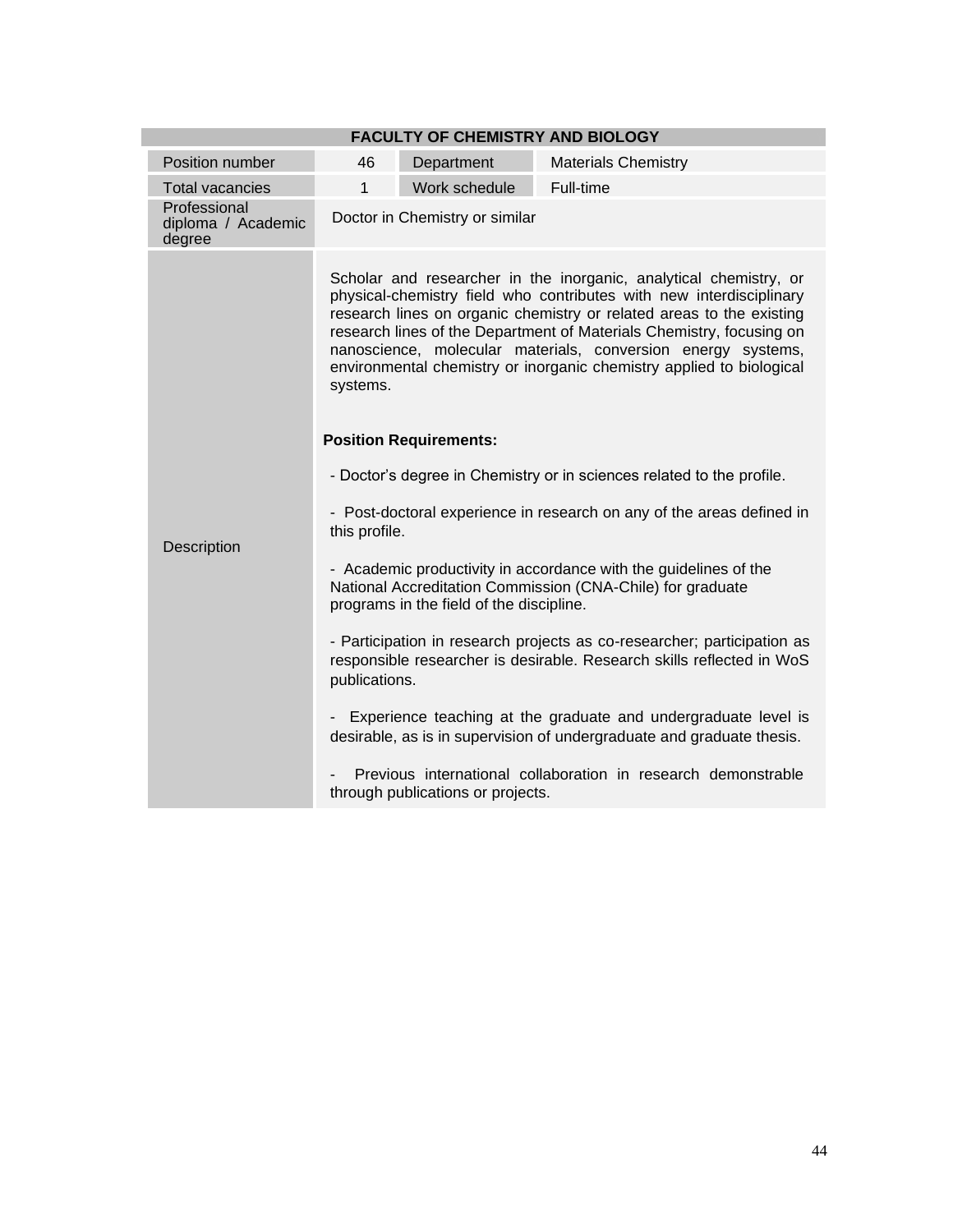|                                           |                                                                                                                                                                                                                                                                                                                                                                                                                                                                        | <b>FACULTY OF CHEMISTRY AND BIOLOGY</b>             |                                                                                                                              |  |  |
|-------------------------------------------|------------------------------------------------------------------------------------------------------------------------------------------------------------------------------------------------------------------------------------------------------------------------------------------------------------------------------------------------------------------------------------------------------------------------------------------------------------------------|-----------------------------------------------------|------------------------------------------------------------------------------------------------------------------------------|--|--|
| Position number<br><b>Total vacancies</b> | 47<br>$\mathbf{1}$                                                                                                                                                                                                                                                                                                                                                                                                                                                     | Department<br>Biology<br>Work schedule<br>Full-time |                                                                                                                              |  |  |
| Professional diploma /<br>Academic degree | Doctorate in Physiological Sciences, Neuroscience, Biology,<br>Pharmacology, Biomedical Sciences or related sciences.                                                                                                                                                                                                                                                                                                                                                  |                                                     |                                                                                                                              |  |  |
|                                           | Scholar and researcher in the fields of General Physiology, Cellular<br>Physiology, Neuroscience, who contributes with new interdisciplinary<br>research lines on organic chemistry or related areas to the Department<br>of, Biology, focusing on Physiological Sciences, Neuroscience, Biology,<br>Pharmacology, Biomedical Sciences or related sciences. Applicants<br>should teach undergraduate subjects in the different areas of Physiology<br>or Neuroscience. |                                                     |                                                                                                                              |  |  |
|                                           | <b>Position Requirements:</b>                                                                                                                                                                                                                                                                                                                                                                                                                                          |                                                     |                                                                                                                              |  |  |
| Description                               |                                                                                                                                                                                                                                                                                                                                                                                                                                                                        | sciences.                                           | Doctor's degree in Physiological Sciences, Neuroscience,<br>Biology, Pharmacology, Biomedical Sciences or<br>related         |  |  |
|                                           | $\sim$                                                                                                                                                                                                                                                                                                                                                                                                                                                                 | programs in the field of the discipline.            | Academic productivity in accordance with the guidelines of the<br>National Accreditation Commission (CNA-Chile) for graduate |  |  |
|                                           | $\overline{\phantom{a}}$                                                                                                                                                                                                                                                                                                                                                                                                                                               | publications.                                       | Participation in research projects, WoS or Scopus indexed                                                                    |  |  |
|                                           | $\overline{\phantom{a}}$                                                                                                                                                                                                                                                                                                                                                                                                                                               | profile in Chile or abroad is desirable.            | Post-doctoral experience in research on the area defined in this                                                             |  |  |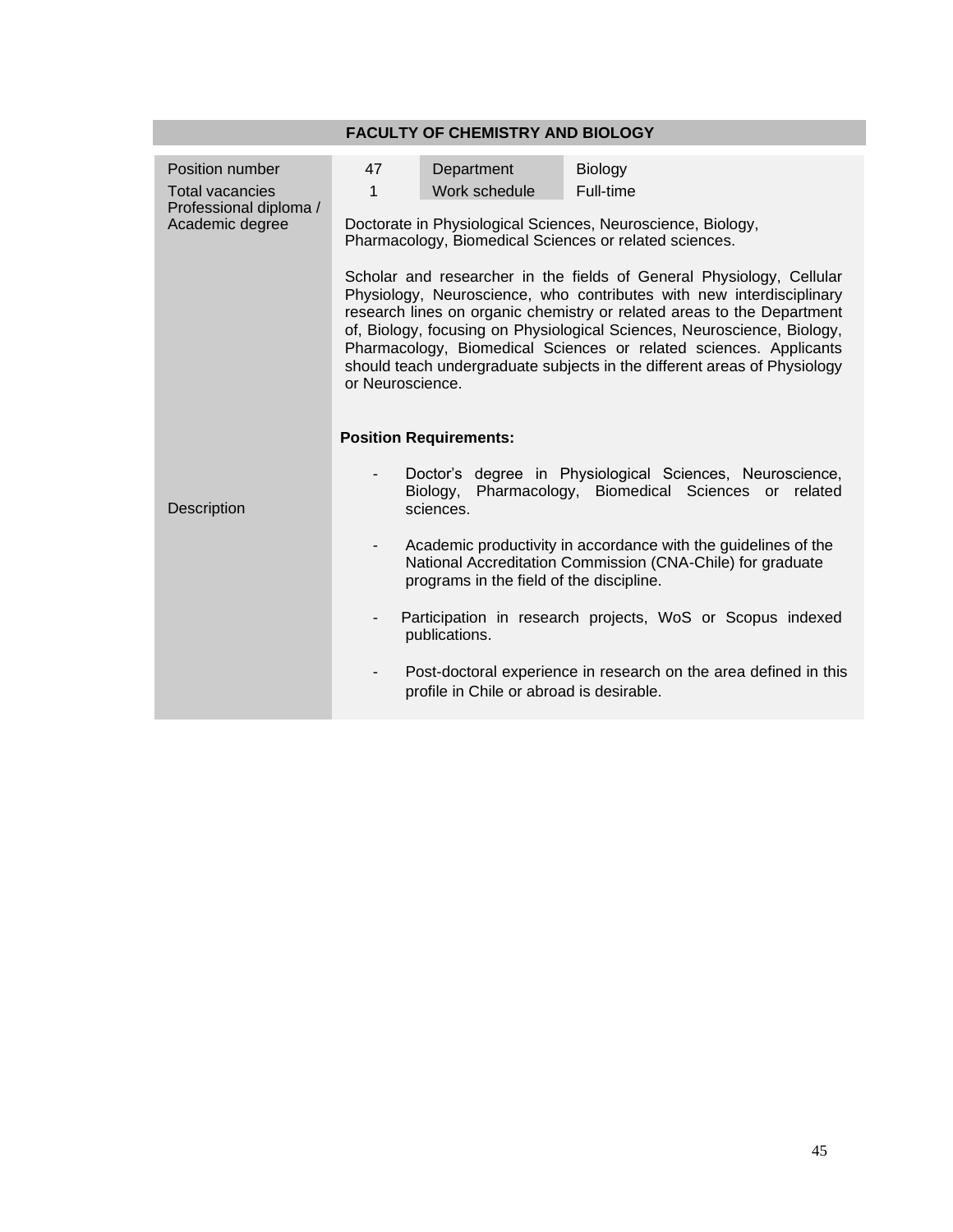| <b>FACULTY OF CHEMISTRY AND BIOLOGY</b>   |                                                                                                                                                                                                          |                                                                     |                                                                                                                              |  |  |  |
|-------------------------------------------|----------------------------------------------------------------------------------------------------------------------------------------------------------------------------------------------------------|---------------------------------------------------------------------|------------------------------------------------------------------------------------------------------------------------------|--|--|--|
| Position number                           | 48                                                                                                                                                                                                       | Department                                                          | <b>Environmental Sciences</b>                                                                                                |  |  |  |
| <b>Total vacancies</b>                    | 1                                                                                                                                                                                                        | Work schedule                                                       | Full-time                                                                                                                    |  |  |  |
| Professional diploma /<br>Academic degree | Doctor in Chemistry or related sciences.                                                                                                                                                                 |                                                                     |                                                                                                                              |  |  |  |
|                                           | Scholar and researcher in the organic chemistry field who contributes<br>with new interdisciplinary research lines on organic chemistry or related<br>areas to the Department of Environmental Sciences. |                                                                     |                                                                                                                              |  |  |  |
|                                           |                                                                                                                                                                                                          | <b>Position Requirements:</b>                                       |                                                                                                                              |  |  |  |
|                                           |                                                                                                                                                                                                          | Doctor's degree in Chemistry or in sciences related to the profile. |                                                                                                                              |  |  |  |
|                                           | Post-doctoral experience in research on the area defined in this<br>$\overline{\phantom{a}}$<br>profile in Chile or abroad is desirable.                                                                 |                                                                     |                                                                                                                              |  |  |  |
|                                           | Experience teaching Organic Chemistry or related disciplines in<br>۰<br>scientific<br>undergraduate and graduate programs<br>from<br>the<br>Department of Environmental Sciences.                        |                                                                     |                                                                                                                              |  |  |  |
| Description                               | -                                                                                                                                                                                                        | programs in the field of the discipline.                            | Academic productivity in accordance with the guidelines of the<br>National Accreditation Commission (CNA-Chile) for graduate |  |  |  |
|                                           | Participation in research projects on organic chemistry or related<br>-<br>areas as responsible researcher. Research skills reflected in WoS<br>publications.                                            |                                                                     |                                                                                                                              |  |  |  |
|                                           | Previous international collaboration in research demonstrable<br>through publications or projects.                                                                                                       |                                                                     |                                                                                                                              |  |  |  |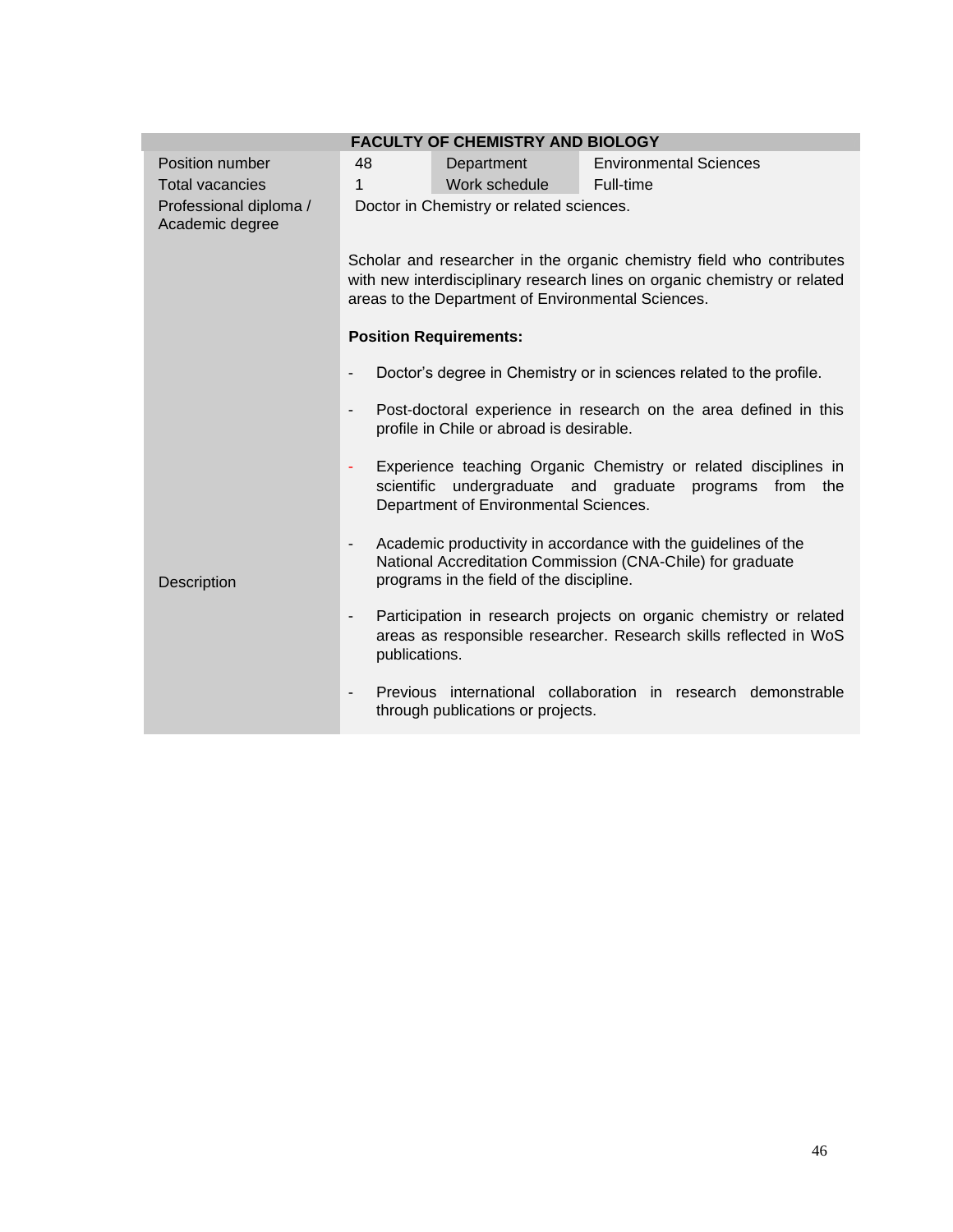## **FACULTY OF CHEMISTRY AND BIOLOGY**

| Position number                           | 49                                                                                                                                                          | Program                                                                                                                                                                                                | <b>Chemistry and Pharmacy</b>                                                                              |  |  |  |
|-------------------------------------------|-------------------------------------------------------------------------------------------------------------------------------------------------------------|--------------------------------------------------------------------------------------------------------------------------------------------------------------------------------------------------------|------------------------------------------------------------------------------------------------------------|--|--|--|
| <b>Total vacancies</b>                    | $\overline{2}$                                                                                                                                              | Work schedule                                                                                                                                                                                          | Full-time                                                                                                  |  |  |  |
| Professional diploma /<br>Academic degree | Professional diploma of Pharmaceutical Chemist with a doctorate<br>in Pharmaceutical Sciences, Pharmacology, Biomedical Sciences<br>or related disciplines. |                                                                                                                                                                                                        |                                                                                                            |  |  |  |
|                                           | <b>Position Requirements:</b>                                                                                                                               |                                                                                                                                                                                                        |                                                                                                            |  |  |  |
|                                           | Professional diploma of Pharmaceutical Chemist granted by<br>a Chilean university or equivalent diploma granted by an<br>overseas university.               |                                                                                                                                                                                                        |                                                                                                            |  |  |  |
|                                           | $\overline{\phantom{a}}$                                                                                                                                    | Degree<br>of<br>Doctor<br>Pharmaceutical<br>Sciences,<br>in.<br>Pharmacology, Biomedical Sciences or related disciplines<br>granted by a program accredited at the national or<br>international level. |                                                                                                            |  |  |  |
|                                           | -                                                                                                                                                           | Experience in university teaching and academic activities is<br>desirable.                                                                                                                             |                                                                                                            |  |  |  |
| Description                               | $\overline{\phantom{0}}$                                                                                                                                    | Academic productivity in accordance with the guidelines of<br>the National Accreditation Commission (CNA-Chile) for<br>graduate programs in the field of the discipline.                               |                                                                                                            |  |  |  |
|                                           | $\overline{\phantom{a}}$                                                                                                                                    | Research<br>pharmaceutical sciences, biochemistry,<br>on<br>biomedicine, chemical sciences or related fields.                                                                                          |                                                                                                            |  |  |  |
|                                           | -                                                                                                                                                           | Participation in projects related to university teaching at the<br>undergraduate and graduate levels.                                                                                                  |                                                                                                            |  |  |  |
|                                           | -                                                                                                                                                           |                                                                                                                                                                                                        | Participation in scientific congresses and/or<br>events,<br>publications, projects and thesis supervision. |  |  |  |
|                                           |                                                                                                                                                             | funding grants.                                                                                                                                                                                        | Participation in projects supported with internal or external                                              |  |  |  |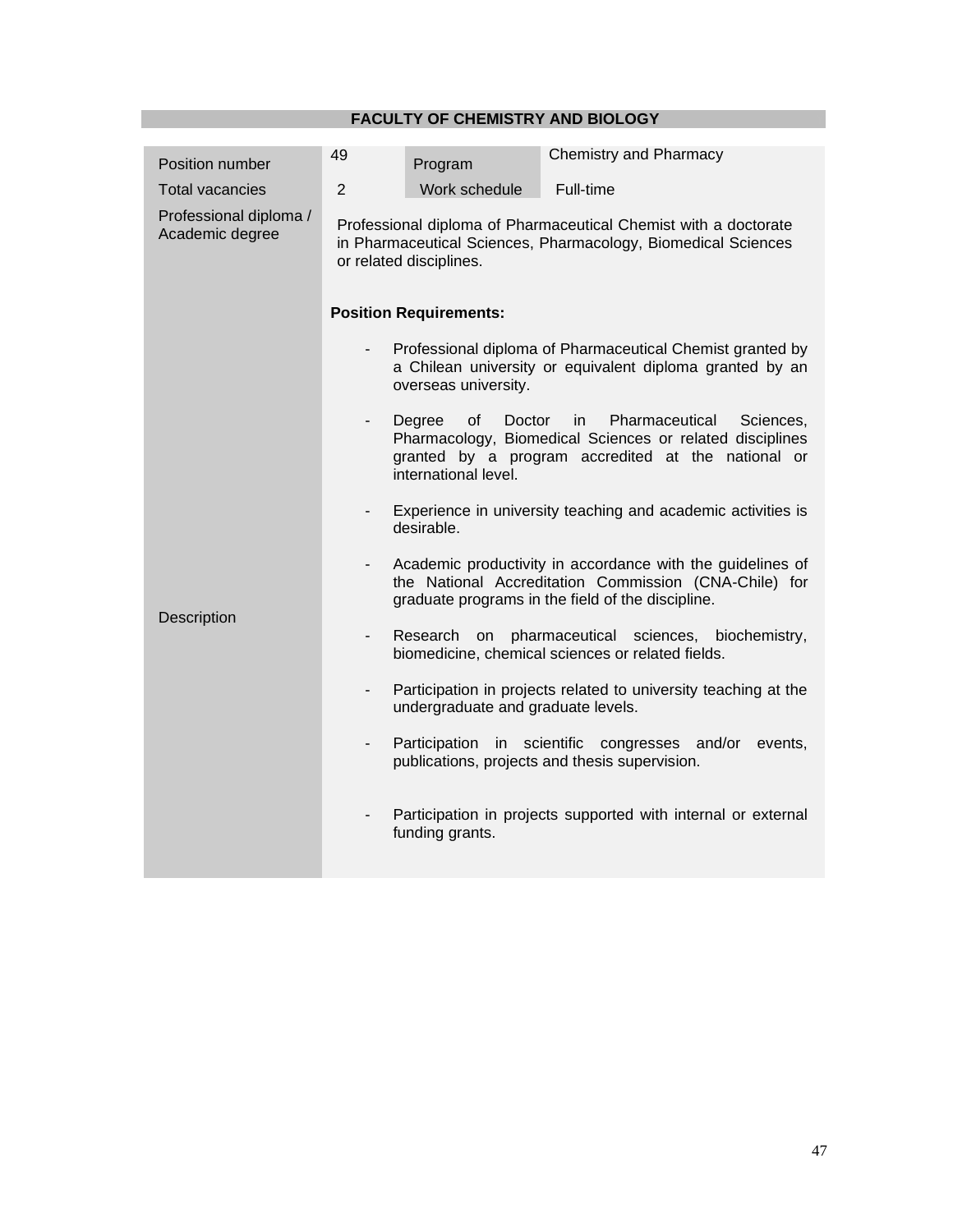|                                                                                        |                                                                                                                                                                                                                                                                                         | <b>FACULTY OF CHEMISTRY AND BIOLOGY</b>                                              |  |  |  |
|----------------------------------------------------------------------------------------|-----------------------------------------------------------------------------------------------------------------------------------------------------------------------------------------------------------------------------------------------------------------------------------------|--------------------------------------------------------------------------------------|--|--|--|
| Position number<br><b>Total vacancies</b><br>Professional diploma /<br>Academic degree | 50<br>1                                                                                                                                                                                                                                                                                 | Pedagogy in Chemistry and Biology<br>Department<br><b>Work Schedule</b><br>Full-time |  |  |  |
| <b>Description</b>                                                                     | Professional Diploma in Pedagogy in Chemistry and/or Biology<br>and/or Natural Sciences. Doctorate in Education or equivalent.<br><b>Position Requirements:</b>                                                                                                                         |                                                                                      |  |  |  |
|                                                                                        | - Experience in university teaching in the area of initial training of<br>experimental sciences teachers.<br>- Academic productivity in accordance with the guidelines of the<br>National Accreditation Commission (CNA-Chile) for graduate<br>programs in the field of the discipline. |                                                                                      |  |  |  |
|                                                                                        | - Research on science education.<br>- Participation in research and/or innovation projects related to<br>university and school teaching.<br>- Participation in scientific congresses and/or events, publications<br>and thesis supervision.                                             |                                                                                      |  |  |  |
|                                                                                        |                                                                                                                                                                                                                                                                                         |                                                                                      |  |  |  |

| Position number                         | 51                                                                                                                                                                                                                 | Department                       | <b>Industrial Technologies</b>                                                                                                                                                        |  |  |
|-----------------------------------------|--------------------------------------------------------------------------------------------------------------------------------------------------------------------------------------------------------------------|----------------------------------|---------------------------------------------------------------------------------------------------------------------------------------------------------------------------------------|--|--|
| <b>Total vacancies</b>                  | 1                                                                                                                                                                                                                  | Work schedule                    | Full-time                                                                                                                                                                             |  |  |
| Professional diploma<br>Academic degree | Active                                                                                                                                                                                                             | Management,<br>Entrepreneurship. | Civil or Technical Engineer in Maintenance or Mechanics, Electricity<br>or Electronics, or similar. Doctorate in Reliability, Maintenance,<br>Sustainability,<br>Innovation<br>and/or |  |  |
|                                         |                                                                                                                                                                                                                    | <b>Position Requirements:</b>    |                                                                                                                                                                                       |  |  |
| Description                             | Verifiable experience in undergraduate university teaching and<br>participation in professional and international events in related<br>areas.                                                                      |                                  |                                                                                                                                                                                       |  |  |
|                                         | Minimum professional experience of 3 years in the maintenance<br>discipline.                                                                                                                                       |                                  |                                                                                                                                                                                       |  |  |
|                                         | Participation in research projects with internal and external<br>$\sim$ 100 $\mu$<br>funding, academic management and community outreach<br>activities in the field of reliability and maintenance s is desirable. |                                  |                                                                                                                                                                                       |  |  |
|                                         | $\overline{\phantom{a}}$                                                                                                                                                                                           | programs in the field.           | Academic productivity in accordance with the guidelines of the<br>National Accreditation Commission (CNA-Chile) for graduate                                                          |  |  |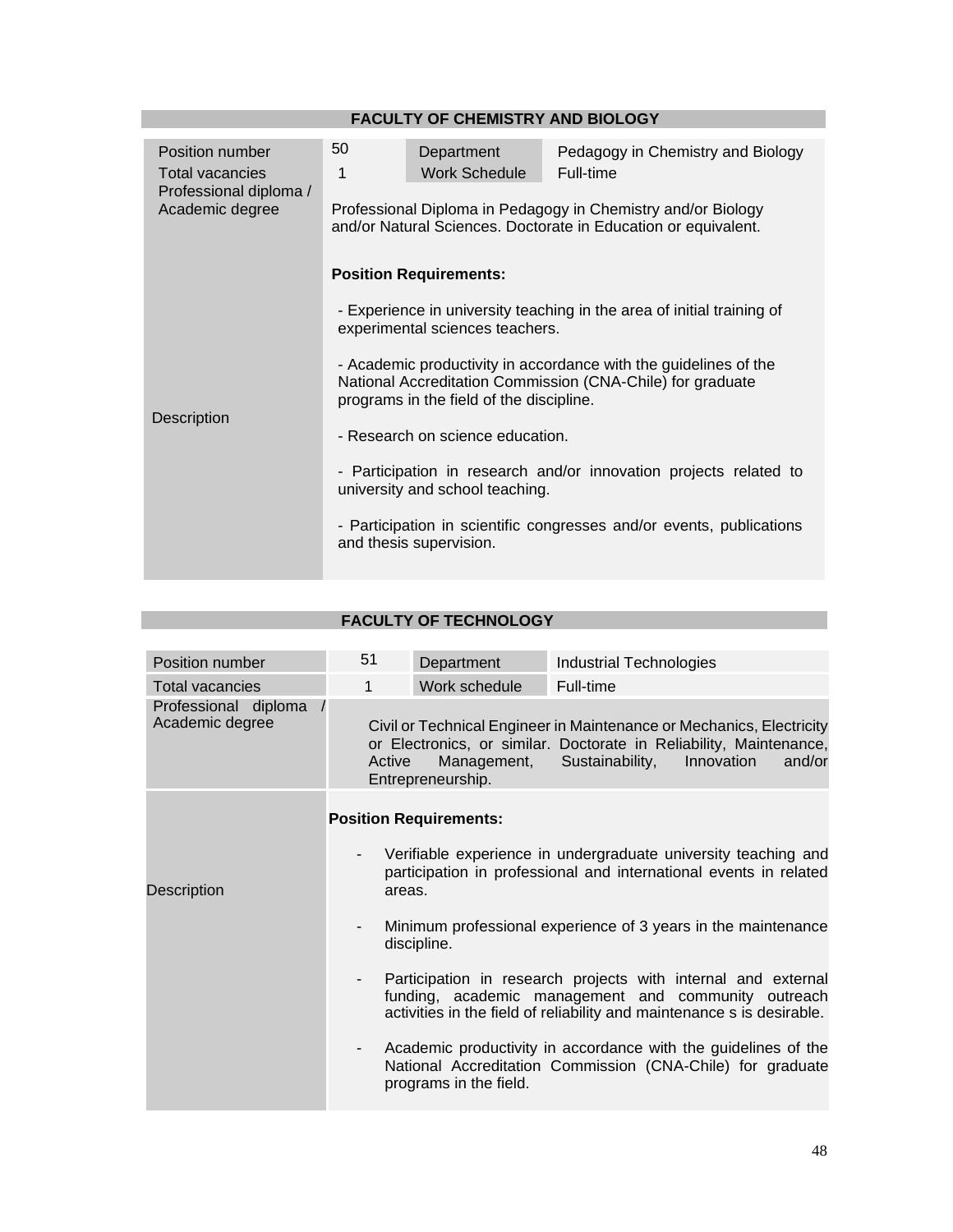|                                         |                          | <b>FACULTY OF TECHNOLOGY</b>        |                                                                                                                                                                                              |
|-----------------------------------------|--------------------------|-------------------------------------|----------------------------------------------------------------------------------------------------------------------------------------------------------------------------------------------|
| Position number                         | 52                       | Department                          | <b>Industrial Technologies</b>                                                                                                                                                               |
| <b>Total vacancies</b>                  | $\mathbf{1}$             | Work schedule                       | Full-time                                                                                                                                                                                    |
| Professional diploma<br>Academic degree |                          | and Technological Entrepreneurship. | Civil or Technical Engineer in Telecommunications, Electric<br>Engineer, Electronic Engineer or similar. Doctorate in Innovation                                                             |
|                                         |                          | <b>Position Requirements:</b>       |                                                                                                                                                                                              |
| <b>Description</b>                      |                          | universities.                       | Minimum professional experience of 3 years in the degree's<br>discipline or minimum demonstrable experience of 5 years in<br>undergraduate and/or graduate teaching at accredited            |
|                                         |                          |                                     | Participation in projects with internal and external funding,<br>academic management, and community outreach activities in<br>the field of telecommunication and related areas is desirable. |
|                                         | $\overline{\phantom{a}}$ | management.                         | Verifiable experience in innovation projects and Start-up                                                                                                                                    |
|                                         | $\overline{\phantom{a}}$ | programs in the field.              | Academic productivity in accordance with the guidelines of the<br>National Accreditation Commission (CNA-Chile) for graduate                                                                 |
|                                         |                          |                                     |                                                                                                                                                                                              |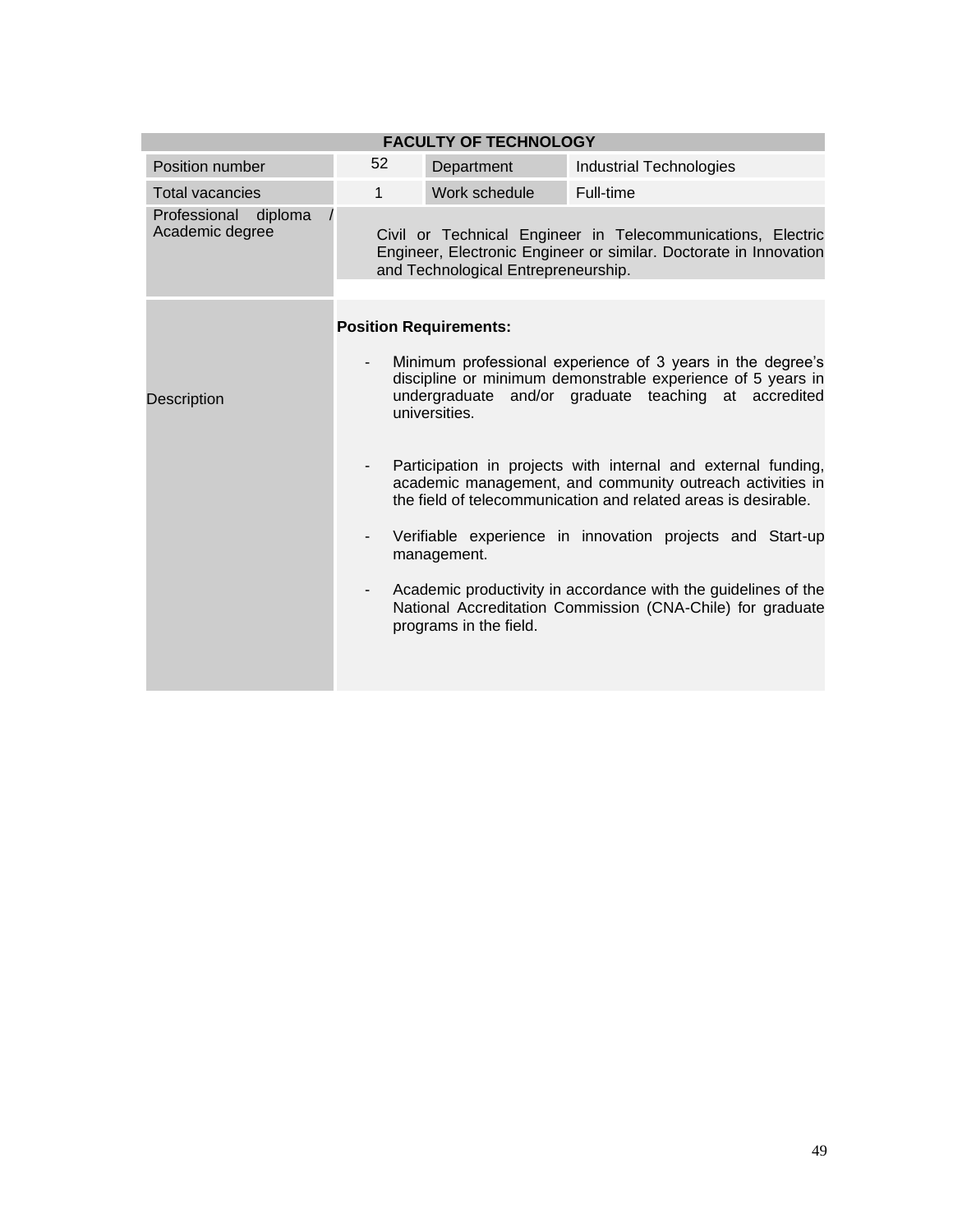| <b>FACULTY OF TECHNOLOGY</b>               |                                                                                                                                                                                                                  |                                 |                                                                                                                     |  |  |
|--------------------------------------------|------------------------------------------------------------------------------------------------------------------------------------------------------------------------------------------------------------------|---------------------------------|---------------------------------------------------------------------------------------------------------------------|--|--|
|                                            |                                                                                                                                                                                                                  |                                 |                                                                                                                     |  |  |
| Position number                            | 53                                                                                                                                                                                                               | Department                      | <b>Industrial Technologies</b>                                                                                      |  |  |
| Total vacancies                            | 1                                                                                                                                                                                                                | Work schedule                   | Full-time                                                                                                           |  |  |
| Professional<br>diploma<br>Academic degree | Civil Engineer, Architect, Civil Engineer in Construction or similar.<br>Doctor in related areas.                                                                                                                |                                 |                                                                                                                     |  |  |
|                                            |                                                                                                                                                                                                                  | <b>Position Requirements:</b>   |                                                                                                                     |  |  |
| Description                                | Minimum verifiable professional experience of 10 years in civil<br>works and edification.                                                                                                                        |                                 |                                                                                                                     |  |  |
|                                            | Minimum demonstrable experience of 3 years in teaching at<br>$\overline{\phantom{a}}$<br>accredited universities.                                                                                                |                                 |                                                                                                                     |  |  |
|                                            | Participation in projects with internal and external funding,<br>$\overline{\phantom{a}}$<br>academic management, and community outreach activities in<br>the field of civil works and edification is desirable. |                                 |                                                                                                                     |  |  |
|                                            | -                                                                                                                                                                                                                | graduate programs in the field. | Academic productivity in accordance with the guidelines<br>of the National Accreditation Commission (CNA-Chile) for |  |  |

| Position number                            | 54                                                                                                                                                                                                                     | Department                    | <b>Industrial Technologies</b>                                                                                                 |  |
|--------------------------------------------|------------------------------------------------------------------------------------------------------------------------------------------------------------------------------------------------------------------------|-------------------------------|--------------------------------------------------------------------------------------------------------------------------------|--|
| <b>Total vacancies</b>                     | 1                                                                                                                                                                                                                      | Work schedule                 | Full-time                                                                                                                      |  |
| diploma<br>Professional<br>Academic degree | Civil Electronic Engineer, Electronic Engineer or similar. Doctorate in<br>Robotics, Automated Control and or Automation and Instrumentation of<br>Industrial Processes, Innovation or Technological Entrepreneurship. |                               |                                                                                                                                |  |
|                                            |                                                                                                                                                                                                                        | <b>Position Requirements:</b> |                                                                                                                                |  |
|                                            | - Minimum verifiable professional experience of 10 years, using cutting-<br>edge technology in instrumentation and industrial process control.                                                                         |                               |                                                                                                                                |  |
| Description                                | - Participation in projects with internal and external funding, academic<br>management, and community outreach activities in the field of<br>automation and similar areas is desirable.                                |                               |                                                                                                                                |  |
|                                            | - Experience in undergraduate teaching.                                                                                                                                                                                |                               |                                                                                                                                |  |
|                                            | programs in the field.                                                                                                                                                                                                 |                               | - Academic productivity in accordance with the guidelines of the<br>National Accreditation Commission (CNA-Chile) for graduate |  |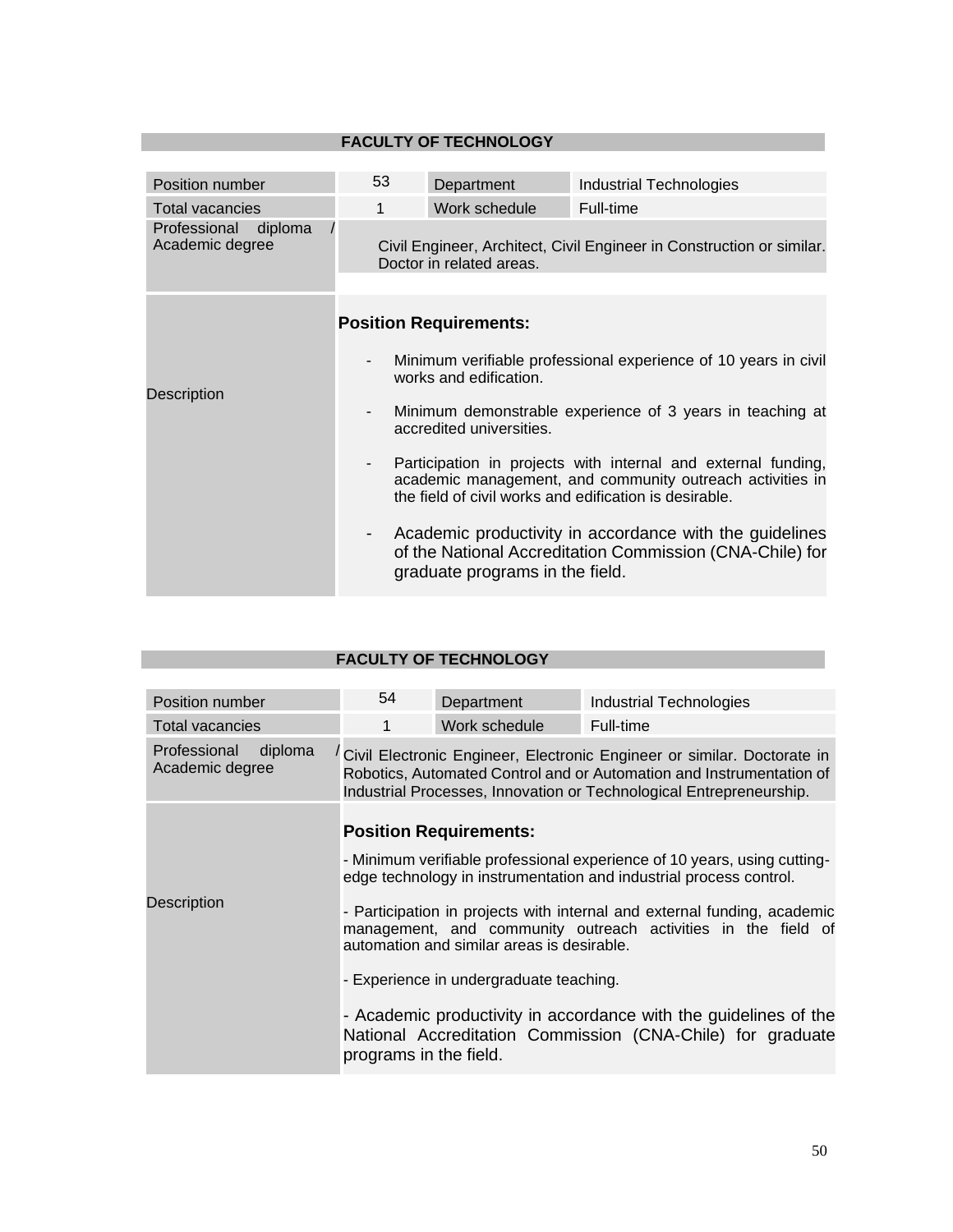| Position number<br><b>Total vacancies</b><br>Professional diploma /<br>Academic degree | 55<br>1                                                                                                                                                                                                                          | Department<br>Work schedule                                                                                                                                 | Management Technologies<br>Full-time |  |  |
|----------------------------------------------------------------------------------------|----------------------------------------------------------------------------------------------------------------------------------------------------------------------------------------------------------------------------------|-------------------------------------------------------------------------------------------------------------------------------------------------------------|--------------------------------------|--|--|
|                                                                                        | Industrial Engineer. Doctorate in Engineering Sciences, Industrial<br>Engineering, Operation Management or equivalent.                                                                                                           |                                                                                                                                                             |                                      |  |  |
|                                                                                        | <b>Position Requirements:</b>                                                                                                                                                                                                    |                                                                                                                                                             |                                      |  |  |
| Description                                                                            | Professional experience in the discipline and areas related<br>$\overline{\phantom{a}}$<br>to industrial logistics and operation information-optimization<br>technologies (desirable).                                           |                                                                                                                                                             |                                      |  |  |
|                                                                                        | Experience in undergraduate and graduate teaching,<br>$\blacksquare$<br>applied research, publications and community outreach, all<br>in areas related to Production Management, Quality<br>Management and Logistics Management. |                                                                                                                                                             |                                      |  |  |
|                                                                                        | $\blacksquare$                                                                                                                                                                                                                   | Academic productivity in accordance with the guidelines of<br>the National Accreditation Commission (CNA-Chile) for<br>graduate programs in the discipline. |                                      |  |  |

| Position number                            | 56                                                                                                                                                           | Department    | Advertisement and Image |  |
|--------------------------------------------|--------------------------------------------------------------------------------------------------------------------------------------------------------------|---------------|-------------------------|--|
| <b>Total vacancies</b>                     | 1                                                                                                                                                            | Work schedule | Full-time               |  |
| Professional<br>diploma<br>Academic degree | Publicist holding a bachelor's degree in Advertisement. Doctorate in<br>areas of Advertisement, Communication or Digital Media.                              |               |                         |  |
|                                            | <b>Position Requirements:</b>                                                                                                                                |               |                         |  |
|                                            | - Minimum verifiable professional and academic experience of 10 years.                                                                                       |               |                         |  |
| Description                                | - Participation in projects with internal and external funding.                                                                                              |               |                         |  |
|                                            | -Academic productivity in accordance with the guidelines of the National<br>Accreditation Commission (CNA-Chile) for graduate programs in the<br>discipline. |               |                         |  |
|                                            |                                                                                                                                                              |               |                         |  |
|                                            |                                                                                                                                                              |               |                         |  |
|                                            |                                                                                                                                                              |               |                         |  |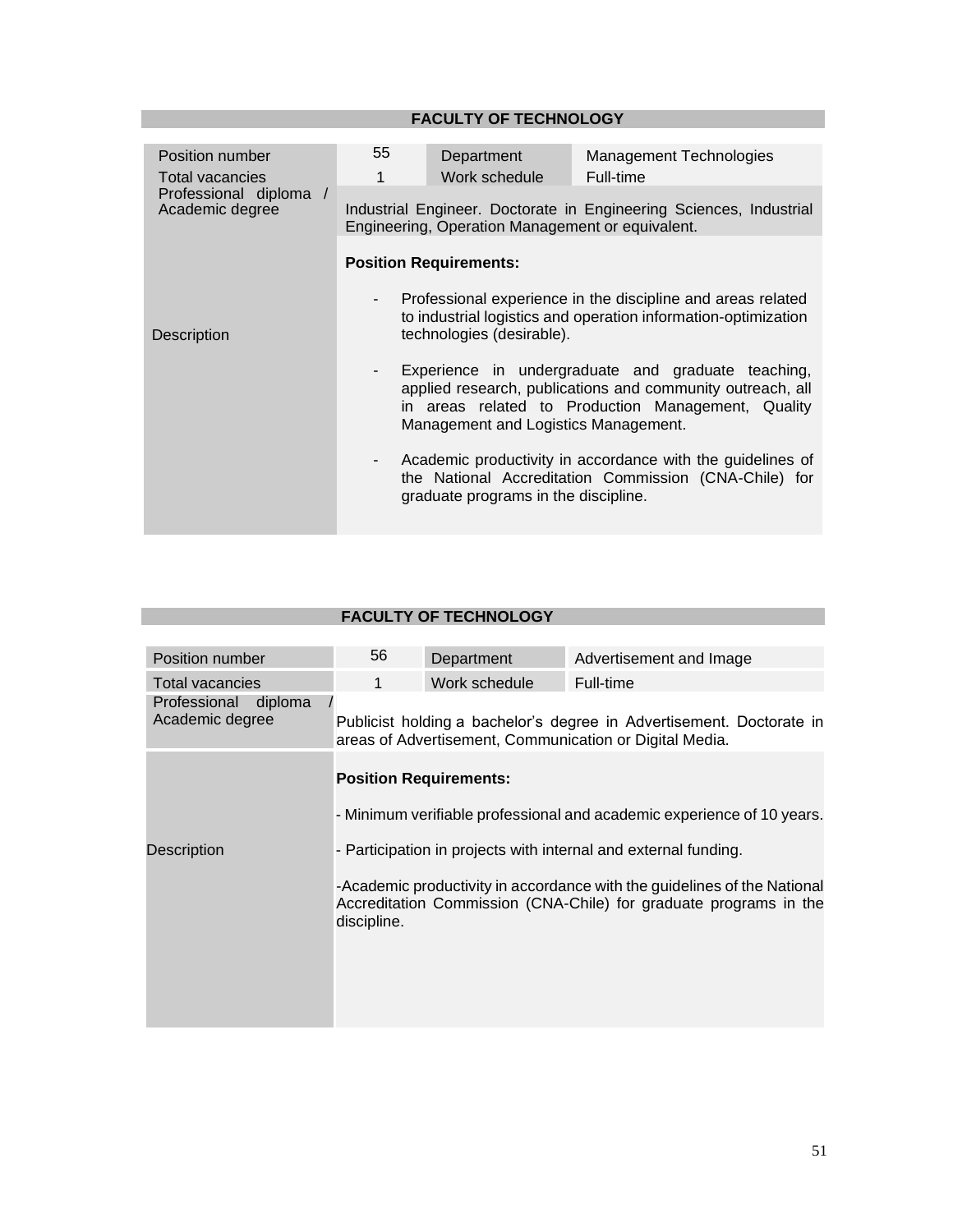| Position number                            | 57                                                                                                                                                                | Department                  | Advertisement and Image                                                                                                                                                                                                                                             |  |
|--------------------------------------------|-------------------------------------------------------------------------------------------------------------------------------------------------------------------|-----------------------------|---------------------------------------------------------------------------------------------------------------------------------------------------------------------------------------------------------------------------------------------------------------------|--|
| Total vacancies                            | 1                                                                                                                                                                 | Work schedule               | Full-time                                                                                                                                                                                                                                                           |  |
| Professional<br>diploma<br>Academic degree | /Designer in Visual Communication, Graphic Designer or bachelor's in<br>Visual Communication or Graphic Design.<br>Doctorate in Design, Communication Visual Arts |                             |                                                                                                                                                                                                                                                                     |  |
| Description                                | <b>Position Requirements:</b><br>years.                                                                                                                           | programs in the discipline. | - Minimum verifiable professional and academic experience of 10<br>- Participation in projects with internal and external funding.<br>-Academic productivity in accordance with the guidelines of the<br>National Accreditation Commission (CNA-Chile) for graduate |  |

| <b>SCHOOL OF ARCHITECTURE</b>             |                                                                                                                                                                                                                                                                |                                                                                                                                                                                                |                                                                 |  |  |  |
|-------------------------------------------|----------------------------------------------------------------------------------------------------------------------------------------------------------------------------------------------------------------------------------------------------------------|------------------------------------------------------------------------------------------------------------------------------------------------------------------------------------------------|-----------------------------------------------------------------|--|--|--|
| Position number                           | 58                                                                                                                                                                                                                                                             | Department                                                                                                                                                                                     |                                                                 |  |  |  |
| <b>Total vacancies</b>                    | 1                                                                                                                                                                                                                                                              | Work schedule                                                                                                                                                                                  | Full-time                                                       |  |  |  |
| Professional diploma /<br>Academic degree | Studies.                                                                                                                                                                                                                                                       | Professional diploma of Architect. Doctor in Architecture and/or Urban                                                                                                                         |                                                                 |  |  |  |
|                                           |                                                                                                                                                                                                                                                                | Duties of the position: direct and develop undergraduate and<br>postgraduate teaching, research and community outreach, with a focus on<br>the line of "responsive and resilient architecture" |                                                                 |  |  |  |
|                                           | <b>Position Requirements:</b>                                                                                                                                                                                                                                  |                                                                                                                                                                                                |                                                                 |  |  |  |
| <b>Description</b>                        | Verifiable experience in undergraduate and postgraduate<br>teaching linked to the Architectural Design Workshop and<br>supervision of work associated with responsive design and socio-<br>natural emergencies.                                                |                                                                                                                                                                                                |                                                                 |  |  |  |
|                                           | design.                                                                                                                                                                                                                                                        |                                                                                                                                                                                                | Research specialization in the area of responsive and resilient |  |  |  |
|                                           | Demonstrable publications in the area of architecture and socio-<br>۰.<br>natural emergencies and academic productivity in accordance<br>with the guidelines of the National Accreditation Commission<br>(CNA-Chile) for doctoral faculties in the discipline. |                                                                                                                                                                                                |                                                                 |  |  |  |
|                                           |                                                                                                                                                                                                                                                                | design and socio-natural emergencies.                                                                                                                                                          | Community outreach activities associated with responsive        |  |  |  |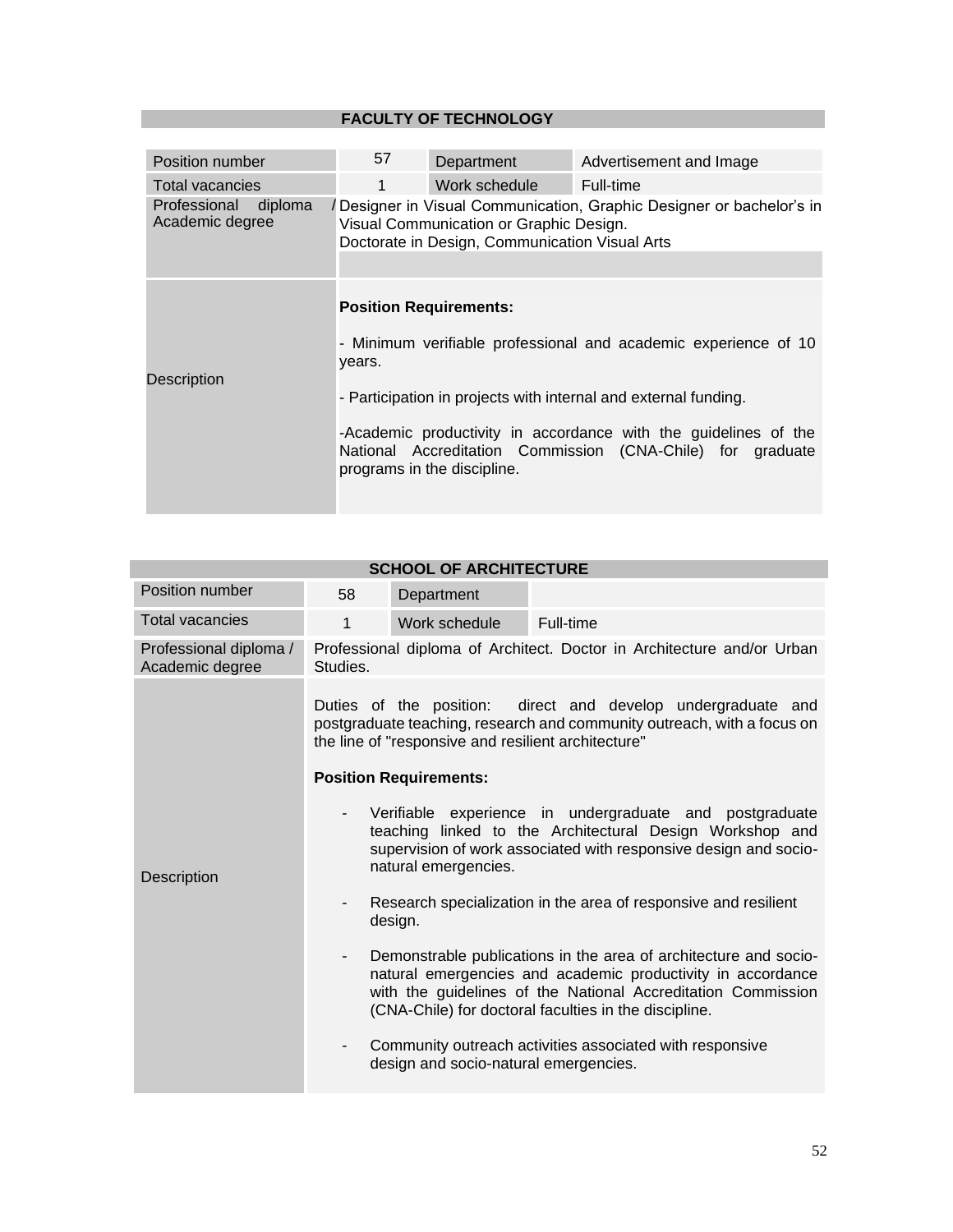| UNIVERSITY BACCALAUREATE PROGRAM          |                                                                                  |                                                                                                                                                                                                                                                                                                                                                                                                                                                                                                                                                                                                                                                                                                                                                                                                                                                                                                                                                                                                                         |           |  |  |  |
|-------------------------------------------|----------------------------------------------------------------------------------|-------------------------------------------------------------------------------------------------------------------------------------------------------------------------------------------------------------------------------------------------------------------------------------------------------------------------------------------------------------------------------------------------------------------------------------------------------------------------------------------------------------------------------------------------------------------------------------------------------------------------------------------------------------------------------------------------------------------------------------------------------------------------------------------------------------------------------------------------------------------------------------------------------------------------------------------------------------------------------------------------------------------------|-----------|--|--|--|
| Position number                           | 59                                                                               | Department                                                                                                                                                                                                                                                                                                                                                                                                                                                                                                                                                                                                                                                                                                                                                                                                                                                                                                                                                                                                              |           |  |  |  |
| <b>Total vacancies</b>                    | $\mathbf{1}$                                                                     | Work schedule                                                                                                                                                                                                                                                                                                                                                                                                                                                                                                                                                                                                                                                                                                                                                                                                                                                                                                                                                                                                           | Full-time |  |  |  |
| Professional diploma /<br>Academic degree | Doctor in Didactics of Sciences or related field.                                |                                                                                                                                                                                                                                                                                                                                                                                                                                                                                                                                                                                                                                                                                                                                                                                                                                                                                                                                                                                                                         |           |  |  |  |
| <b>Description</b>                        | $\overline{\phantom{a}}$<br>$\overline{\phantom{a}}$<br>$\overline{\phantom{a}}$ | <b>Position requirements:</b><br>Applicants must hold a PhD in Science Didactics or related field.<br>Priority will be given to candidates working in any of the following<br>areas: Didactics of sciences, innovation in teaching methods in<br>science and technology, popular science, methodology of<br>scientific thought.<br>Experience in undergraduate teaching and experience in teaching<br>coordination is desirable, experience in development of<br>interdisciplinary projects, experience in team management is<br>desirable.<br>dissemination<br>in<br>and<br>community<br>Experience<br>outreach:<br>demonstrated ability to advise and / or direct projects or initiatives<br>of dissemination and community outreach (awarded projects,<br>organization of cycles of seminars or talks, fairs, dissemination,<br>among others).<br>Academic productivity in accordance with the guidelines of the<br>National Accreditation Commission (CNA-Chile) of a doctoral<br>faculty in the area of Education. |           |  |  |  |

#### **UNIVERSITY BACCALAUREATE PROGRAM**